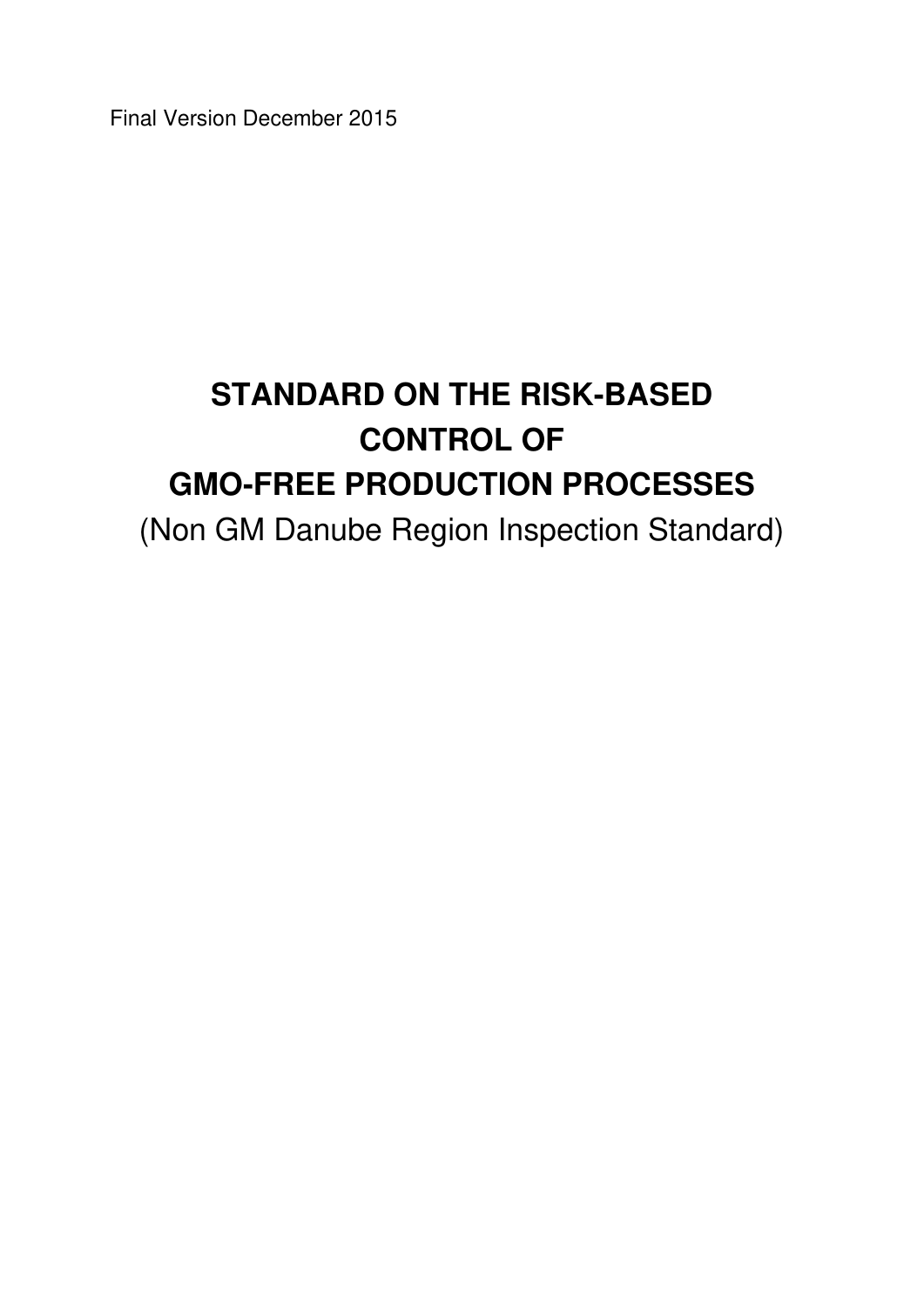# **Content**

| 1              |                                                                                                                             |
|----------------|-----------------------------------------------------------------------------------------------------------------------------|
| $\mathbf{2}$   |                                                                                                                             |
| 3              |                                                                                                                             |
| 3.1            |                                                                                                                             |
| 3.2            | "GMO-free projects" and "group certification" 7                                                                             |
| 3.3            |                                                                                                                             |
| 3.4            |                                                                                                                             |
| 3.5            |                                                                                                                             |
| 3.6            | Special Remarks on control and certification10                                                                              |
| 3.6.1          |                                                                                                                             |
| 3.6.2          |                                                                                                                             |
| 3.6.3          |                                                                                                                             |
| 3.7            | Chart of the Risk-Based Monitoring System within the Scope of Group<br>Certifications in the context of GMO-free Projects10 |
| 3.7.1          |                                                                                                                             |
| 3.7.2          |                                                                                                                             |
| 4              | QUALIFICATIONS OF INSPECTING PERSONNEL 13                                                                                   |
| 5              | <b>QUALIFICATIONS OF CERTIFYING PERSONNEL 13</b>                                                                            |
| 6              |                                                                                                                             |
| 6.1            | Initial Survey in Livestock Production Projects14                                                                           |
| 6.1.1          | Implementation of Initial Surveys in Livestock Production GMO-free Projects (Group                                          |
| 6.1.2          | Validation and Completion of the Initial Survey by the Certification Body16                                                 |
| $\overline{7}$ | RISK CLASSIFICATION OF BUSINESSES AND CROPS 17                                                                              |
| 7.1            |                                                                                                                             |
| 7.1.1          |                                                                                                                             |
| 7.1.2          |                                                                                                                             |
| 7.2<br>7.2.1   | Risk Classification for the Production of Animal Feed 21                                                                    |
| 7.2.2          |                                                                                                                             |
| 7.3            |                                                                                                                             |
| 8              | CERTIFICATION FOLLOWING THE INITIAL SURVEY AND INSPECTION<br>25                                                             |
| 9              |                                                                                                                             |
| 9.1            |                                                                                                                             |
| 9.2            |                                                                                                                             |
| 9.2.1          |                                                                                                                             |
| 9.2.2          |                                                                                                                             |
| 9.3            |                                                                                                                             |
| 10             | <b>IMPOSITION AND ENFORCEMENT OF REMEDIAL MEASURES28</b>                                                                    |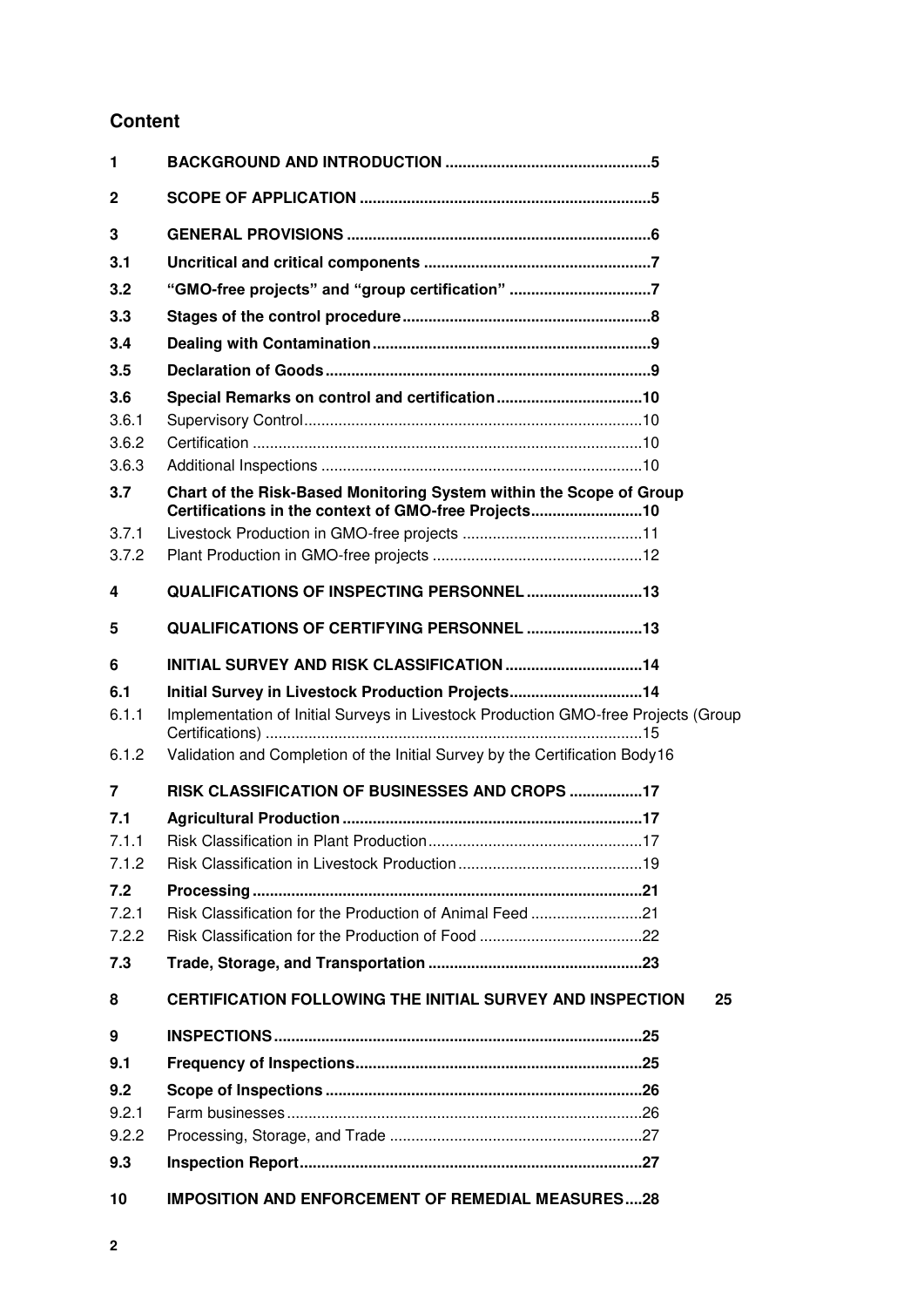| 11     |                                                                        |    |
|--------|------------------------------------------------------------------------|----|
| 12     |                                                                        |    |
|        |                                                                        |    |
| 1.1    |                                                                        |    |
| 1.1.1  |                                                                        |    |
| 1.1.2  | Distribution of Responsibilities / Organisational Chart 29             |    |
| 1.1.3  |                                                                        |    |
| 1.1.4  |                                                                        |    |
| 1.1.5  |                                                                        |    |
| 1.1.6  |                                                                        |    |
| 1.1.7  | Traceability and Segregation of Commodity Flows32                      |    |
| 1.1.8  |                                                                        |    |
| 1.1.9  |                                                                        |    |
| 1.1.10 |                                                                        |    |
| 1.1.11 |                                                                        |    |
| 1.2    |                                                                        |    |
| 1.2.1  |                                                                        |    |
| 1.2.2  | Provision of Responsibilities / Organisational Chart 34                |    |
| 1.2.3  |                                                                        |    |
| 1.2.4  |                                                                        |    |
| 1.2.5  |                                                                        |    |
| 1.2.6  | Traceability and Segregation of Commodity Flows36                      |    |
| 1.2.7  |                                                                        |    |
| 1.2.8  |                                                                        |    |
| 1.2.9  |                                                                        |    |
| 1.2.10 |                                                                        |    |
| 1.3    | Requirements for the Processing Stage (Food) 39                        |    |
| 1.3.1  |                                                                        |    |
| 1.3.2  | Distribution of Responsibilities / Organisational Chart39              |    |
| 1.3.3  |                                                                        |    |
| 1.3.4  |                                                                        |    |
| 1.3.5  |                                                                        |    |
| 1.3.6  | Traceability and Segregation of Commodity Flows41                      |    |
| 1.3.7  |                                                                        |    |
| 1.3.8  | Corrective Measures / Continuous Improvement Process43                 |    |
| 1.3.9  |                                                                        |    |
| 1.3.10 |                                                                        |    |
| 1.3.11 |                                                                        |    |
| 1.4    | Requirements for the Level of Logistics (Trade, Storage and Transport) | 43 |
| 1.4.1  |                                                                        |    |
| 1.4.2  | Distribution of Responsibilities / Organisational Chart44              |    |
| 1.4.3  |                                                                        |    |
| 1.4.4  |                                                                        |    |
| 1.4.5  |                                                                        |    |
| 1.4.6  | Traceability and Segregation of Commodity Flows45                      |    |
| 1.4.7  |                                                                        |    |
| 1.4.8  |                                                                        |    |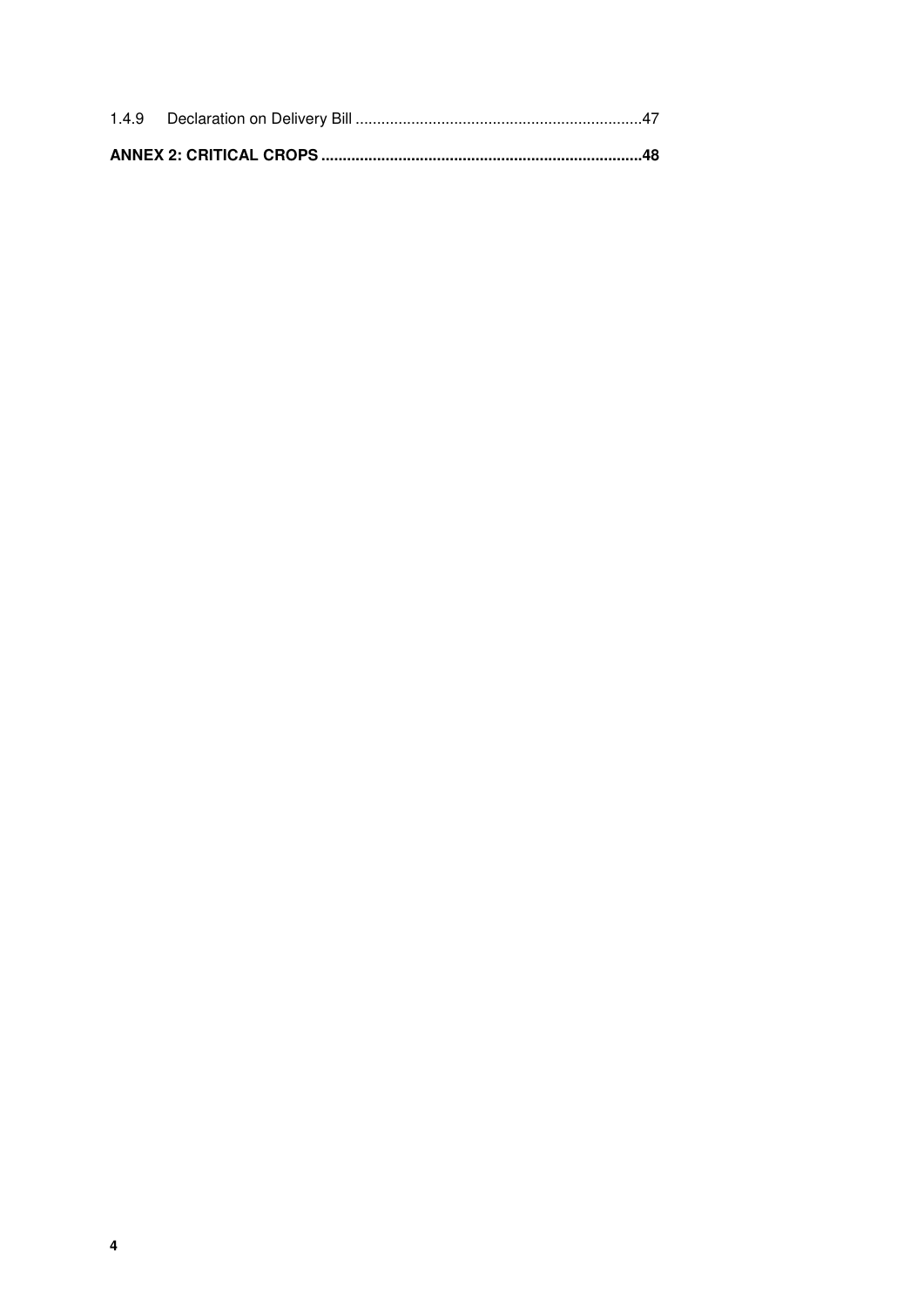# <span id="page-4-0"></span>**1 BACKGROUND AND INTRODUCTION**

On the initiative of the Ministry of Agriculture and the Environment of the Republic of Slovenia and the Danube Soya Initiative, the Ministers responsible for Agriculture of the broader Danube region met on 23 August 2013 in Moravske Toplice to discuss the implications of the regional cooperation for protein security in the Danube region. In their joint declaration, Ministers agreed amongst others to "single out the consumer freedom of choice by creating a transparent international standard for the traceability of production, control and certification system of labelling of products as GMO-free for plant-based, processed and animal agricultural products".

The "Deutsche Gesellschaft für Internationale Zusammenarbeit (GIZ GmbH)" is committed to support this process in the context of the regional project "Promotion of GMO-free quality soya from the Danube Region". The team of Umweltbundesamt (Environment Agency Austria) in close coordination with GIZ and Danube Soya Initiative, was responsible for coordinating and chairing a participatory expert process to establish a GMO-free labelling standard for food products and an associated control system for the Danube Region.

The objective of the overall GIZ project is strengthening of economically, ecologically and socially viable GMO-free soya production in selected areas of the Danube Region.

The titles of the two standards are:

- Standard on the definition of the GMO-free production processes of food and its labelling
- Standard on the risk-based control of the GMO-free production processes

The final texts of the standards will be provided to the participating countries for their consideration and implementation. They intend to support and give guidance especially to the countries which do not yet have their own national approaches for GMO-free labelling and control in place. All other European countries, interested in establishing GMO-free labelling and control, are kindly invited to make use of these final texts of the standards as well.

# <span id="page-4-1"></span>**2 SCOPE OF APPLICATION**

This standard is valid for inspections and certifications conducted for the purpose of monitoring compliance with the characteristic "GMO-free" according to the "Draft Standard on the definition of the GMO-free production processes of food and its labelling".

All products subject to an inspection procedure according to this standard may be labelled as "GMO-free" in accordance with the above-mentioned standard. The two standard documents have to be read and implemented together, if appropriate, links are made between the two documents. In particular, the definitions outlined in Chapter 3 of the above mentioned standard apply also for this standard on the risk-based control of GMO-free production. They are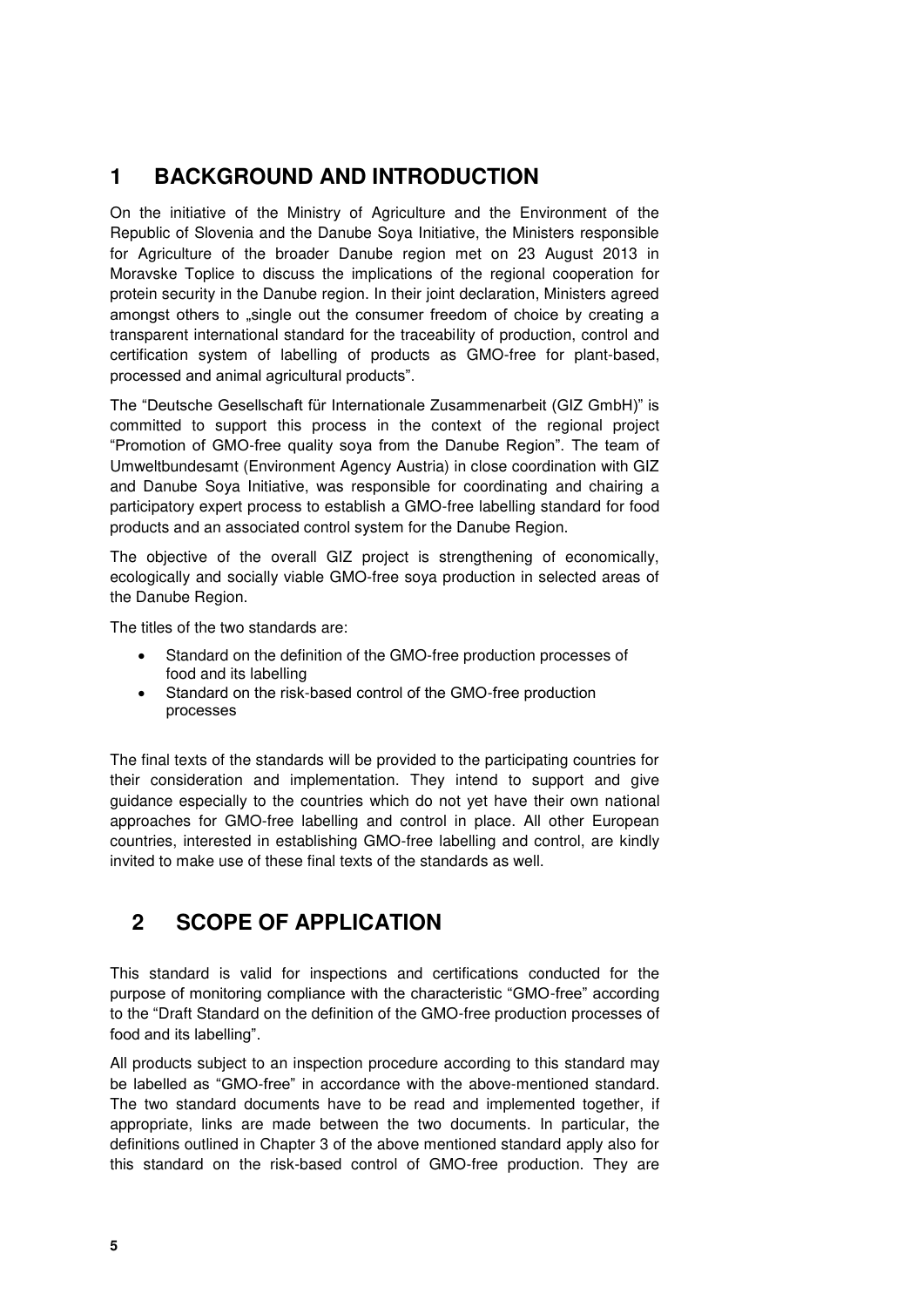complemented by more detailed definitions or descriptions relevant in particular for this standard (see e.g. uncritical and critical components in chapter 2.1 below).

This standard aims to implement risk-based control for compliance with the characteristic "GMO-free", conducted in each case under the best possible technical conditions. Inspections shall be conducted in a uniform way, applying high technical and methodological standards.

This standard covers inspection and certification for compliance with the characteristic "GMO-free" for individual businesses and organisations (including "GMO-free projects", see below) in the following sectors:

- agricultural production of plants and livestock,
- processing (food and feed production),
- trade, storage, and transportation.

All products certified as "organic" comply with the provisions and criteria set in this standard.

# <span id="page-5-0"></span>**3 GENERAL PROVISIONS**

Inspection and certification for compliance with the characteristic "GMO-free" are equivalent to a product certification in terms of ISO 17065.

A vital requirement imposed by the above-mentioned standard is that assessment shall be conducted along well-defined criteria such as are normally specified in standards or normative documents.

Certification bodies (CB) conducting inspections for the purpose of control and certifying compliance with the characteristic "GMO-free" are only authorised to do so when in possession of a valid accreditation in accordance with ISO 17065, in particular for the implementation of the standard on the definition of the "GMO-free production processes" of food and its labelling.

An inspection contract shall be formed between the certification body and the client; this contract shall cover all rights and obligations of both parties in order to ensure a comprehensive monitoring. Inspections for compliance with the characteristic "GMO-free" shall be conducted, mutatis mutandis, in accordance with the requirements for organic farming. Practices not complying with these requirements are either specified in this standard or have to be brought to the accreditation body's attention.

In agricultural production, a distinction is made between certification of individual businesses and group certifications in livestock and plant production in the context of GMO-free projects.

Inspections of all businesses should be carried out at least once a year. Provisions for inspections and sampling in case of group certification in GMOfree projects are described in chapters 7.1.1.1 and 7.1.2.1.

Analytical laboratories carrying out analysis shall be accredited according to ISO17025.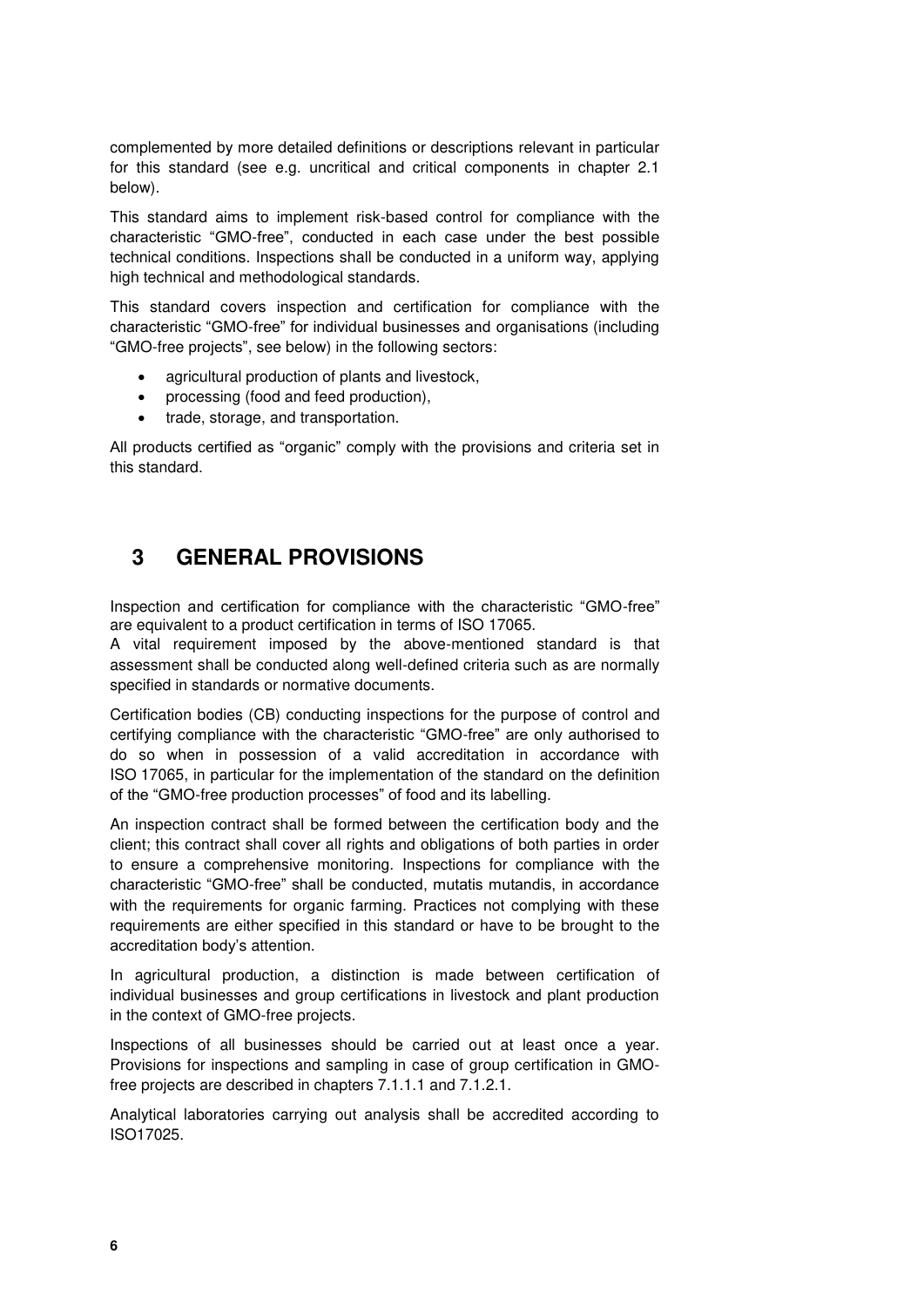### <span id="page-6-0"></span>**3.1 Uncritical and critical components**

As for raw materials or agricultural or other components used, a distinction is made between "uncritical" and "critical" components in terms of GMO-free production.

uncritical:

 Raw materials which cannot be genetically modified (e.g. minerals) or crops which have genetically modified varieties that have not been granted marketing authorisation anywhere in the world (e.g. barley, rye, based on the situation as of beginning of 2015) are to be considered uncritical. These raw materials or crops are hereinafter referred to as "uncritical raw materials or crops"

critical:

- Crops which have genetically modified varieties that are agriculturally cultivated (e.g. maize, soya beans) as well as raw materials or products which are made from such crops are to be considered critical in any case. These raw materials or crops are hereinafter referred to as "critical raw materials or crops". Crops that do not have a marketing authorization, but e.g. show up in the rapid alert system for food and feed (RASFF) of the EU regularly (such as rice, papaya) may be regarded as critical components as well (see Annex 2 to this standard).
- Food ingredients from animal origin
- Food ingredients such as enzymes, additives etc. are regarded as critical components.

#### <span id="page-6-1"></span>**3.2 "GMO-free projects" and "group certification"**

"GMO-free Projects" consist of individual sectors such as agricultural production, processing, trade, storage and transportation. In case of GMO-free projects, the requirements for these individual sectors shall apply as a whole whilst ensuring that control is conducted throughout the entire production chain. Charts of risk based monitoring systems within the scope of group certification in the context of GMO-free projects can be found in chapter 2.7.

In case of GMO-free projects, the project operator shall prepare a project description specifying these criteria, presenting the overall system (including his own business premises participating in the GMO-free project and their methods of production). This shall include other partner businesses participating in the GMO-free project and their tasks (e.g. marketing, sale), and specifying the criteria for the different types of businesses to participate in the GMO-free project. This GMO-free project description shall be available to all stakeholders involved and interested in the project.

In these cases, the inspection contract (see above) shall include provisions ensuring that the rights and obligations under this contract are imposed on all participants in the GMO-free project.

Within a GMO-free project several producers (e.g. farmers delivering milk for a dairy production project) can be certified as group without individual certification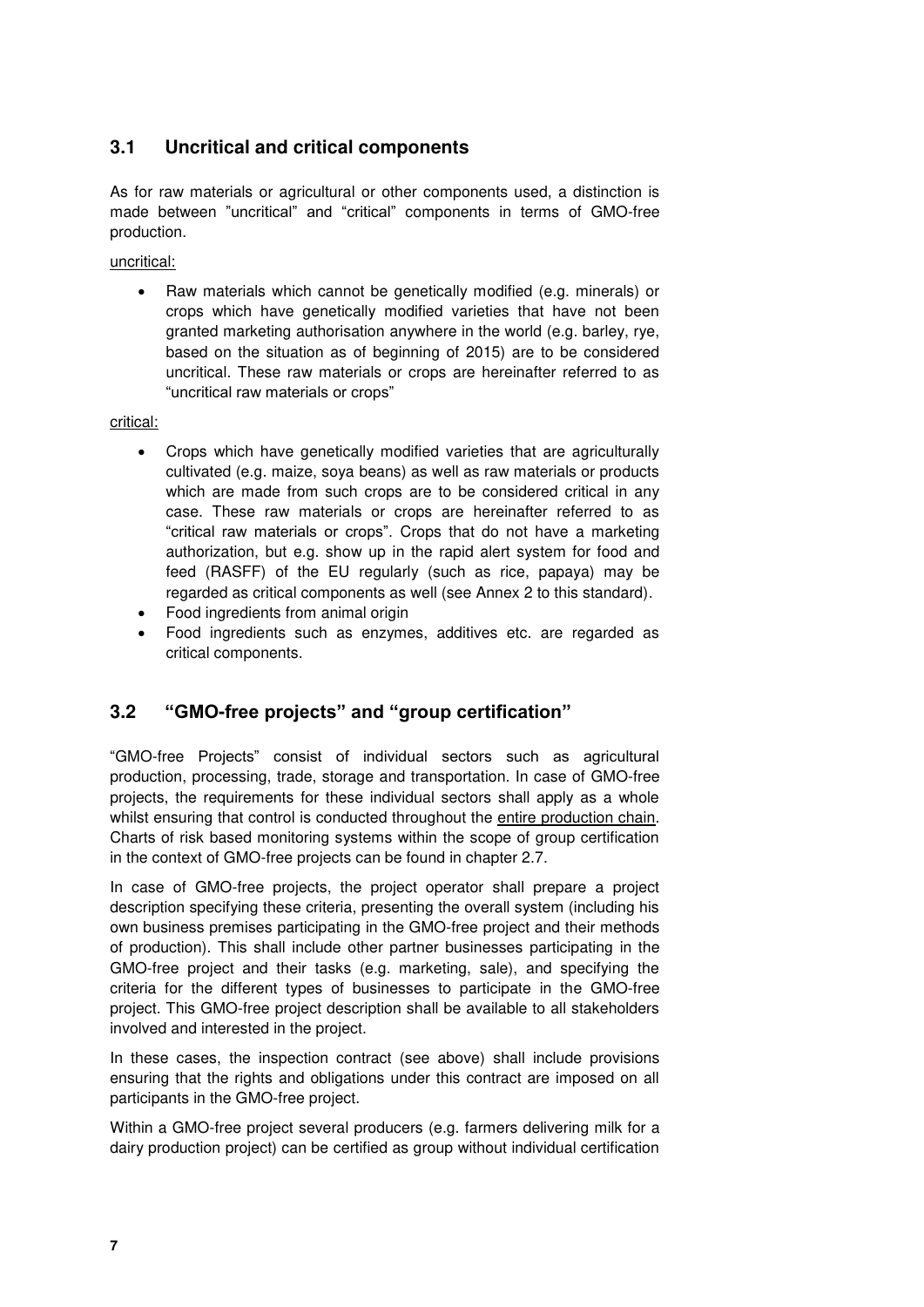of each single producer (group certification). In case of group certifications, certificates shall be issued to project operators only.

Here is a practical example of a GMO-free project including group-certification: a dairy production facility or a slaughter-house issues a contract concerning GMO-free production and control with a group of producers (e.g. farmers). The certification body clarifies in its contract with the dairy production facility or slaughter-house the conditions for inspection and certification of the group of farmers (such as provision of data, any sanctions, information exchange).

### <span id="page-7-0"></span>**3.3 Stages of the control procedure**

Control for compliance with the characteristic "GMO-free" consists of the following important stages (see also charts of the control procedure under 2.7.1 and 2.7.2):

- initial survey and risk classification of farm businesses (livestock production),
	- o initial survey conducted by the certification body, or
	- o initial survey within the scope of the client's self-control system, completed by supervisory control and validation by the certification body,
	- o business description and risk classification;
	- regular inspections of farm businesses (plant production);
- regular inspections of processing and trading businesses (animal feed, food, trade in critical raw materials, agricultural collectors…);
- certification;
- imposition and enforcement of remedial measures (conducting additional risk-based sampling where applicable);
- annual certification.

The extent to which clients (organisations) implement self-control systems, depends on their resources and strategies. If self-control systems are implemented, these are taken into account when determining the frequency of external inspections for the initial survey. In case of self-control systems, the certification body shall indiscriminately have access to self-control data at any time by contract, and the client's personnel shall operate in conformity with the specifications provided by the certification body during the initial survey.

The measures taken by the certification body shall ensure that the entire production chain within the client's scope of business (including all business premises and suppliers) is under control. This shall preferably be achieved by documentation on purchase orders and delivery notes, e.g. by specifying that products originate "from GMO-free production".

The certification body shall keep a register of critical components, see also Annex 2 to this standard as reference. As a minimum requirement, the types of genetically modified crops approved in the EU (seeds, food and feed) shall be specified in this register, indicating the type of crop, event, and unique identifier. For food and feed, the EU Register of GM food and feed (publicly available on the website of the European Commission) may be consulted.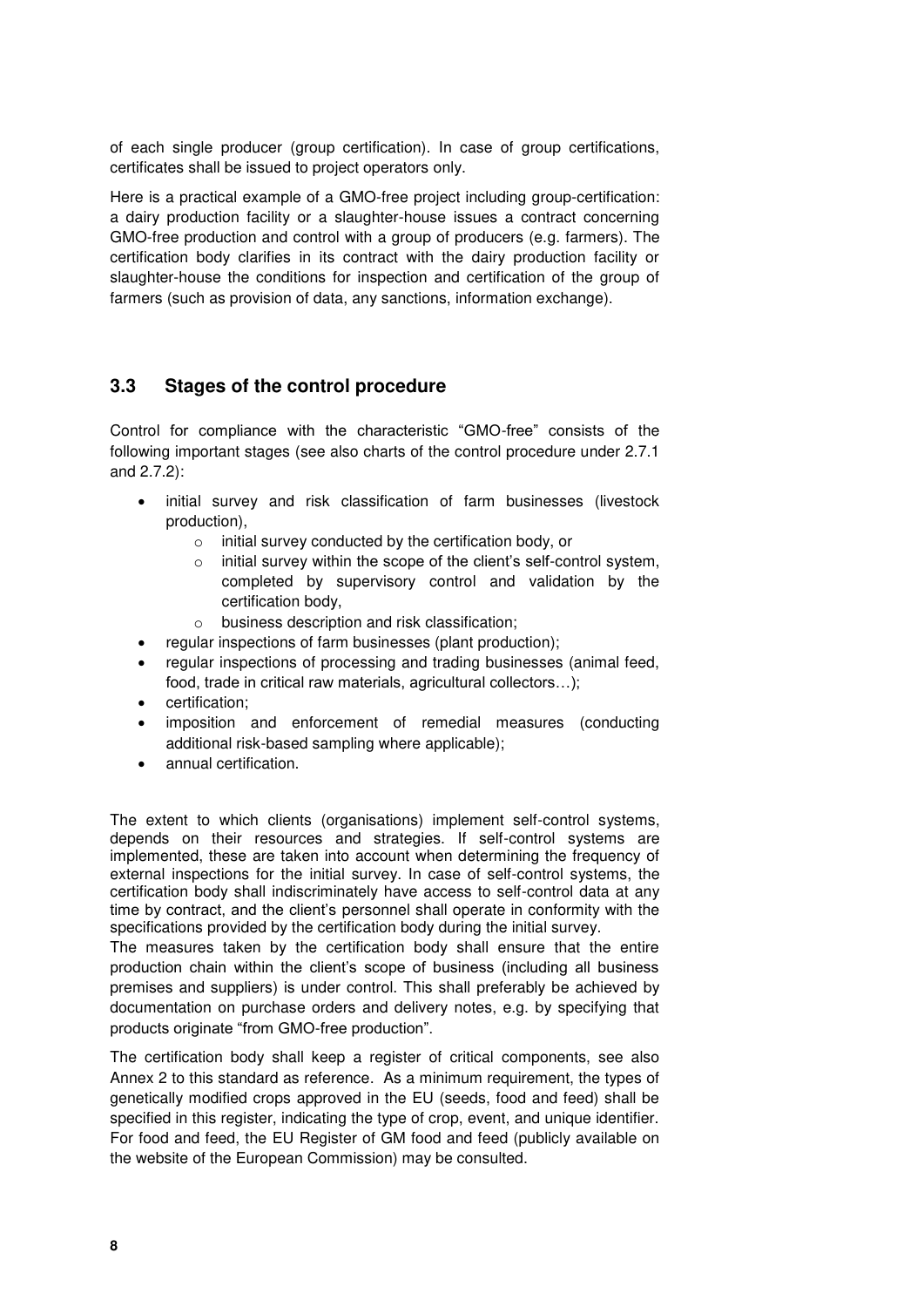Laboratory analyses for sample examinations shall be commissioned based on the "events" listed in this register. This register has to be kept up to date. The results of this risk assessment shall be included in the training of inspecting personnel, the planning of inspections, and the information provided to clients.

#### <span id="page-8-0"></span>**3.4 Dealing with Contamination**

A basic requirement for feed and food ingredients for the production of food labelled "GMO-free" is that they must not bear any labelling according to the rules of Regulations (EC) No. 1829/2003 and No. 1830/2003 or regulation (EC) No. 619/2011 (Low Level Presence) $^1$  and would have to be labelled if placed on the EU market.

Commingling with GMOs permitted in the EU by law shall be exempt from labelling according to Regulations (EC) No. 1829/2003 and No. 1830/2003 provided that two requirements are fulfilled:

- The threshold value of the GMO content of 0.9 % per component (feed / food) must not be exceeded and
- The presence of the GMO content must be "adventitious" or "technically unavoidable".

Commingling with GMOs permitted in the country where this Standard applies below the limit of quantification of generally 0.1% per species shall be regarded as "adventitious" or "technically unavoidable".

Please note: Analysis results for raw materials or animal feed materials which, according to their formulation, do not contain the detected critical type of crop (e.g. soya beans) may lead to unjustified objections or rejections. The problem results from the fact that the GMO content of each individual ingredient of the material (and not of the material as a whole) is determined in quantitative analyses. The results of analyses may therefore be distorted by the slightest contamination, e.g. dust.

# <span id="page-8-1"></span>**3.5 Declaration of Goods**

With regard to the labelling or declaration of goods, a product shall, on its packaging or on the business documents accompanying the product, bear a label in accordance with the requirements of the standard on the definition of the "GMO-free production" of food and its labelling. The connection between the goods and the business documents (e.g. delivery note) has to be ensured. This labelling requirement shall not only apply to the product when sold to the final consumer but shall apply throughout the entire production chain.

This means that a clear reference and the name of the inspection body shall be placed either directly in conjunction with the product (packaging, container,

j

<sup>&</sup>lt;sup>1</sup> as not all Danube Soya member countries are EU members provisions mentioned in the context of specific EU regulations are subjected to domestic legislation. The same applies for all parts of the text where EU regulations are mentioned.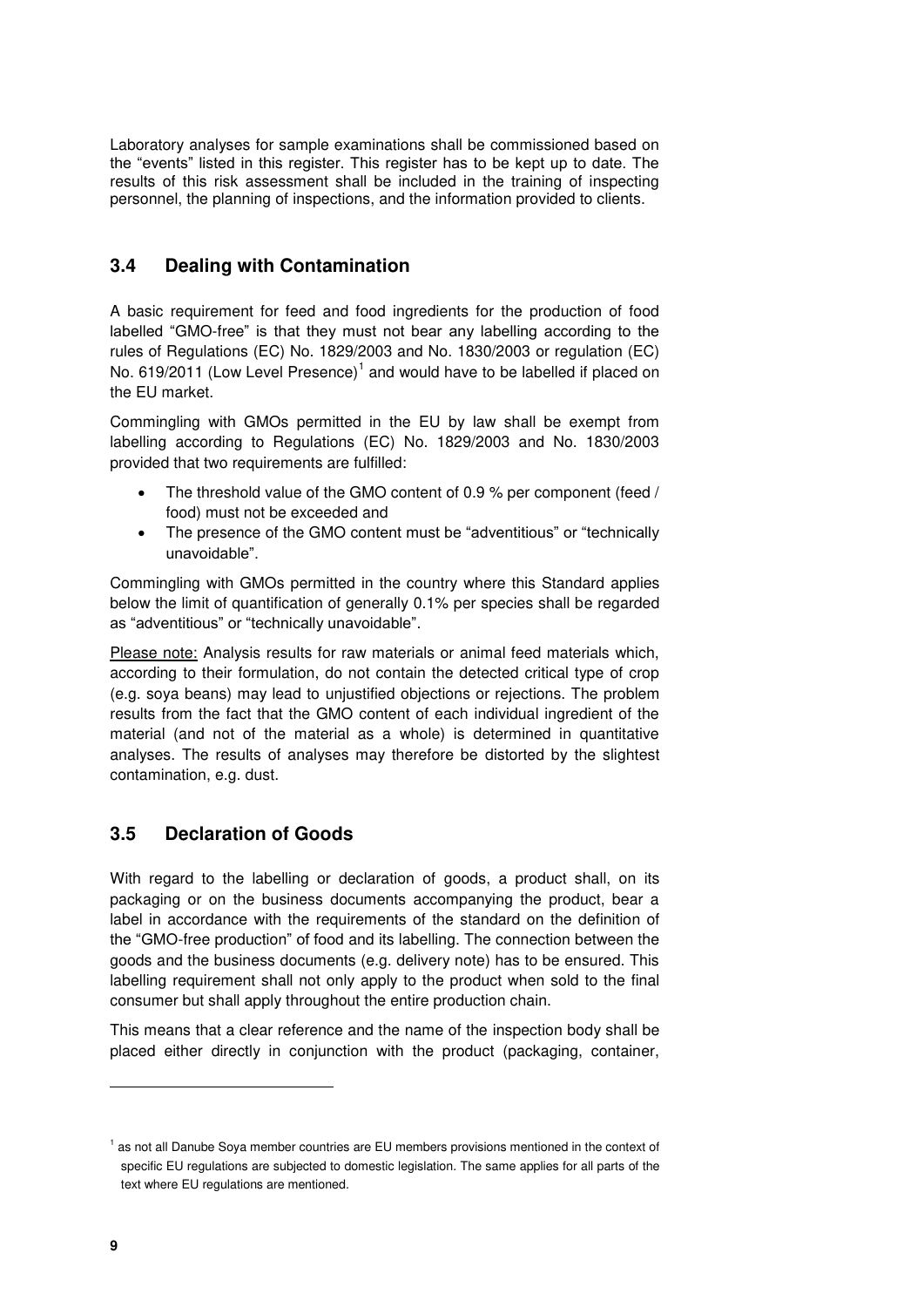means of transportation of the product) or on the business documents accompanying the goods, ensuring that the labelling and the product can be linked to one another at any time.

#### <span id="page-9-0"></span>**3.6 Special Remarks on control and certification**

#### <span id="page-9-1"></span>**3.6.1 Supervisory Control**

The supervisory control by the certification body needs to be carried out in a way that all risk levels established in the self-control systems of the companies according to Chapter 7 are covered in a balanced way.

#### <span id="page-9-2"></span>**3.6.2 Certification**

Certification shall take place upon completion of the initial survey or first inspection.

In case of group certifications of farm businesses, certificates shall be issued to project operators only (product certificates granted after a positive inspection). The data regarding the approved farm businesses participating in the project are to be submitted to the project operator in an appropriate form.

#### <span id="page-9-3"></span>**3.6.3 Additional Inspections**

By way of derogation from the monitoring plan depending on and determined by the risk classification, additional risk-based sampling may take place in all cases, even if 100% of the businesses are inspected.

#### <span id="page-9-4"></span>**3.7 Chart of the Risk-Based Monitoring System within the Scope of Group Certifications in the context of GMOfree Projects**

In the following two subsections, charts of the control system in case of group certifications within the scope of GMO-free projects (see chapter 2.2.) in livestock and plant production can be found.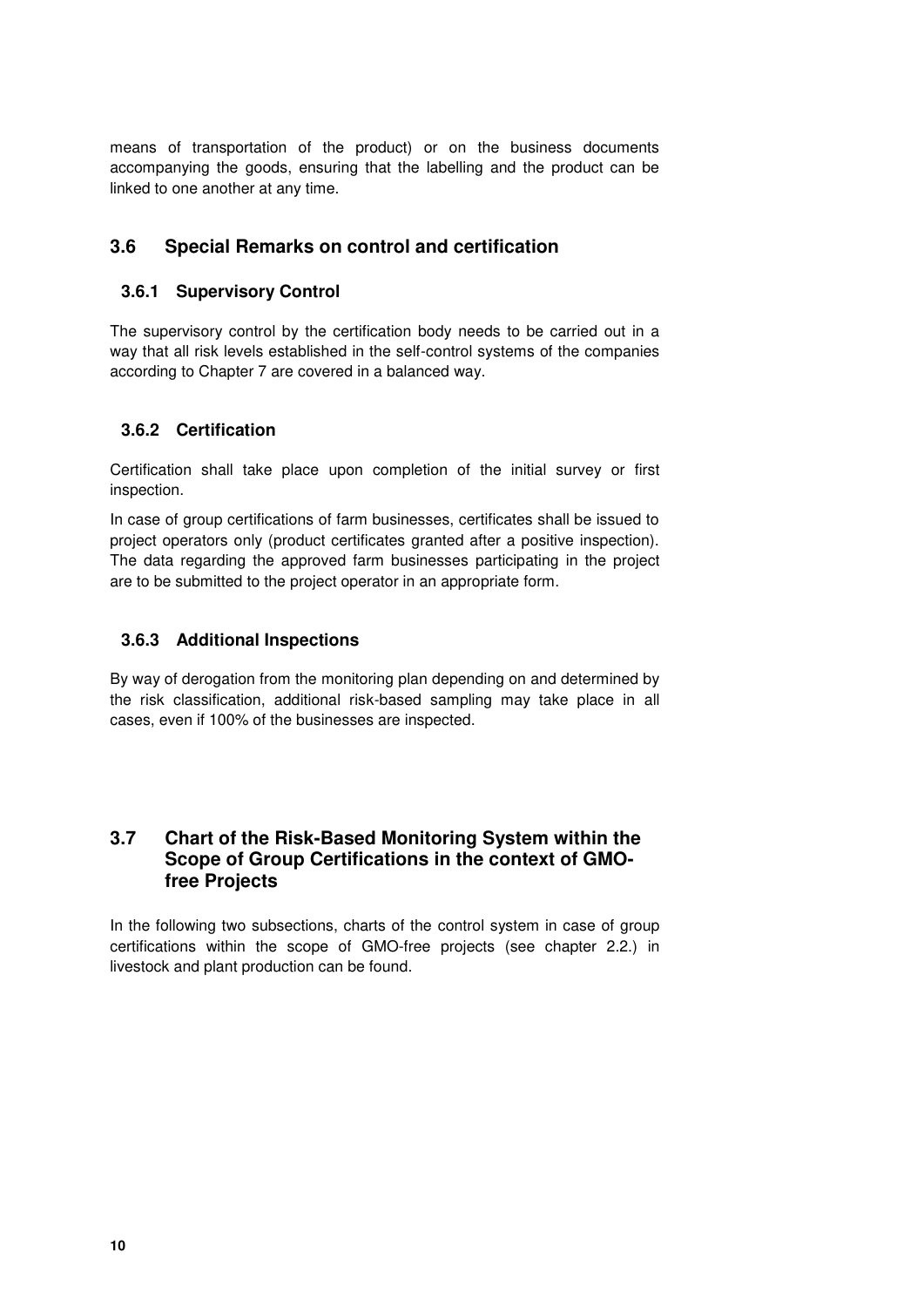

# <span id="page-10-0"></span>**3.7.1 Livestock Production in GMO-free projects**

Figure 1: Chart of the control system for GMO-free projects in livestock production. Table 2 can be found on page 20 of this standard.

\*) In case of production lines where soya-containing animal feed is used at larger quantities as defined by the certification body and on a daily basis (e. g. egg-producing poultry, fattening poultry, fattening pigs, intensive dairy farming), the initial survey shall cover 50 % of the participating businesses.

\*\*) "Re-inspection" is not in any case to be understood as a re-inspection on site. Re-inspection may also mean verifying the implementation of remedial measures (e.g. submission of missing information).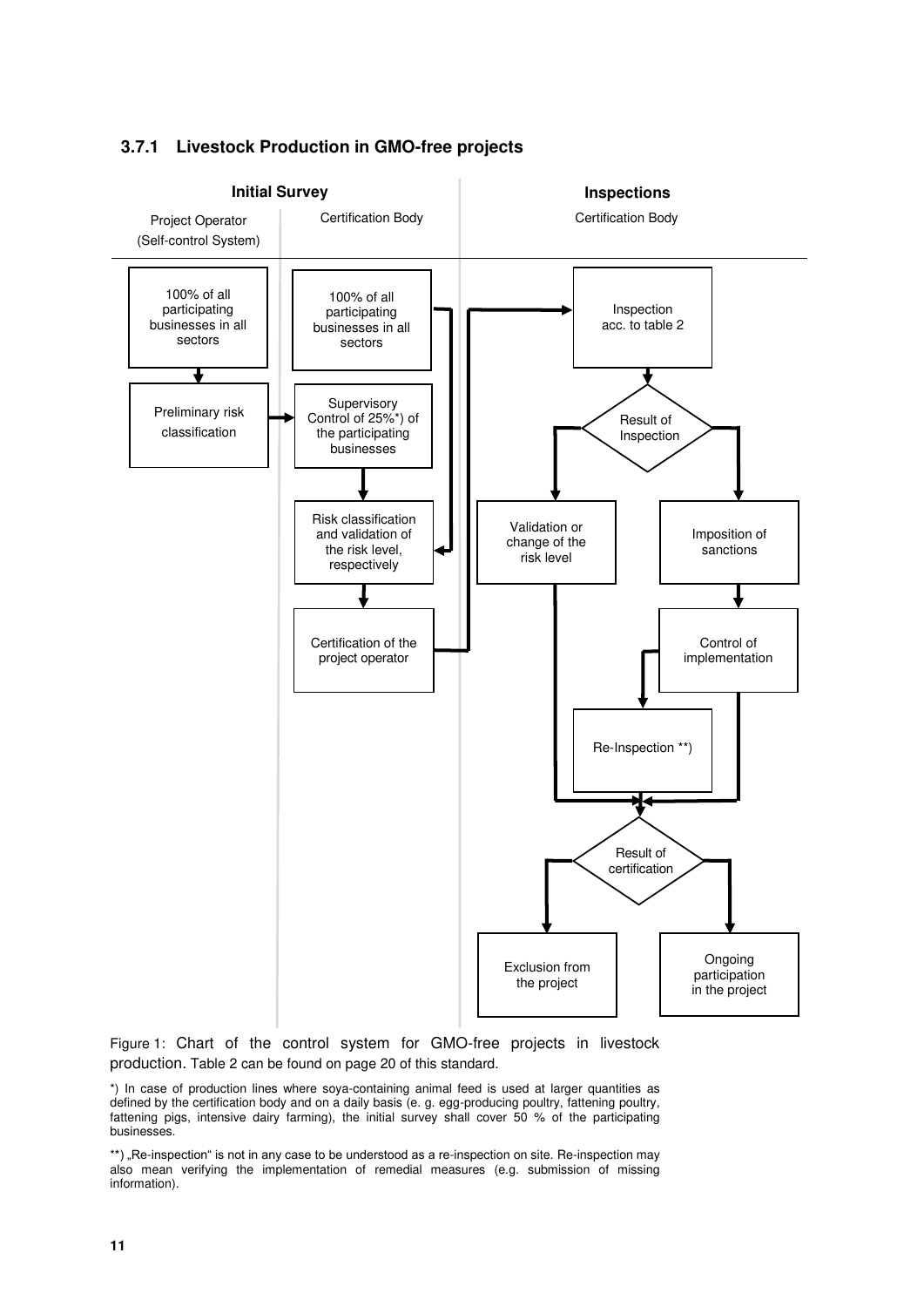#### <span id="page-11-0"></span>**3.7.2 Plant Production in GMO-free projects**

For group certifications in GMO-free projects in plant production, no initial survey is required. An annual inspection in accordance with the risk classification is undertaken, resulting in approval or disapproval of businesses in the sense of this Standard.



Figure 2: Chart of the control system for GMO-free projects in plant production. Table 1 can be found on page 18 of this standard.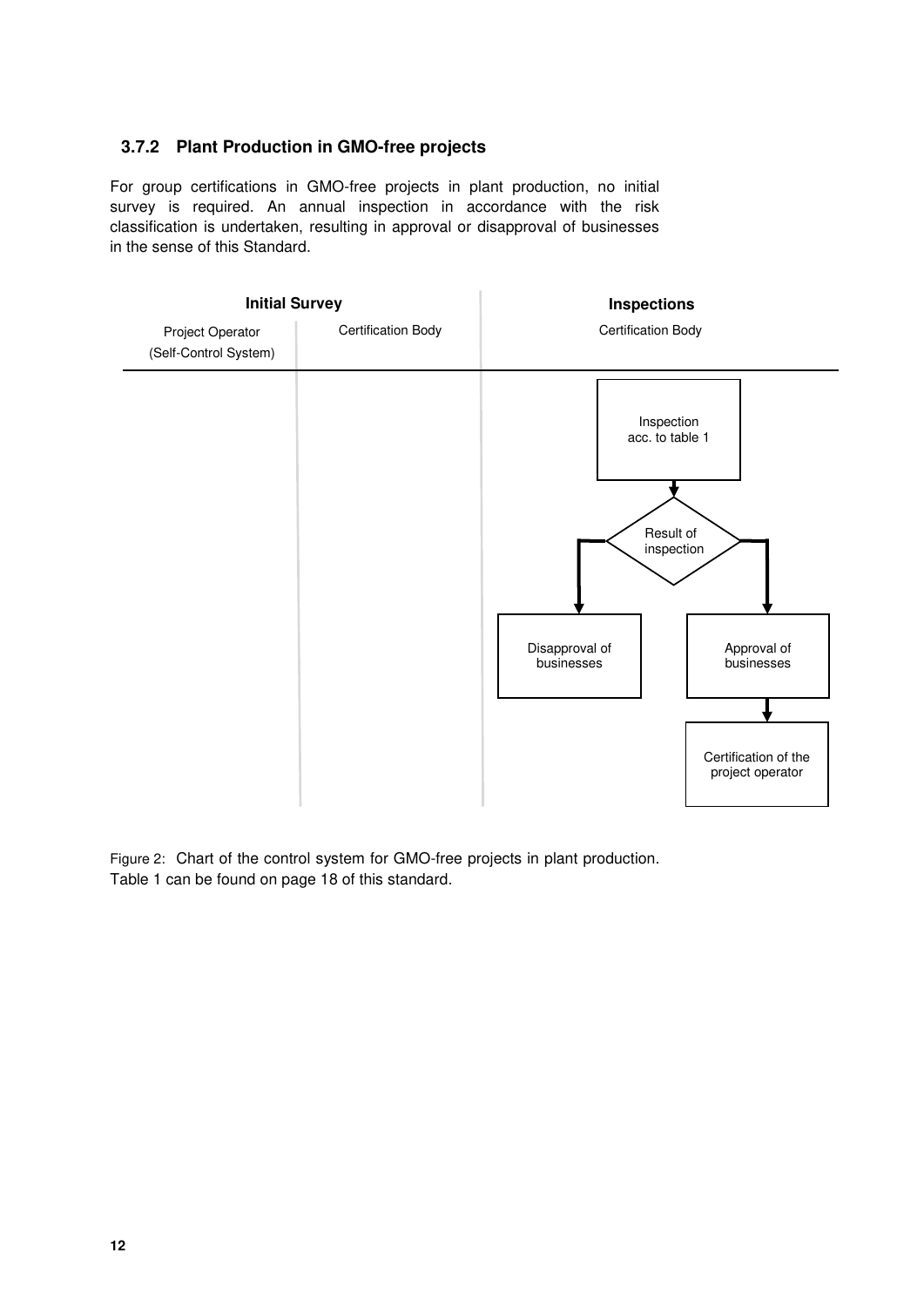Self monitoring and quality assurance systems (catalogue of requirements)

Production facilities operating under the provision of this standard are requested to implement a system of self-monitoring and quality assurance. The extent to which clients (organisations) implement self-monitoring systems, depends on their resources and strategies. Annex 1 provides practical guidance for the application of the requirements stated in this document.

# <span id="page-12-0"></span>**4 QUALIFICATIONS OF INSPECTING PERSONNEL**

The following shall apply to inspection for compliance with the characteristic "GMO-free":

- the requirements of clause 6.1 of ISO 17065,
- all other requirements of ISO 17065 to be met by the personnel of the certification body.

In addition, inspecting personnel conducting inspections for the purpose of monitoring compliance with the characteristic "GMO-free" shall comply with the following requirements:

- they shall have successfully completed at least one additional one-day training course covering GMO-free production and its monitoring, as well as undergo annual training;
- they shall be trained to the specific requirements for sampling;
- they shall be trained to applying this standard;
- they shall comply with an annual minimum number and duration of inspections; this minimum is to be laid down by the certification body in its Quality Management system.

# <span id="page-12-1"></span>**5 QUALIFICATIONS OF CERTIFYING PERSONNEL**

The personnel

- a) responsible for imposing and enforcing remedial measures, or
- b) responsible for certifying compliance with the characteristic "GMO-free" and performing these certifications

shall at least possess the same qualifications as inspecting personnel. In addition, this personnel shall be trained in the specific requirements for imposing and enforcing remedial measures for non-compliance with GMO-free production (case a) or for certifying compliance with GMO-free production (case b). This training needs to be documented by the certification body.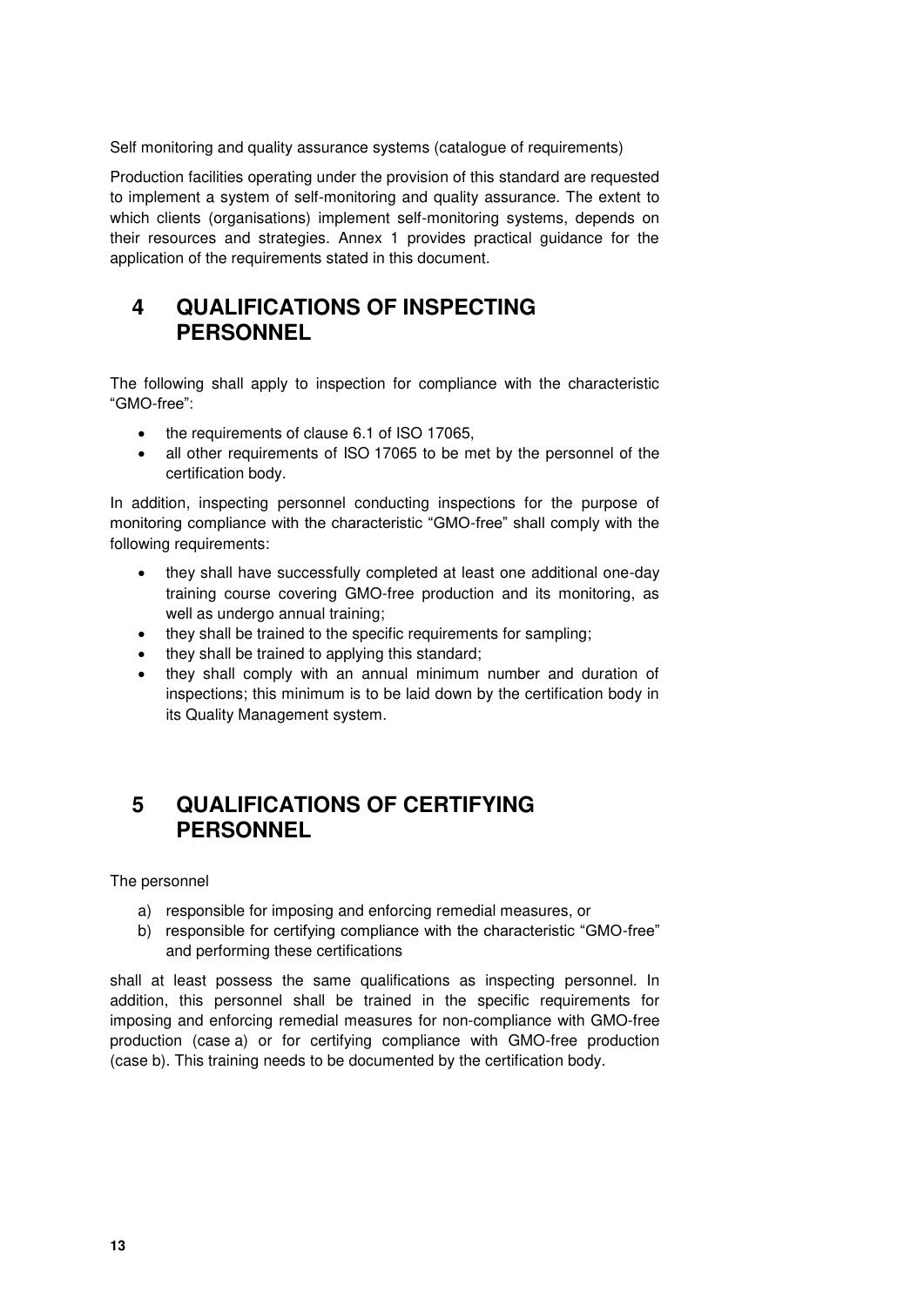# <span id="page-13-0"></span>**6 INITIAL SURVEY AND RISK CLASSIFICATION**

The results of the initial survey together with all corresponding annexes (plans, process descriptions, organisational charts, etc.) shall be summarised in a business description. This business description serves as the basis for risk classification.

The businesses subject to inspection shall be classified on a 4-tier risk scale: risk-0, risk-1, risk-2, risk-3. Businesses classified at risk level 3 cannot be certified for compliance with the characteristic "GMO-free".

According to ISO 17065 the risk classification has always to be carried out by the certification body.

Referring to projects, risk classification may be prepared by the certification body's client within the scope of self-control and shall be checked by the certification body and, where applicable, completed or amended.

Risk classification is the basis for calculating the frequency of the following annual inspections.

# <span id="page-13-1"></span>**6.1 Initial Survey in Livestock Production Projects**

The initial survey is based, without exception, on an on-site inspection conducted by a person trained and authorised for this purpose.

The initial survey may be conducted:

- 100% by the certification body, or
- by the certification body, completed by initial surveys within the scope of the client's self-control system,

in each case based on a complete description of the individual business or the organisation (project) by the client.

The initial survey forms part of the control procedure, determining the current status of the business and establishing measures to be taken by the client

- a) prior to certification and,
- b) where applicable, after certification.

The initial survey is conducted by using an initial survey form for clients. This initial survey form for clients contains all the aspects necessary for complying with the standard on the definition of the GMO-free production of food and its labelling. The inspector shall document these aspects and the client shall take cognisance of them by signature.

If clients have more than one business premise, or if clients have suppliers included in the inspection contract, the initial survey form for clients shall also contain all information on all business premises required by the certification body and all suppliers to be included in the inspection contract, respectively.

All measures to be taken by the client for achieving compliance with the standard on production of GM-free food according to the specifications provided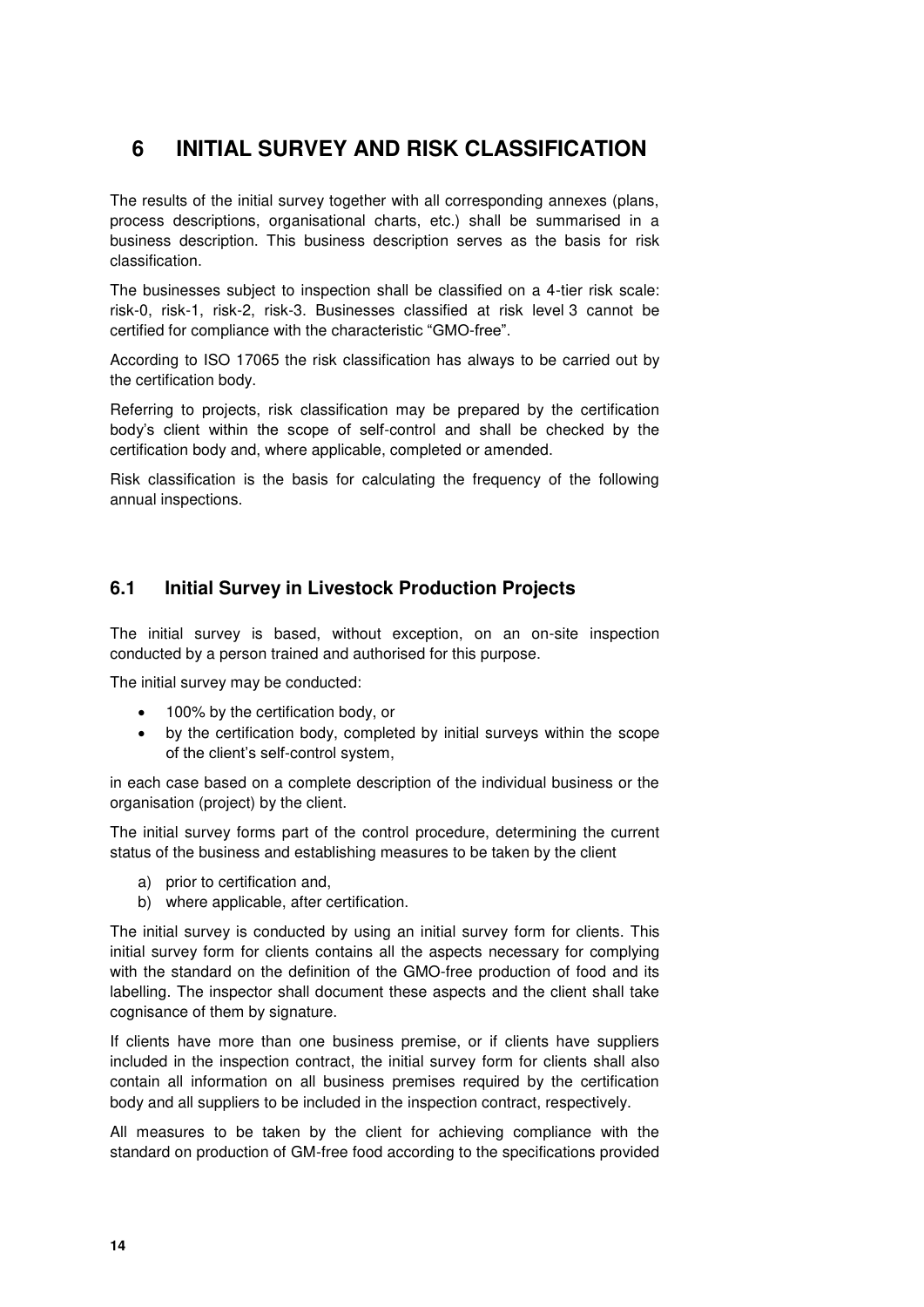by the certification body shall be accurately documented during the initial survey.

The certification body shall lay down implementation deadlines for the measures to be taken.

When doing so, the certification body shall make a distinction between:

- a) measures which have to be taken prior to certification given that a noncompliance issue negatively affects or may negatively affect the GMOfree status of products, and
- b) measures which may also be taken after certification given that they have no effect on the GMO-free status of products.

The decision regarding the choice of a) or b) shall be documented.

The client's obligation to implement the required measures within the specified period of time shall be confirmed by the client with the company signature in terms of an annex to the inspection contract, and shall also be confirmed by the suppliers by signature on the survey form.

#### <span id="page-14-0"></span>**6.1.1 Implementation of Initial Surveys in Livestock Production GMO-free Projects (Group Certifications)**

The following two options are available:

1) initial surveys conducted by the certification body

The certification body conducts an initial survey at 100% of the businesses in the form of on-site inspections.

or

2) initial surveys conducted both within the scope of a self-control system and by the certification body

In 100% of the businesses, the initial survey is conducted by the client within the scope of his self-control system and according to the specifications provided by the certification body. In 25% of the businesses, the results are verified on site by the inspection body. In case of production lines where soya-containing animal feed is used at larger quantities as defined by the certification body and on a daily basis (e. g. egg-producing poultry, fattening poultry, fattening pigs, intensive dairy farming), the initial survey shall cover 50 % of the participating businesses. The results of the initial survey conducted within the scope of selfcontrol, the results of the initial survey conducted by the certification body, and the results of supervisory control of the initial survey by the certification body shall be checked, inter alia, for possible differences, and corresponding measures shall be implemented should this prove necessary.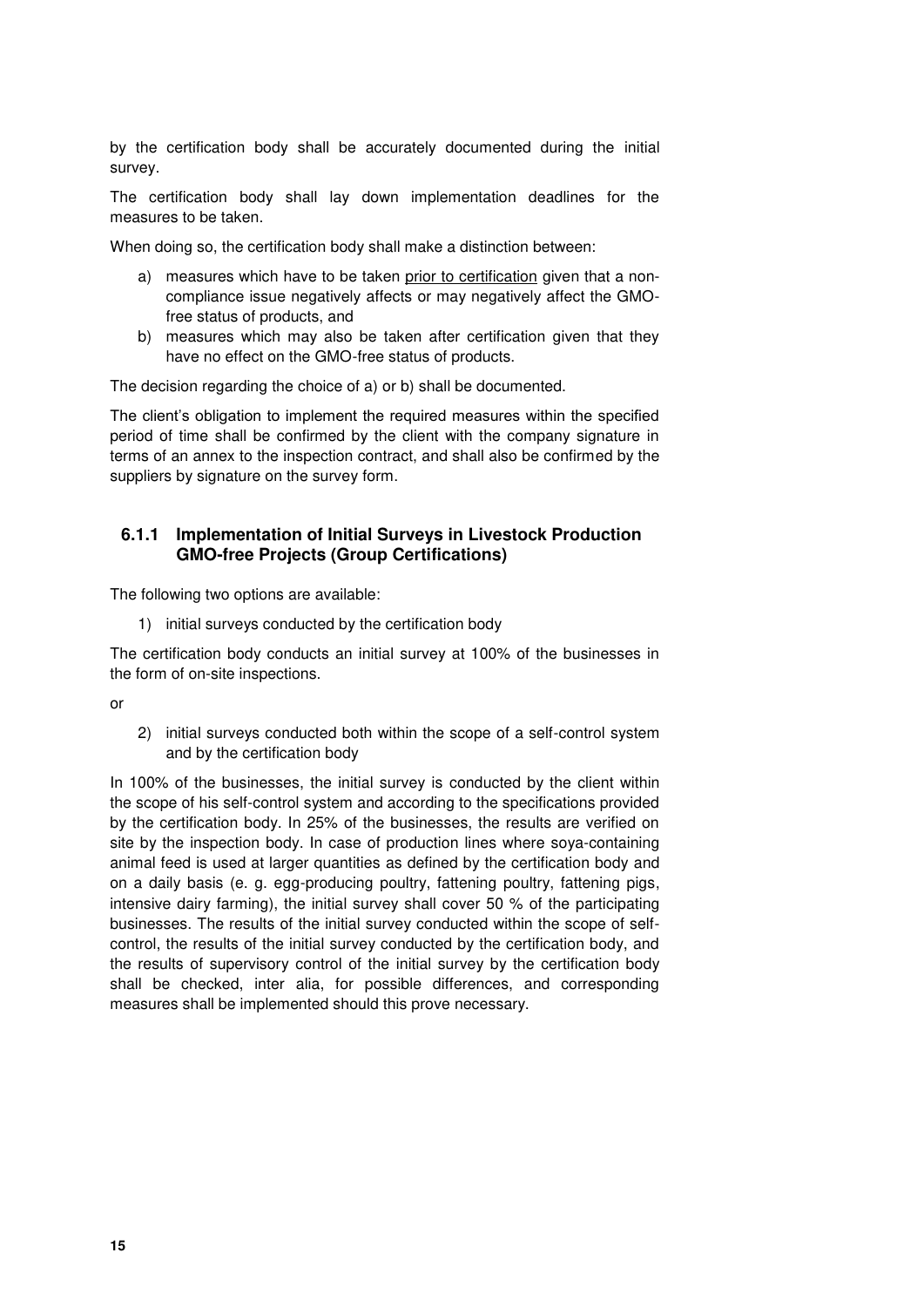#### <span id="page-15-0"></span>**6.1.2 Validation and Completion of the Initial Survey by the Certification Body**

All initial survey forms of clients shall be verified for completeness by the certification body. The client's initial survey form shall be checked and completed by:

- a) any facts and circumstances not yet mentioned in the client's initial survey form, but necessary for risk classification and further inspections,
- b) any measures the client has to implement for the purpose of maintaining the contractual relationship. The measures shall be confirmed by the client by signature and shall be constantly adapted to new findings during the contractual relationship.

If the initial survey is complemented by a self-control system managed by the client (such as inspections conducted by dairy staff for the purpose of milk suppliers' self-monitoring), the following shall apply:

- The self-control system shall be fully specified in the project description and shall be formally approved by the certification body (i.e. the certifier).
- The client's self-control system does not replace but rather complements the certification body's work. This has the following implications:
	- o The certification body may only delegate an exactly defined quantitative part as well as an exactly defined qualitative part of its work to the self-control system. The inspection contract between the certification body and the client shall govern the nature and scope of these parts as well as the parties' responsibilities.
	- o The personnel conducting inspections for the purpose of selfcontrol shall be trained and approved by the certification body or by other institutions authorised by the accreditation body for this purpose. Self-control activities conducted by personnel which has not been approved by the certification body shall lead to the immediate imposition of remedial measures contractually agreed with the client and to be provided by the certification body in the catalogue of remedial measures.
	- o The certification body is entitled to check and complete initial surveys conducted within the scope of a self-control system by conducting further initial surveys on site on its own at any time.
- All measures for the initial survey planned within the scope of a selfcontrol system shall be implemented before completion of the business description.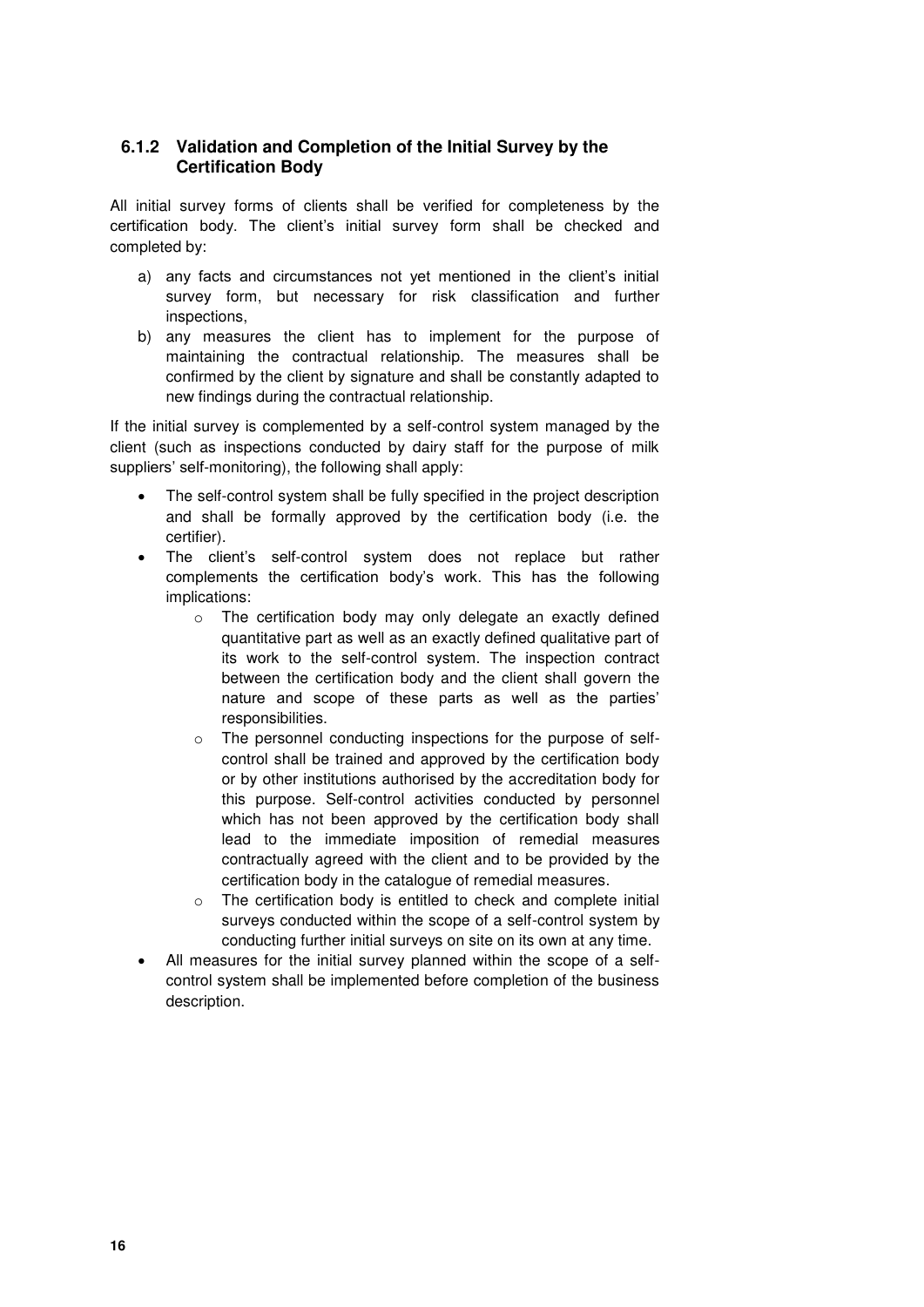# <span id="page-16-0"></span>**7 RISK CLASSIFICATION OF BUSINESSES AND CROPS**

The structure of the following control areas refers to the different areas of GMOfree production. This structure does not reflect the chronological order of production or control.

The corresponding requirements for risk classification and control in these areas apply to businesses producing in accordance with the standard on production of GM-free food or storing, dealing in, or transporting goods in accordance with this standard.

For raw materials of a certain plant species (e.g. maize, soya bean) used for the production of animal feed there is no mandatory certification unless any GMO of the same plant species is approved for cultivation and cultivated in the country of origin. Nevertheless occasional controls (including analytical tests) are recommended.

Critical raw materials (as defined in section 1) and raw animal materials used for the production of food shall have been certified as GMO-free by an accredited certification body. This applies to cultivation both in the Danube region and in other countries of origin.

# <span id="page-16-1"></span>**7.1 Agricultural Production**

#### <span id="page-16-2"></span>**7.1.1 Risk Classification in Plant Production**

"Plant production" is to be understood as the cultivation of field crops, vegetables, and fruits. Risk classification therefore applies to the acquisition of seeds and planting materials as well as to the possible contamination of the plant products, e.g. by the spread of pollen. The further processing of plant products into food and feed is dealt with in sections 7.2.1 and 7.2.2.

The following classification in risk levels refers to the respective crop. This classification is also used for the monitoring of projects in plant production. A minimum frequency of inspections is stipulated in monitoring systems of plant production. Self-monitoring systems may also be taken into account when determining this minimum frequency of inspections.

It has an influence on the risk classification according to this Standard, if the respective country has a legal system in place covering the presence of GMOs in seeds and planting material.

#### Minimal risk  $=$  risk level 0

As a rule, there is a minimal risk if, according to the current state of knowledge, no GMO seed or GMO planting material of the plant species concerned can be found anywhere in the world.

In addition, there is a minimal risk if GMO seeds or GMO planting materials are approved outside the respective country only and the risk of contamination on the field is to be considered low.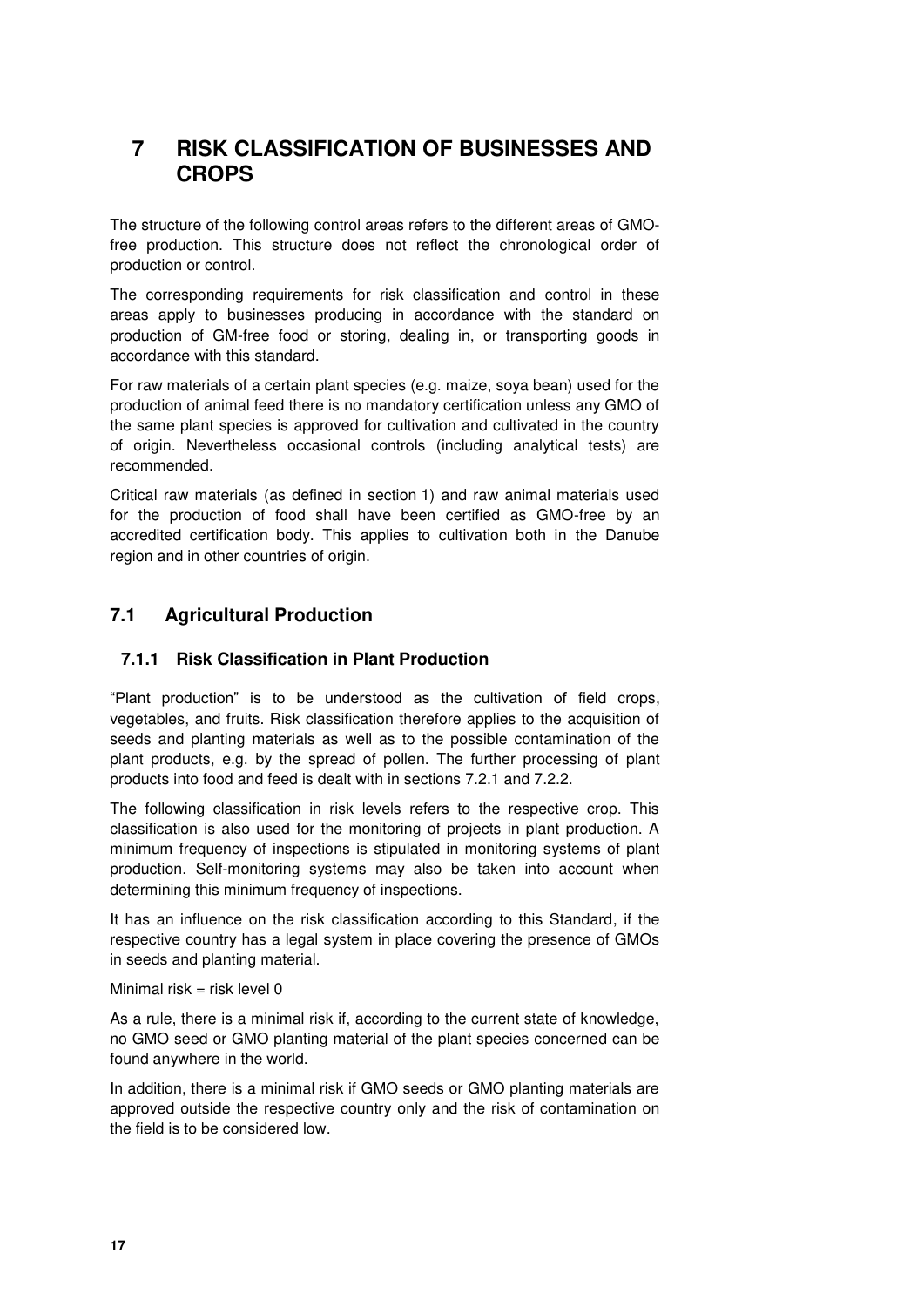#### Low risk  $=$  risk level 1

Businesses are classified as low risk e.g. if GMO seeds or GMO planting materials are approved and cultivated outside the respective country only, but if the risk is to be considered higher due to various factors such as possible contamination on the field. In addition, there is a low risk if GMO plants are cultivated to a limited extent within Europe. In this case, adequate measures shall be taken for the purpose of preventing contamination on the field, such as exclusive cultivation of selected GMO-free varieties or legal protection preventing GMO plants from being grown.

#### Medium risk = risk level  $2$

Businesses are classified as medium risk if GMO seeds or GMO planting materials are approved and cultivated in Europe or in the country where the GM-free food is produced and there is a high risk of contamination on the field; e.g. if GMO seeds are sown in the surrounding area/fields and plant speciesspecific distances required to avoid cross-pollination or contamination (e.g. due to wind transport) are, at the same time, adhered to.

#### High risk  $=$  risk level 3

Businesses are classified as high risk if GMO seeds or GMO planting materials are approved in the country where the GM-free food is produced and are sown or grown in the surrounding area and if plant species-specific distances required to avoid cross-pollination or contamination (e.g. due to wind transport) are, at the same time, not adhered to.

#### **7.1.1.1 Inspection and sampling for group certification within GMO-free projects**

Table 1: Percentage of certified businesses subject to annual inspection at each risk level.

| <b>Risk Level</b> | Percentage of Inspected<br><b>Businesses</b> | Frequency of<br>Sampling/Harvest  |
|-------------------|----------------------------------------------|-----------------------------------|
|                   | 0                                            |                                   |
|                   | 25%                                          | Sampling Plan (see note<br>below) |
| 2                 | 50%                                          | Sampling Plan (see note<br>below) |
| 3                 | No Certification Possible                    |                                   |

Please note: A sampling plan shall be available and accepted by the certification body. If goods are sampled at the next stage of the value chain (= agricultural collector), no sampling on the field needs to be conducted. In this case, possible contamination by other raw materials stored on this agricultural collector's premises shall also be addressed in sampling.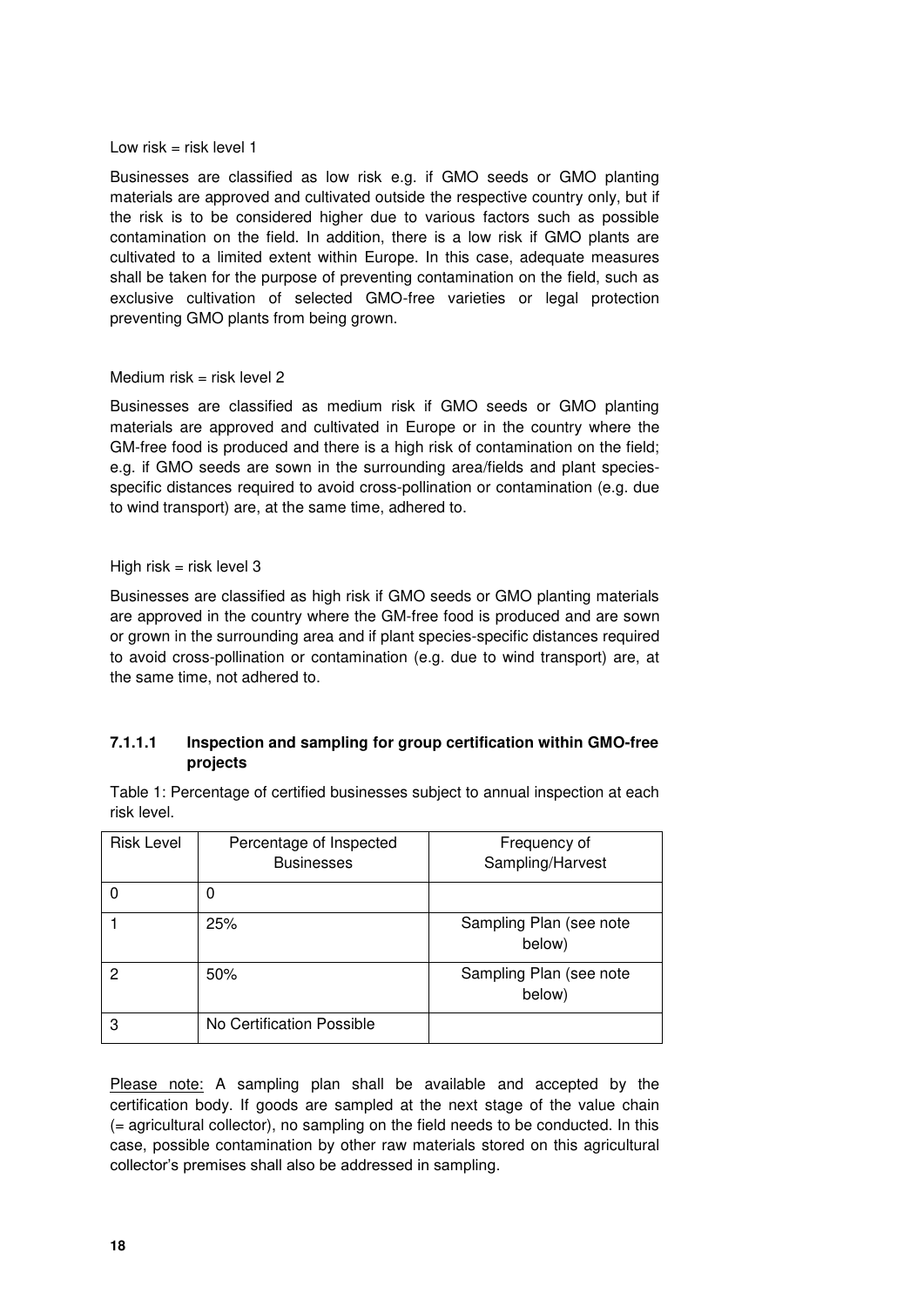#### <span id="page-18-0"></span>**7.1.2 Risk Classification in Livestock Production**

Only entire production lines (business units) may be converted, e.g. the entire dairy farming unit and/or the entire poultry farming unit. Mixed farming systems (with and without GMOs) within a production line cannot be certified.

The practice of operating different production lines in different ways (with/without GMOs) shall result in a higher business risk taken into account when calculating the risk level; this practice shall, as a rule, only be possible if the production lines are adequately segregated. (This also applies to different production lines where the same livestock species is kept.)

Businesses with production lines where soya-containing animal feed is used at larger quantities as defined by the certification body and on a daily basis (e. g. egg-producing poultry, fattening poultry, fattening pigs, intensive dairy farming) shall be classified, at least, at risk level 1.

#### Minimal risk = risk level  $0$

There is a minimal risk if only products which cannot be genetically modified (e.g. minerals) or crops with genetically modified varieties that have not been granted marketing authorisation in the in the respective country or crops with genetically modified varieties not subject to Commission Regulation (EU) No 619/2011 (Low Level Presence) are used for feeding and feed mixing in animal processing and if only such products or crops are stored; if only raw materials not subject to GMO labelling according to Regulation (EC) No 1829/2003 are used; and if only non-substitutable GMO animal feed is used on the farm. $^2$ 

There may also be a minimal risk if only animal feed suitable for the production of GMO-free food that is labelled accordingly and subject to a monitoring system is used.

Critical raw materials originating from countries where GMOs are approved for cultivation and cultivated shall have been certified as GMO-free by an accredited certification body.

j

<sup>&</sup>lt;sup>2</sup> Animal feed produced for another animal species than the animal species (family or subfamily) kept within the scope of the certified production line is regarded as non-substitutable. E.g. in the production of GMO-free milk, egg-producing poultry feed is considered non-substitutable, whereas beef cattle feed is considered substitutable given that the same animal species (family: Bovidae; subfamily: domestic cattle) is involved. Conversely, when it comes to certifying eggproducing poultry, beef cattle feed is to be considered non-substitutable, whereas fattening poultry feed (poultry; Galliformes) is to be considered substitutable.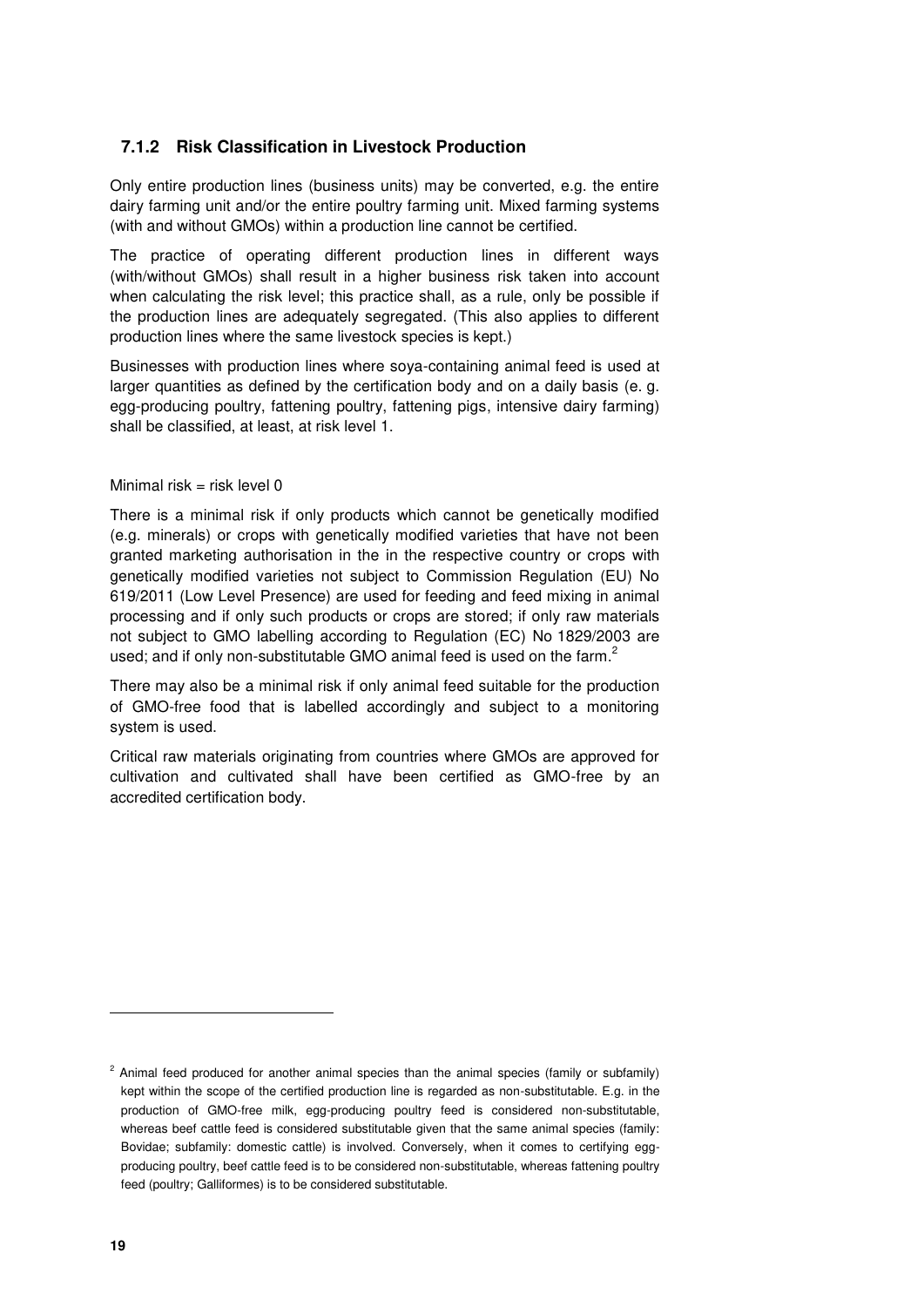#### Low risk  $=$  risk level 1

Businesses are classified as low risk if substitutable, non-compliant animal feed is available on the farm, but not the same facilities (e.g. mixers, volutes, stores, stables) are used for feeding, feed mixing, storage, and/or internal feed transportation, thus avoiding contamination.

Raw materials for GMO-free production shall not be subject to GMO labelling according to Regulation (EC) No 1829/2003 and shall originate from GMO-free cultivation. Critical raw materials originating from countries where GMOs are approved for cultivation and cultivated shall have their origin from GMO-free cultivation; this needs to be documented on purchase orders and delivery notes.

#### Medium risk  $=$  risk level 2

Businesses are classified as medium risk if the same facilities (e.g. mixers, volutes, stores, stables) are used for feeding, feed mixing, storage, and/or internal feed transportation, which may result in contamination. It is assumed that there is a risk, which, however, can be minimised by taking appropriate measures.

Should the risk not be minimised by taking appropriate measures, the business cannot be certified (risk level 3).

Raw materials for GMO-free production shall not be subject to GMO labelling according to Regulation (EC) No 1829/2003.

#### High risk  $=$  risk level 3

Businesses are classified as high risk if the risk of GMO-free feed being mixed with GMO feed during feeding, feed mixing, storage, and internal feed transportation is assumed to be high.

#### **7.1.2.1 Inspection and sampling for group certification within GMO-free projects**

Table 2: percentage of certified businesses subject to annual inspection at each risk level.

| <b>Risk Level</b> | Percentage of Inspected<br><b>Businesses</b> |
|-------------------|----------------------------------------------|
|                   | 25%                                          |
|                   | 50%                                          |
| 2                 | 100%                                         |
| 3                 | No Certification Possible                    |

If 25% of the businesses are subject to annual inspection, it shall be ensured that each business is inspected at least once within a period of 4 years. If 50% of the businesses are subject to annual inspection, each business shall be inspected at least once within 2 years. Each inspection with a negative result shall entail an additional inspection.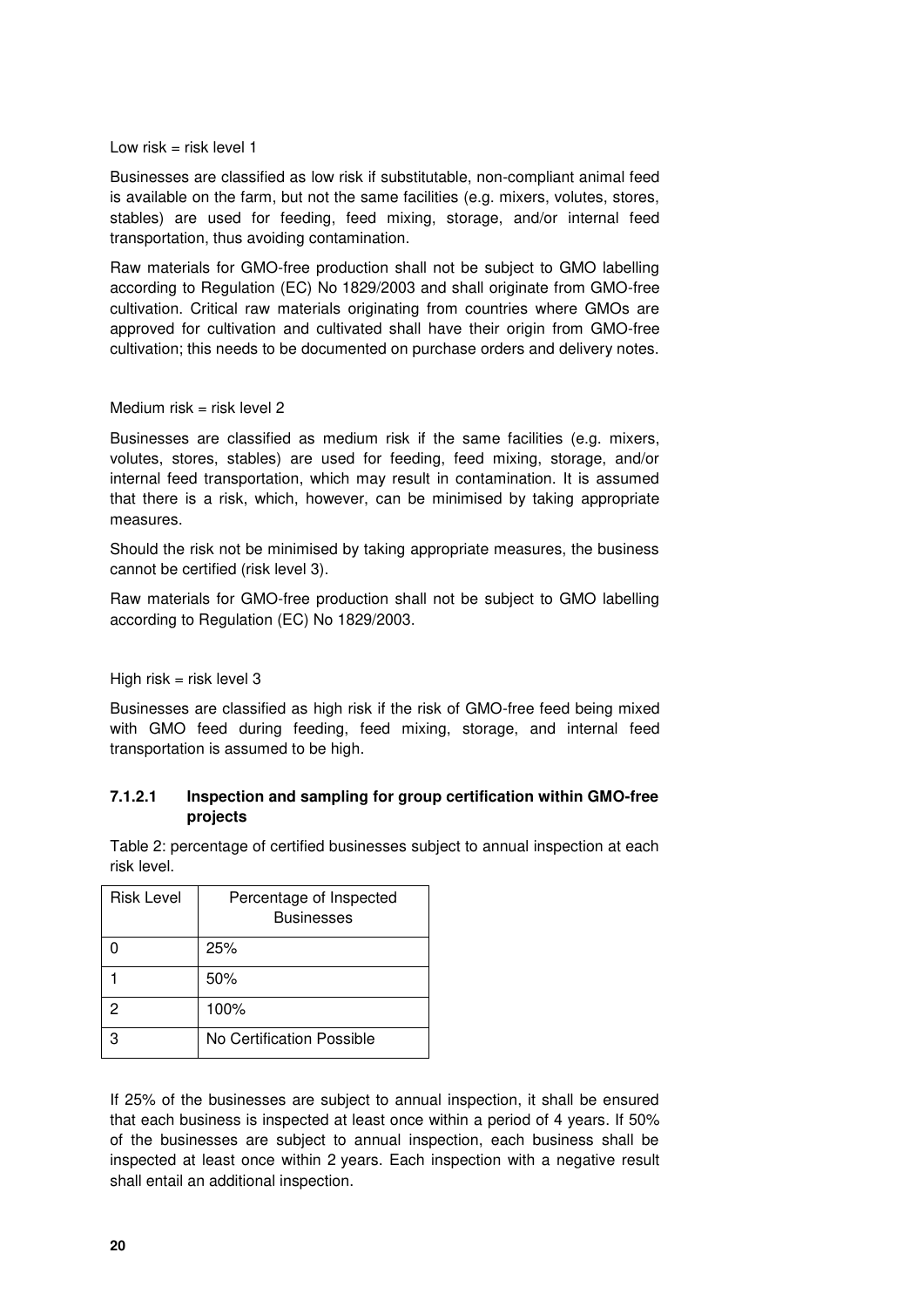Animal feed containing critical raw materials shall be given priority when it comes to sampling and analysis. For duly justified reasons or if large quantities of animal feed containing critical raw materials are used, the frequency of sampling may be higher than specified.

Sampling is also required in case of home mixers and mobile mixers. Sampling may be waived if only animal feed certified as "suitable for the production of GMO-free food" and/or only uncritical raw materials are used on the farm.

### <span id="page-20-0"></span>**7.2 Processing**

#### <span id="page-20-1"></span>**7.2.1 Risk Classification for the Production of Animal Feed**

The area addressed in this section includes both fixed installations (feed mills) and mobile mixers.

#### Minimal risk = risk level  $0$

There is a minimal risk if only raw materials which cannot be genetically modified (e.g. minerals) or crops with genetically modified varieties that have not been granted marketing authorisation in the in the respective country are used at the business premises and if only raw materials not subject to GMO labelling according to Regulation (EC) No 1829/2003 or raw materials not subject to Commission Regulation (EU) No 619/2011 (Low Level Presence) are used at the business premises. Critical raw materials originating from countries of origin where GMOs are approved for cultivation and cultivated shall have been certified as GMO-free by an accredited certification body.

#### Low risk  $=$  risk level 1

Businesses are classified as low risk if GMOs are used at the business premises, but not the same facilities (e.g. mixers, volutes, stores) are used for feed mixing, storage and/or internal transportation, thus avoiding contamination. Raw materials for GMO-free production shall not be subject to GMO labelling according to Regulation (EC) No 1829/2003 and shall originate from GMO-free cultivation according to the standard on the definition of GMO-free production and its labelling. Critical raw materials originating from countries where GMOs are approved for cultivation and cultivated shall have their origin from GMO-free cultivation; this needs to be documented on purchase orders and delivery notes.

#### Medium risk  $=$  risk level 2

Businesses are classified as medium risk if GMOs are used at the business premises and the same facilities (e.g. mixers, volutes, stores) are used for feed mixing, storage and/or internal transportation, which poses a risk of contamination, but if the risk involved can assumedly be minimised by taking appropriate measures (e.g. cleaning batches).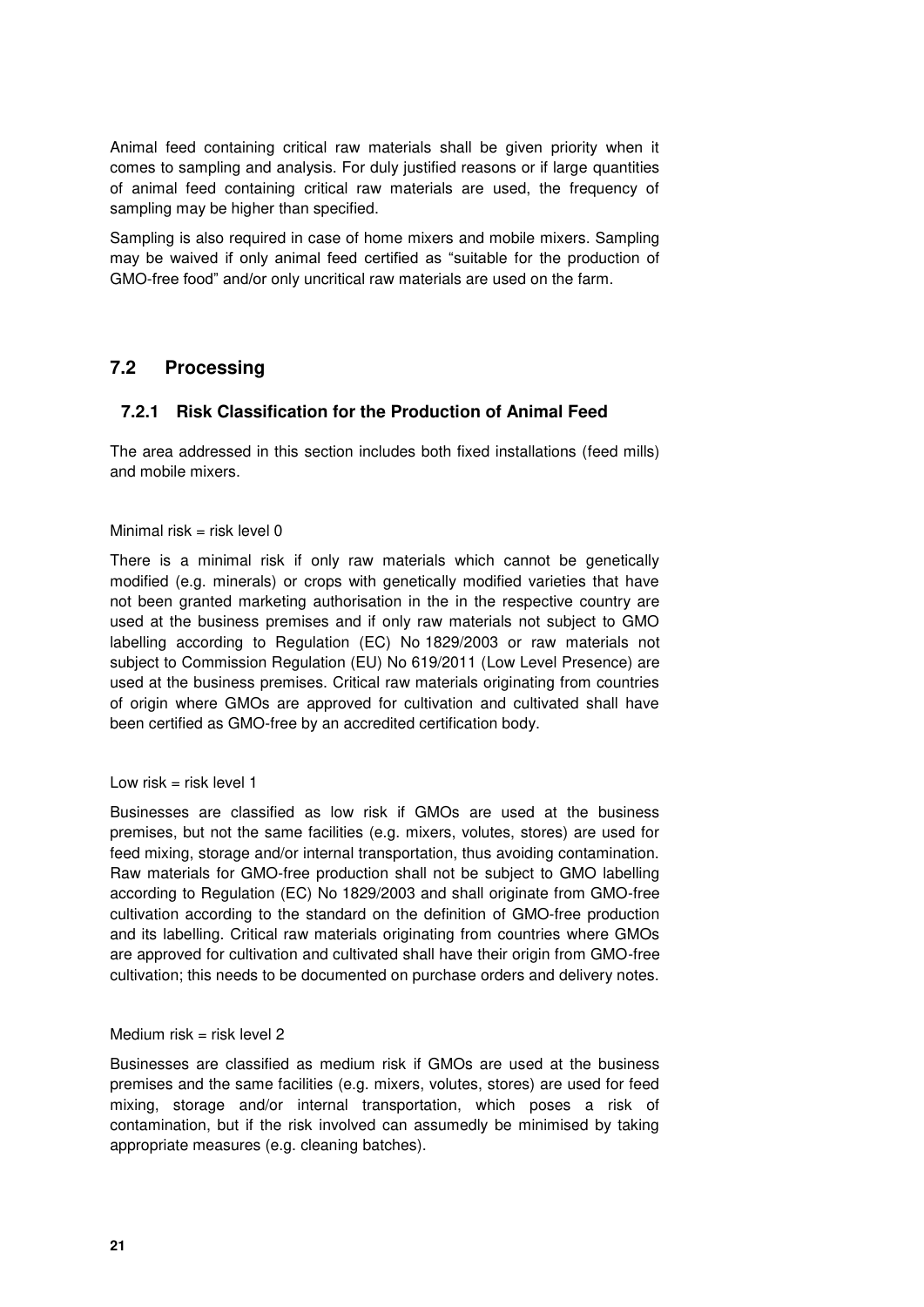Should the risk not be minimised by taking appropriate measures, the business cannot be certified (risk level 3).

Raw materials for GMO-free production shall not be subject to GMO labelling according to Regulation (EC) No 1829/2003.

High risk  $=$  risk level 3

Businesses are classified as high risk if GMOs are used at the business premises and the risk of GMO-free feed being mixed with GMO feed during feed mixing, storage, and/or internal transportation is assumed to be high.

#### **7.2.1.1 Inspection and sampling**

All businesses are to be inspected at least annually. At risk level 3, no certification is possible.

A minimum number of samples per produced quantity is established, taking into account samples taken within the scope of the businesses' self-monitoring systems. Sampling shall focus on animal feed containing soya or another critical raw material in their formulation.

The frequency of inspections and sampling will be increased for the following reasons:

- no segregated point of entry of GMO-free raw materials and GMO raw materials,
- a low proportion of GMO-free products (resulting in a high risk of contamination).

As a rule, the following shall apply for animal feed production: Incoming raw materials shall be continuously monitored, focusing particularly on critical raw materials (as defined in section 1). It is recommended to conduct a risk assessment of these raw materials and implement protective measures including but not limited to information given on documents accompanying goods (certificate of origin), rapid test procedures (strip tests), certificates, and analysis results.

#### <span id="page-21-0"></span>**7.2.2 Risk Classification for the Production of Food**

#### Minimal risk = risk level  $0$

There is a minimal risk if only critical raw materials or crops and raw animal materials which have been certified as GMO-free by an accredited certification body or have genetically modified varieties that have not been granted marketing authorisation in the in the respective country are used at the business premises.

Low risk  $=$  risk level 1

Businesses are classified as low risk if critical raw plant materials not certified as GMO-free by an accredited certification body, but not subject to GMO labelling according to Regulation (EC) No 1829/2003 are used at the business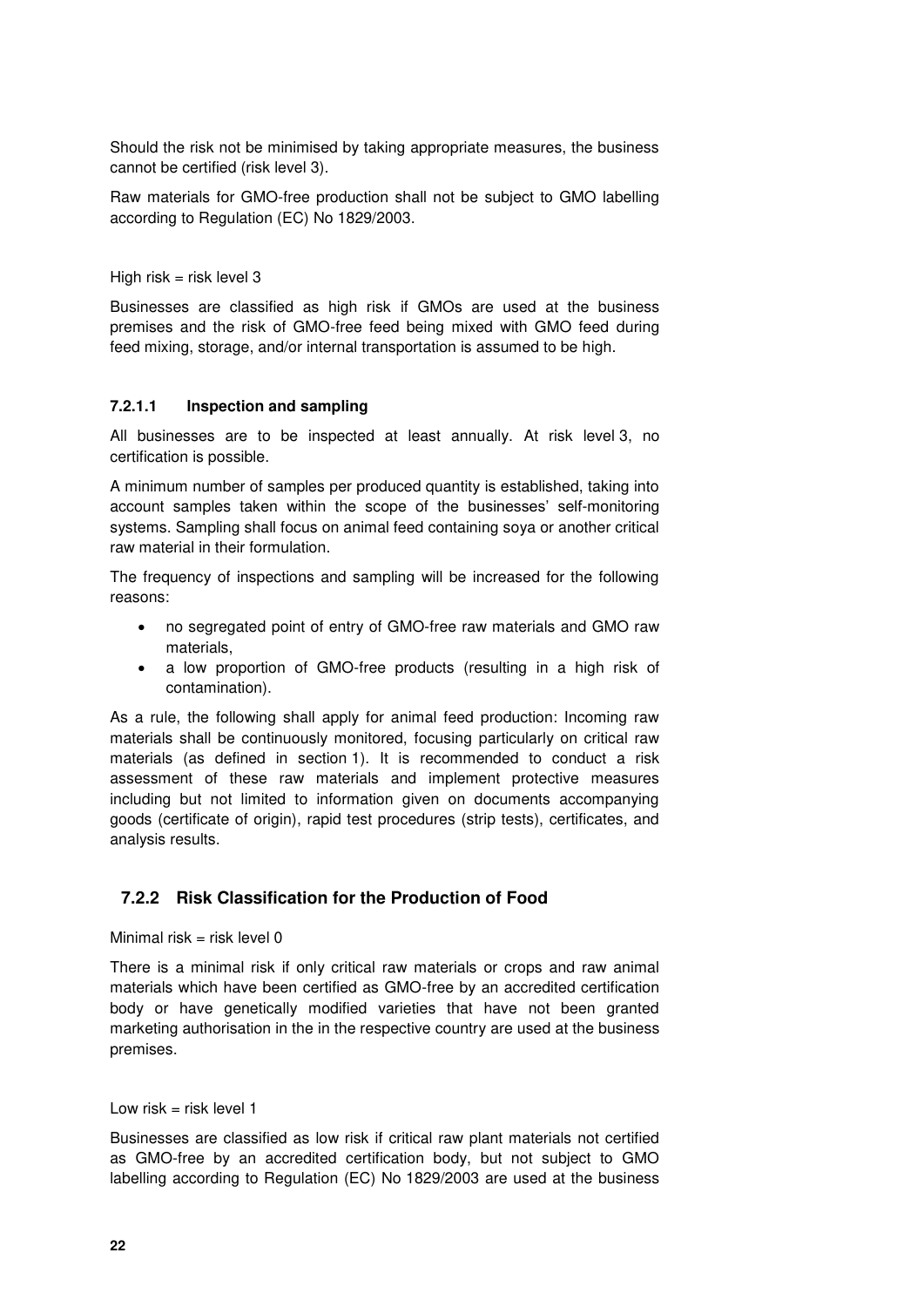premises. There is also a low risk if raw plant materials subject to GMO labelling and/or raw materials of animal origin not certified as GMO-free are used, but not the same facilities are used for processing and transportation at the business premises, thus avoiding contamination. In addition, there is a low risk if critical raw plant materials are purchased from countries where GMOs are approved for cultivation and cultivated and if these raw materials have been certified as GMO-free by an accredited certification body.

#### Medium risk  $=$  risk level 2

Businesses are classified as medium risk if raw plant materials subject to GMO labelling (according to Regulation [EC] No 1829/2003) and/or raw materials of animal origin not certified as GMO-free by an accredited certification body are used at the business premises and the same facilities are used for processing and/or transportation, which poses a risk of contamination, but if the risk involved can assumedly be minimised by taking appropriate measures (e.g. cleaning).

Should the risk not be minimised by taking appropriate measures, the business cannot be certified (risk level 3).

#### High risk  $=$  risk level 3

Businesses are classified as high risk if raw materials subject to GMO labelling (according to Regulation [EC] No 1829/2003) and/or raw materials of animal origin not certified as GMO-free by an accredited certification body are used at the business premises; if the risk of GMO-free food being mixed with GMO food is assumed to be high when it comes to food mixing, storage, and internal transportation; and if critical raw materials are purchased from countries where GMOs are approved for cultivation and if these raw materials have not been certified as GMO-free by an accredited certification body.

#### **7.2.2.1 Inspection and sampling**

In GMO-free food production, inspections shall take place annually. Samples shall be taken from risk components, provided that these components can be analysed. Additional risk-based sampling shall be conducted depending on the inspection body's risk assessment.

#### <span id="page-22-0"></span>**7.3 Trade, Storage, and Transportation**

This section deals with the trade of bulk commodities of critical crops (e.g. soya beans, maize) and unpacked products produced from critical crops (e.g. soya bean meal, maize gluten, compound feed) as well as the storage and transportation of such crops and products. The trade in packaged goods as well as the storage and transportation of such goods (e.g. food retailers) are not covered in this section. Goods packed in big bags and open containers shall be treated in the same way as unpacked goods.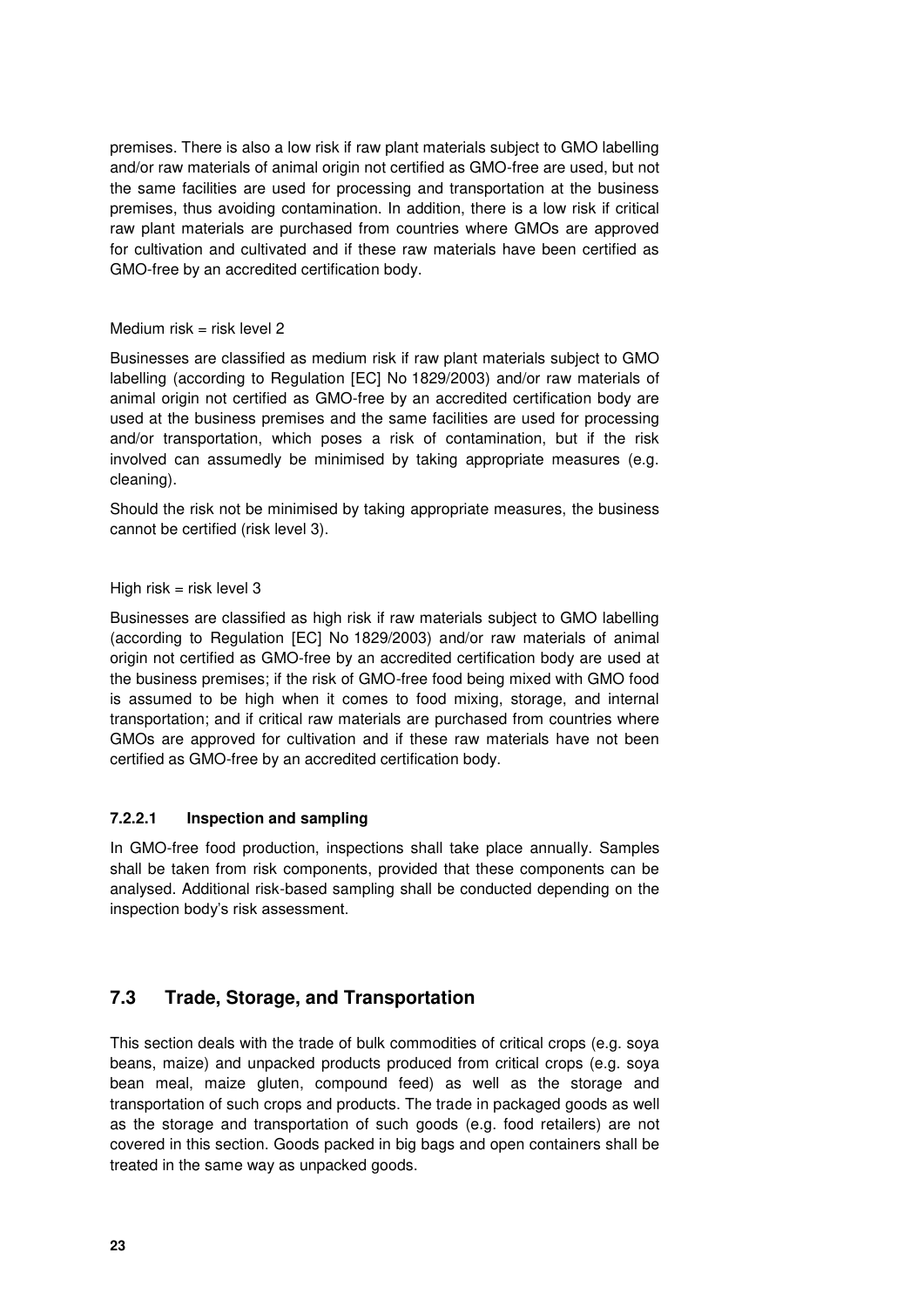The area addressed in this section includes the storage of raw plant materials, regardless of whether such storage takes place on the premises of an individual farmer or on the premises of a company. If a farmer stores his own agricultural produce subject to certification on his own premises instead of delivering this produce straight from the field, this farmer shall also be considered an agricultural collector (irrespective of the duration of storage). A farmer shall likewise be considered an agricultural collector if he conducts post-harvest treatment (drying, cleaning, conditioning) on his own premises.

#### Minimal risk = risk level  $0$

There is a minimal risk if only products which cannot be genetically modified (e.g. minerals) or crops with genetically modified varieties that have not been granted marketing authorisation in the in the respective country are stored and transported on the business premises. Animal feed and raw materials for animal feed production shall not be subject to GMO labelling according to Regulation (EC) No 1829/2003. Food and raw materials for food production (ingredients, additives, etc.) derived from critical crops or of animal origin shall have been certified as GMO-free by an accredited certification body. The latter shall also apply to animal feed and raw materials for animal feed production originating from countries of origin where GMOs are approved for cultivation and cultivated.

#### Low risk  $=$  risk level 1

Businesses are classified as low risk if GMOs are used at the business premises, but not the same facilities (e.g. conveying paths, stores) are used for food and feed mixing, storage, and transportation at the business premises, thus avoiding contamination.

The above-mentioned provisions for the quality of food and feed and their respective raw materials shall apply, mutatis mutandis, to risk level 1.

#### Medium risk = risk level 2

Businesses are classified as medium risk if GMOs or products produced from GMOs are stored or transported on the business premises and the same facilities are used for storage and/or transportation, which poses a risk of contamination, but if the risk involved can assumedly be minimised by taking appropriate measures (e.g. cleaning of silos and vehicles).

Should the risk not be minimised by taking appropriate measures, the business cannot be certified (risk level 3).

The above-mentioned provisions for the quality of food and feed and their respective raw materials shall apply, mutatis mutandis, to risk level 2.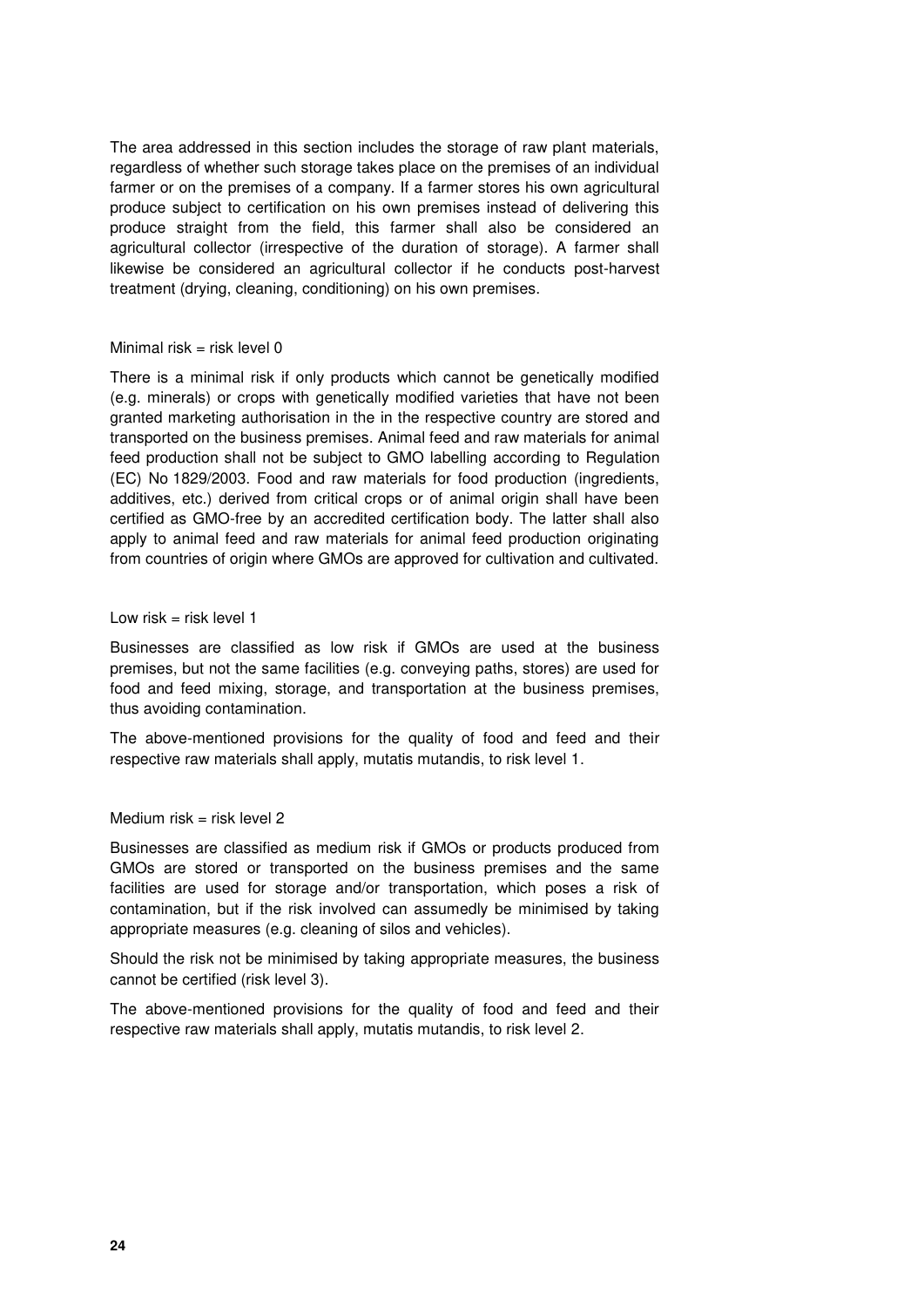High risk  $=$  risk level 3

Businesses are classified as high risk if GMOs are stored or transported on the business premises and the risk of GMO-free food and feed being mixed with GMO food and feed is assumed to be high when it comes to storage and transportation.

#### **7.3.1.1 Inspection and sampling**

Inspections shall take place annually, by analogy with all processing businesses; sampling shall be conducted on a risk basis and in accordance with a defined sampling plan. A minimum number of samples per produced, stored, or traded quantity is established, taking into account samples taken within the scope of the businesses' self-monitoring systems. In any event, one representative analysis per season shall be conducted, unless analyses are systematically laid down in a subsequent process.

# <span id="page-24-0"></span>**8 CERTIFICATION FOLLOWING THE INITIAL SURVEY AND INSPECTION**

In order to obtain certification, businesses shall comply with the following conditions:

- availability of a complete business description (see Annex 1) together with all initial surveys of all business premises and suppliers included in the inspection contract with the client,
- successful completion of an initial survey and inspection in nature and scope as determined in the Quality Management system,
- no ongoing imposition and enforcement of remedial measures impeding certification according to the catalogue of remedial measures.

# <span id="page-24-1"></span>**9 INSPECTIONS**

#### <span id="page-24-2"></span>**9.1 Frequency of Inspections**

Inspections shall be conducted at the frequency specified for the different areas of production and the risk-based classification. Self-monitoring systems managed by the client may complement but not replace inspections conducted by the certification body. The inspection contract shall provide that the results of self-monitoring activities have to be presented to the certification body, provided that such activities have taken place.

Not previously announced and short-notice inspections shall take place at a regular level.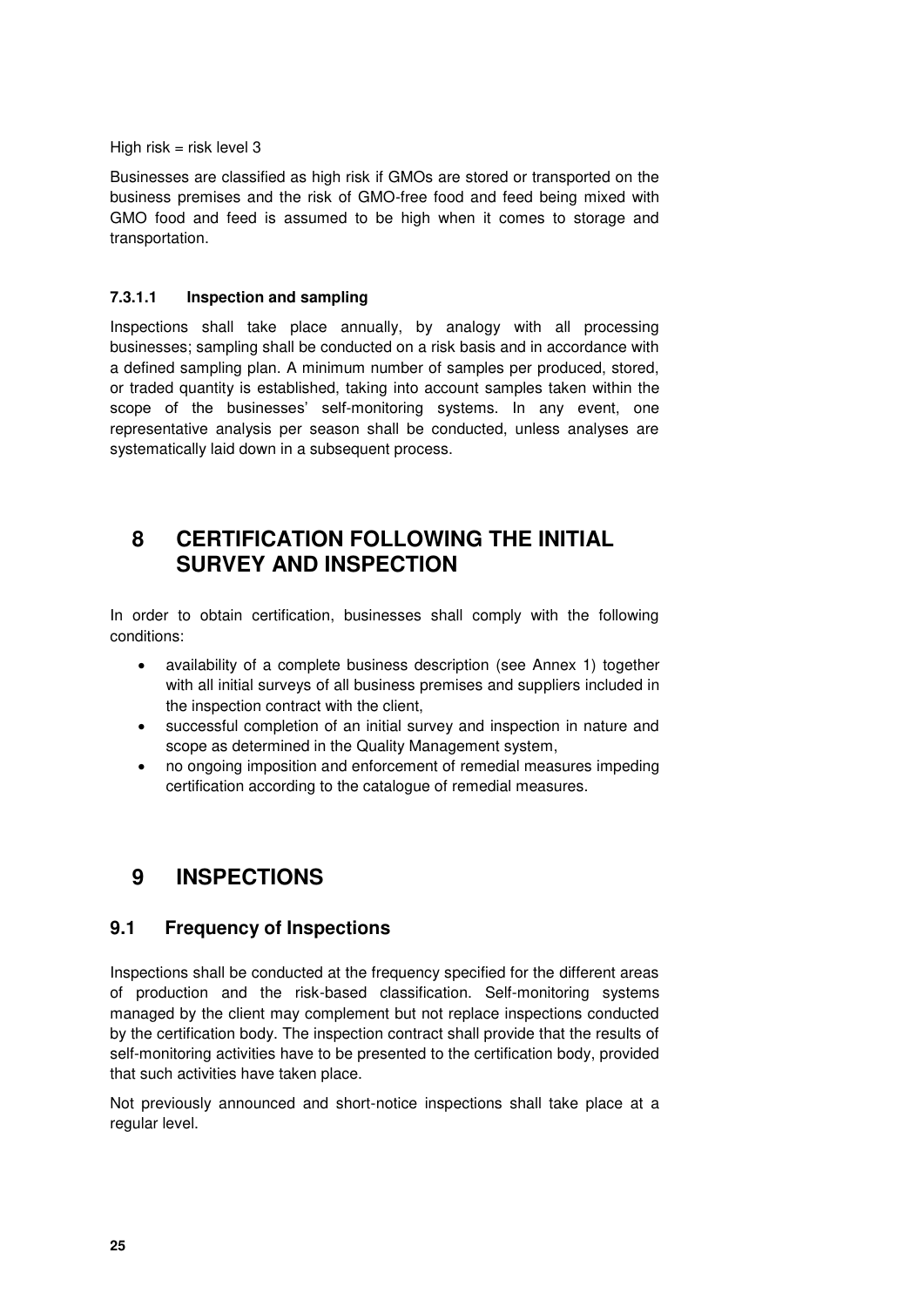### <span id="page-25-0"></span>**9.2 Scope of Inspections**

The nature and scope of inspections depend on the risk classification. The criteria for selecting the businesses to be inspected shall be established and defined in the certification body's Quality Management system.

Inspections shall be conducted by personnel properly trained in their specific field (according to ISO 17065) and employing the methods usually used for this activity. Inspectors shall, inter alia:

- base their inspection on the business description,
- fully work through the inspection documentation form using the information and documents provided by the business and its representatives,
- avoid leading questions,
- actively inspect all areas belonging to the business premises,
- challenge facts,
- check documentation and challenge the facts found there,
- perform calculations where applicable.

#### <span id="page-25-1"></span>**9.2.1 Farm businesses**

Inspections conducted on farms shall include questions, control points (records, visits of relevant sites), and calculations covering the following topics (where applicable) and their relevance in GMO-free production:

- planting material, seeds
- plant protection products,
- fertilisers,
- silage additives,
- animal feed,
- number of animals kept on the farm,
- purchase of additional animals.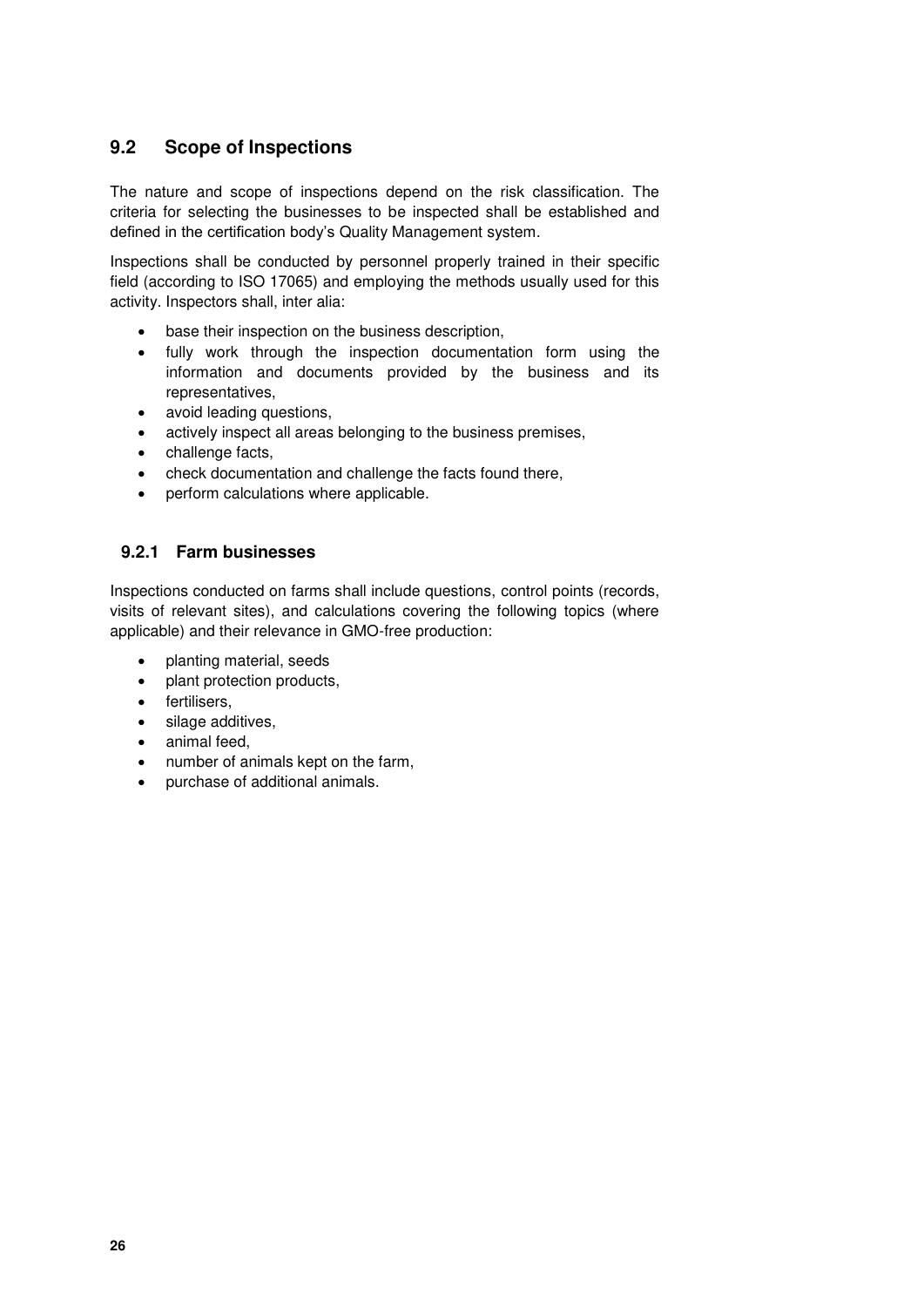#### <span id="page-26-0"></span>**9.2.2 Processing, Storage, and Trade**

Inspections of clients and/or inspections conducted on the premises of processors, agricultural collectors, and traders shall include questions, control points (records, visits of relevant sites), and calculations covering the topics (where applicable) and their relevance in GMO-free production as shown in table 3.

Table 3: content of inspections according to the type of business.

| <b>Type of Business</b> | Content of Inspections                                                                                         |
|-------------------------|----------------------------------------------------------------------------------------------------------------|
| Processing              | Formulations<br><b>Incoming Goods</b><br><b>Quantitative Flow</b><br>Analysis<br>Outgoing Goods<br>Declaration |
| Trade & Storage         | Incoming Goods<br>Outgoing Goods<br><b>Quantitative Flow</b><br>Contamination<br>Analysis<br>Declaration       |
| Management              | Documentation<br>Declaration                                                                                   |

#### <span id="page-26-1"></span>**9.3 Inspection Report**

Inspections shall be documented in an inspection documentation form.

In case of non-compliance issues, the required objective evidence of these issues shall be provided in this form.

The inspection documentation form shall also contain objective evidence of compliance at appropriate control points stipulated by the certification body.

Inapplicable sections of the inspection documentation form shall be visibly crossed out and marked as "not applicable". If necessary for understanding, it shall be explained why the respective control point is not applicable.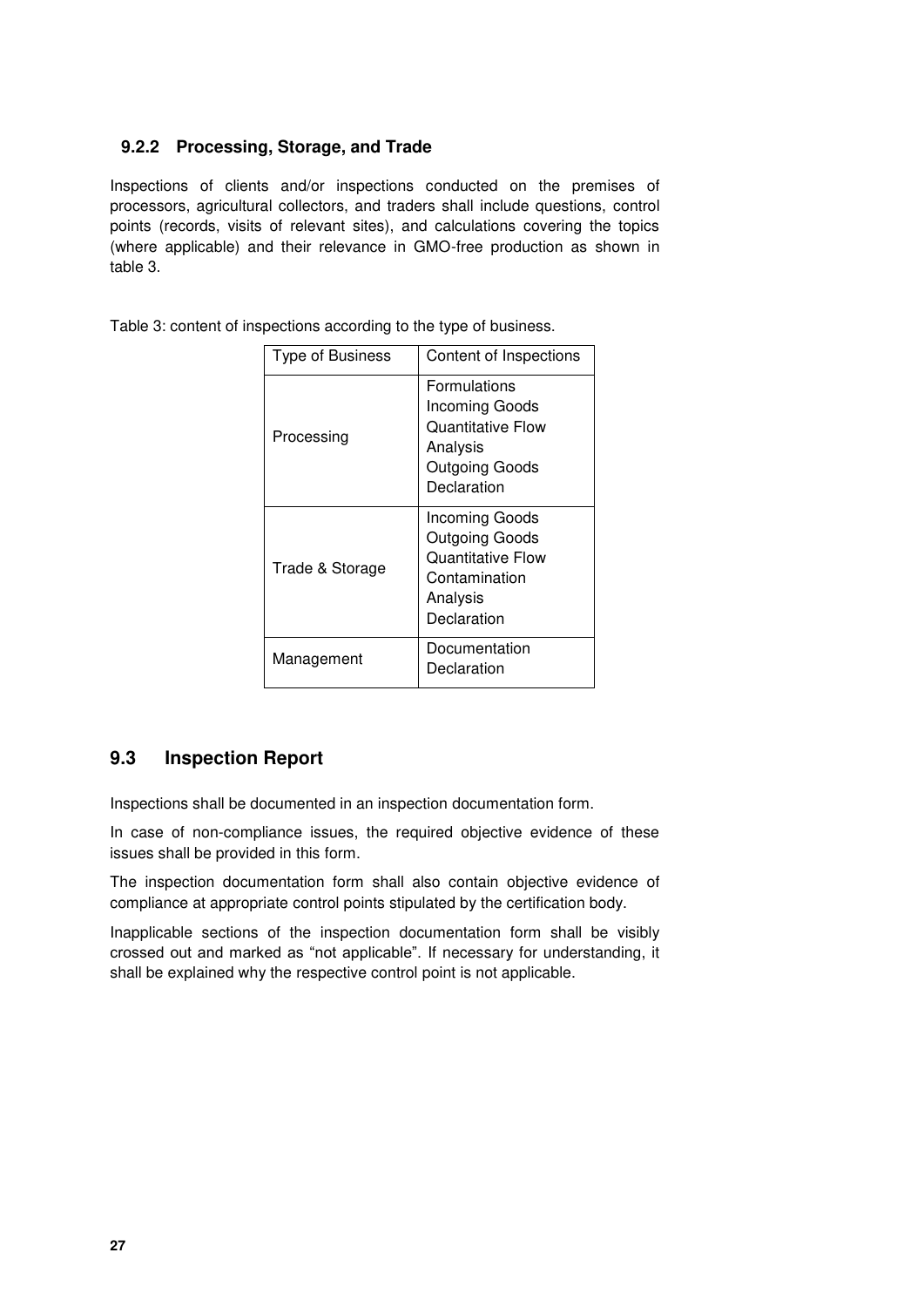# <span id="page-27-0"></span>**10 IMPOSITION AND ENFORCEMENT OF REMEDIAL MEASURES**

Measures to be taken in case of non-compliance (particularly in case of thresholds being exceeded) shall be established in the Quality Management system. Remedial measures imposed for non-compliance shall entail an increase in the frequency of inspections.

The scope of such increase shall be determined in the Quality Management system.

# <span id="page-27-1"></span>**11 SAMPLING AND ANALYSES OF SAMPLES**

The methods of sampling for the monitoring of GMO-free production shall be established in the Quality Management system and shall comply with the applicable legal and normative provisions (e.g. ISO 24333 or Regulation (EC) 691/2013 amending Regulation (EC) No 152/2009).

Samples shall be taken at all stages of production (feed manufacturer, agricultural producers, processing of food and feed) and shall be analysed where technically possible. The number of samplings and analyses shall be determined on a risk basis and shall be specified in the Quality Management system of the certification body. See the respective chapters in section 7 for further details.

It is recommended to consider at the national level to clarify how many samples have to be taken by the certification body in specific cases.

# <span id="page-27-2"></span>**12 SUBSEQUENT ANNUAL CERTIFICATION**

In order to obtain certification, businesses shall comply with the following conditions:

- availability of a complete updated business description together with all initial surveys of all business premises and suppliers included in the inspection contract with the client,
- no ongoing imposition and enforcement of remedial measures impeding certification according to the catalogue of remedial measures,

in case of clients with multiple suppliers: no ongoing imposition and enforcement of remedial measures on the part of all suppliers (self-control system and control system of the certification body) impeding certification according to the catalogue of remedial measures.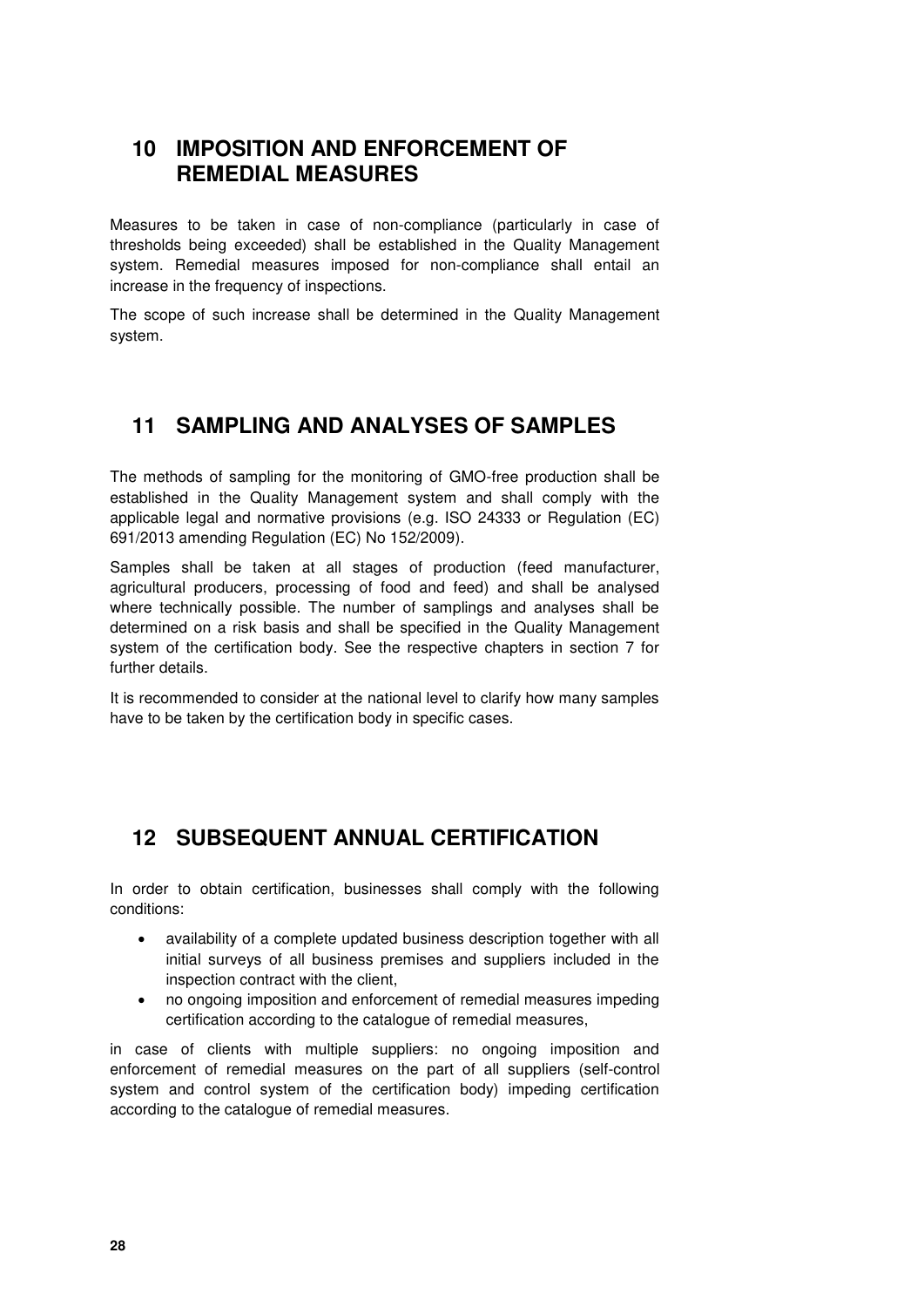# <span id="page-28-0"></span>**ANNEX 1: CATALOGUE OF REQUIREMENTS**

This annex gives additional guidance for the application of the requirements stated in this document. The following requirements apply to agricultural production, storage and transport and feed/food producing facilities and shall be considered were relevant and applicable

### <span id="page-28-1"></span>**1.1 Requirements for the Stage of Agriculture**

#### <span id="page-28-2"></span>**1.1.1 Facility Description**

The facility description serves to fully record those local conditions that are relevant for "GMO-free" production. It serves as a foundation for the internal risk assessment as well as for the evaluation by the external auditor.

For the next audit, an updated facility description is to be provided.

Reporting or forwarding details to the certification body is only necessary in case of fundamental changes that affect risk classification.

The facility description shall take into account those points that could lead to an introduction of genetically modified feed into the facility.

If, besides GMO-free feed, GMO-containing feed is also produced, stored or processed or fed, a facility block diagram / sketch shall be drawn up pointing out all stables including their holding capacities and species kept therein, feed storage areas and facilities for feed production and feed handling (mixing facilities, equipment storage, feeding installations, etc.) including all facilities that are not located directly at the farmstead.

#### <span id="page-28-3"></span>**1.1.2 Distribution of Responsibilities / Organisational Chart**

An overview of all persons working in the facility shall be compiled. Temporary employees, apprentices, interns etc. must be included as well. This list shall permit to determine who is responsible for the processes of the "GMO-free" feeding and which other persons are involved and must thus be trained. This overview must be updated when personnel joins or leaves the business

#### <span id="page-28-4"></span>**1.1.3 Feedstuff ordering**

The farm should order feedstuffs in writing so as to prevent confusion. It must be explicitly stated in the order that the feedstuffs must be suitable for the production of "GMO-free" labelled food products.

#### <span id="page-28-5"></span>**1.1.4 Self-Monitoring System**

#### **1.1.4.1 Animal Inventory and Observance of Conversion Times**

All species that are kept in the facility for the production of food shall be registered. In addition, it must be established whether these animals are fed in compliance with the "GMO-free" Standard or not.

When additional animals are acquired, the conversion times shall be observed and the requirements met. The proceeding shall be described accordingly. If new animals are bought, the conversion period shall be deemed to be observed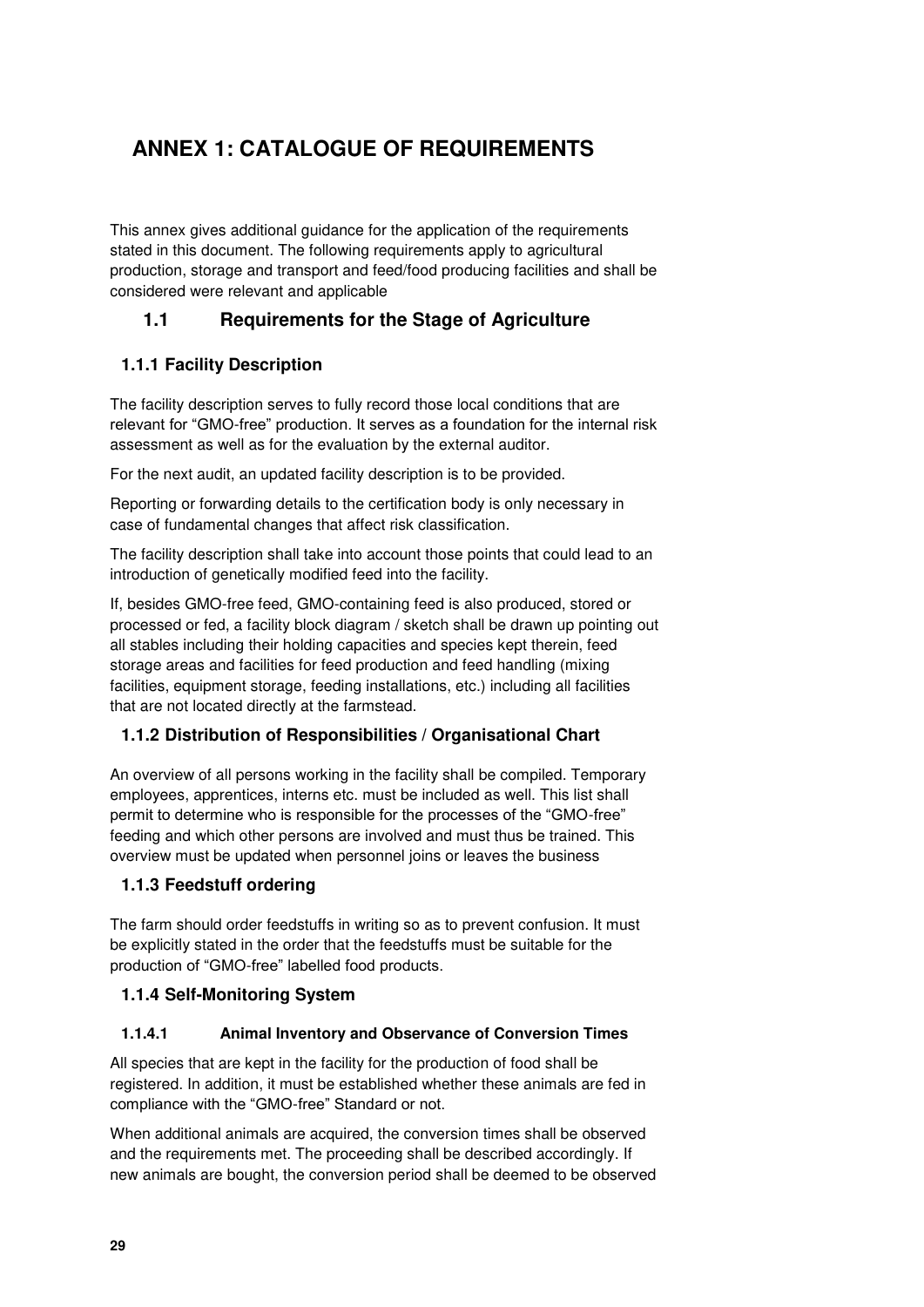also if the previous owner fed the animals in compliance with the "GMO-free" Standard. Proof for such feeding can for example be a confirmation of the previous owner or a reliable excerpt of the cattle catalogue of an auction.

#### **1.1.4.2 Feed Rations**

For all animal species that are registered in the animal inventory the feed rations shall be listed. For this purpose an individual overview shall be compiled for each animal species. In case there are different feed rations depending on the phase of life (e. g. dry cow treatment), season (grazing season / indoor husbandry in winter), etc., they must be listed separately.

The feed components shall be named precisely, e. g., the exact designation of the type of feed and the producer of a compound feed instead of simply "milk performance feed", or "canola extract pellets" instead of simply "canola". The declarations, in particular for composed components, shall be filed together with the records on feed rations.

#### **1.1.4.3 Feed Lists**

The agricultural facility shall keep a feed list. The feed list gives an overview of all feedstuffs that are currently used in the facility, of their origin as well as their purpose (i. e. for which species). Based on this list, necessary further considerations concerning the safeguarding of "GMO-free" feeding are possible:

The compilation may serve as a basis to verify and ensure that for every delivery of feed or seed / of every supplier appropriate certificates are at hand, certifying that this feed / these seeds are not subject to declaration according to Regulations (EC) No. 1829/2003 and No. 1830/2003;

Identification of overlaps in the purpose of feed for different animal species. This is particularly decisive if the business uses both GMO-containing feed and GMO-free feed at the same time.

The feed list shall initially be drawn up within the framework of a first compilation. After that it shall be kept up to date by adding new feedstuffs and new suppliers, and by deleting those that no longer exist. However, the latter shall only occur when the concerning feed has been fully consumed and is no longer present on the premises. Additions and deletions shall be noted with the date of the first purchase or the date of the last consumption. All self-produced feed shall also be entered in the feed list. If any seed / seed stock has been acquired in addition to that, the supplier shall be named.

An alternative for small businesses is a feed list realised by a chronologically filed compilation of invoices and delivery bills.

#### **1.1.4.4 External Service Providers**

External service providers such as movable grinding and mixing facilities can cause cross-contaminations of GMOs, e.g., if GMO-containing feed and "GMOfree" feed are mixed in succession. Haulage contractors of feed, machinery groups, drying plants etc. shall be equally included in these considerations.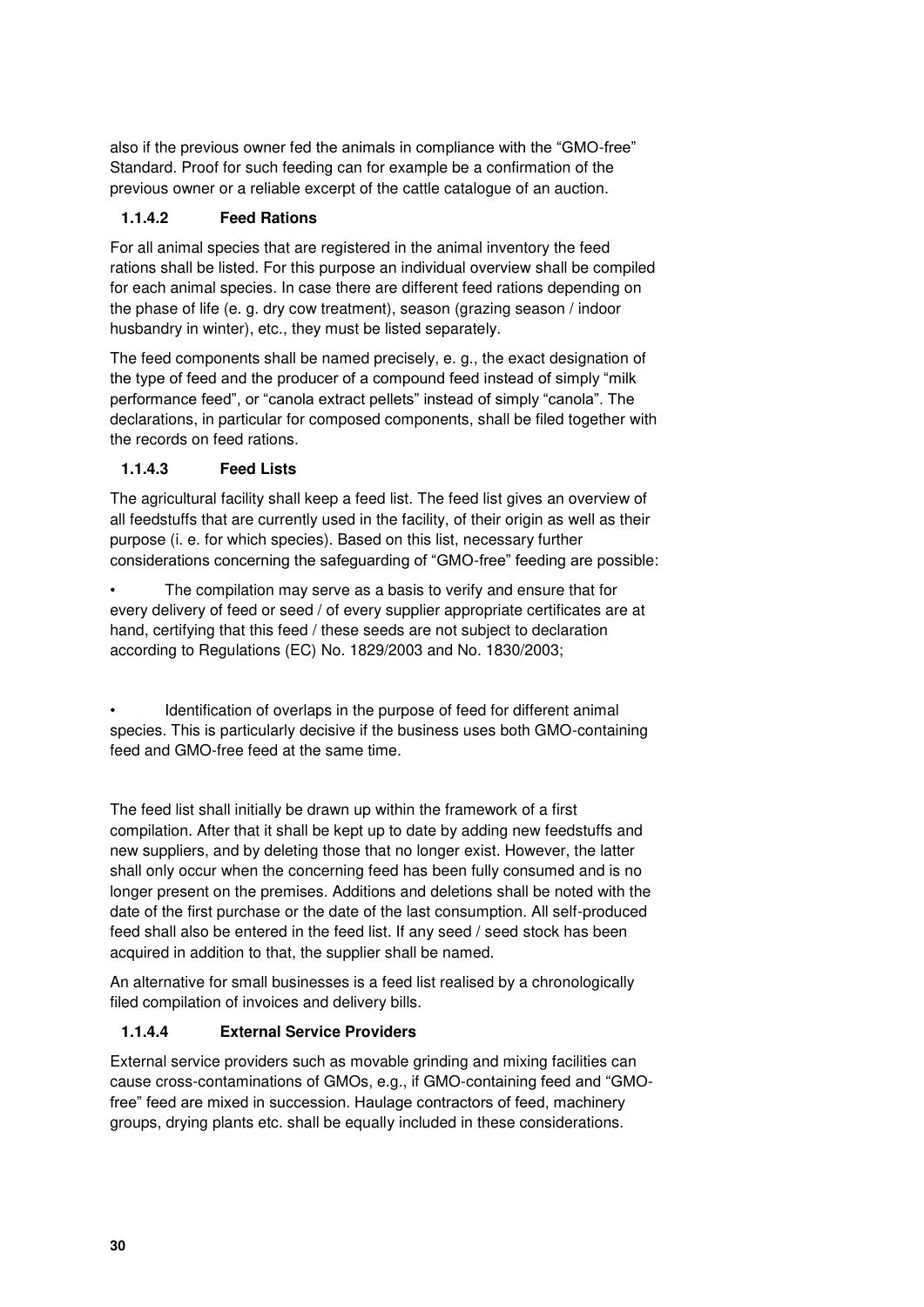In the case of mobile grinding and mixing devices the avoidance of crosscontamination shall be guaranteed and documented accordingly. This can be done by confirming a system purge carried out by the external service provider.

In order to avoid commingling or to keep it at a minimum delivery conditions shall stipulate that, e. g., the agreements concerning the cleaning and the use of GMO-free oils are observed.

#### <span id="page-30-0"></span>**1.1.5 Training of Personnel**

All personnel involved in the operating procedure of the "GMO-free" sector, including vehicle operators, shall be trained concerning the "GMO-free" requirements and the operating procedures laid down therein. Training shall take place before they take up their activity as well as on a continuous basis at least once a year.

Moreover, it must be ensured that all persons working in the facility have comprehensive knowledge of all measures necessary for ensuring "GMO-free" feeding.

These instruction courses shall be documented with regard to their content, their participants, as well as the course date, the location and the instructors.

Small businesses must make sure that all persons involved in operating procedures that are relevant for "GMO-free" production have comprehensive knowledge of the measures that are necessary to ensure "GMO-free" feeding. In case no separate course takes place there shall be an explanation included in the facility description.

#### <span id="page-30-1"></span>**1.1.6 Documentation and Retention Times**

All delivery bills, invoices of equipment (e. g., for seed), shipping documents for feed, documentations, purchase orders, declarations etc. shall be retained by the operator for a minimum period of three years or until the next external audit, respectively, unless legal requirements stipulate longer retention times.

For safeguarding purposes the following procedure shall be followed regarding feed acquisitions:

Purchase order:

Individual purchase orders with the requirement "Feed suitable for production of "GMO-free" labelled food" or "feed not subject to declaration according to Regulations (EC) No. 1829/2003 or No. 1830/2003" or Regulation (EU) No 619/2011 (Low Level Presence) or, alternatively, contractual regulations with the supplier covering all supplies.

#### Accompanying documents:

The feed supplier shall be urged to add the following entry on the delivery bill / accompanying document: "Feed not subject to declaration according to Regulations (EC) No. 1829/2003 or No. 1830/2003" or Regulation (EU) No 619/2011 (Low Level Presence) or "Feed suitable for production of "GMO-free" labelled food".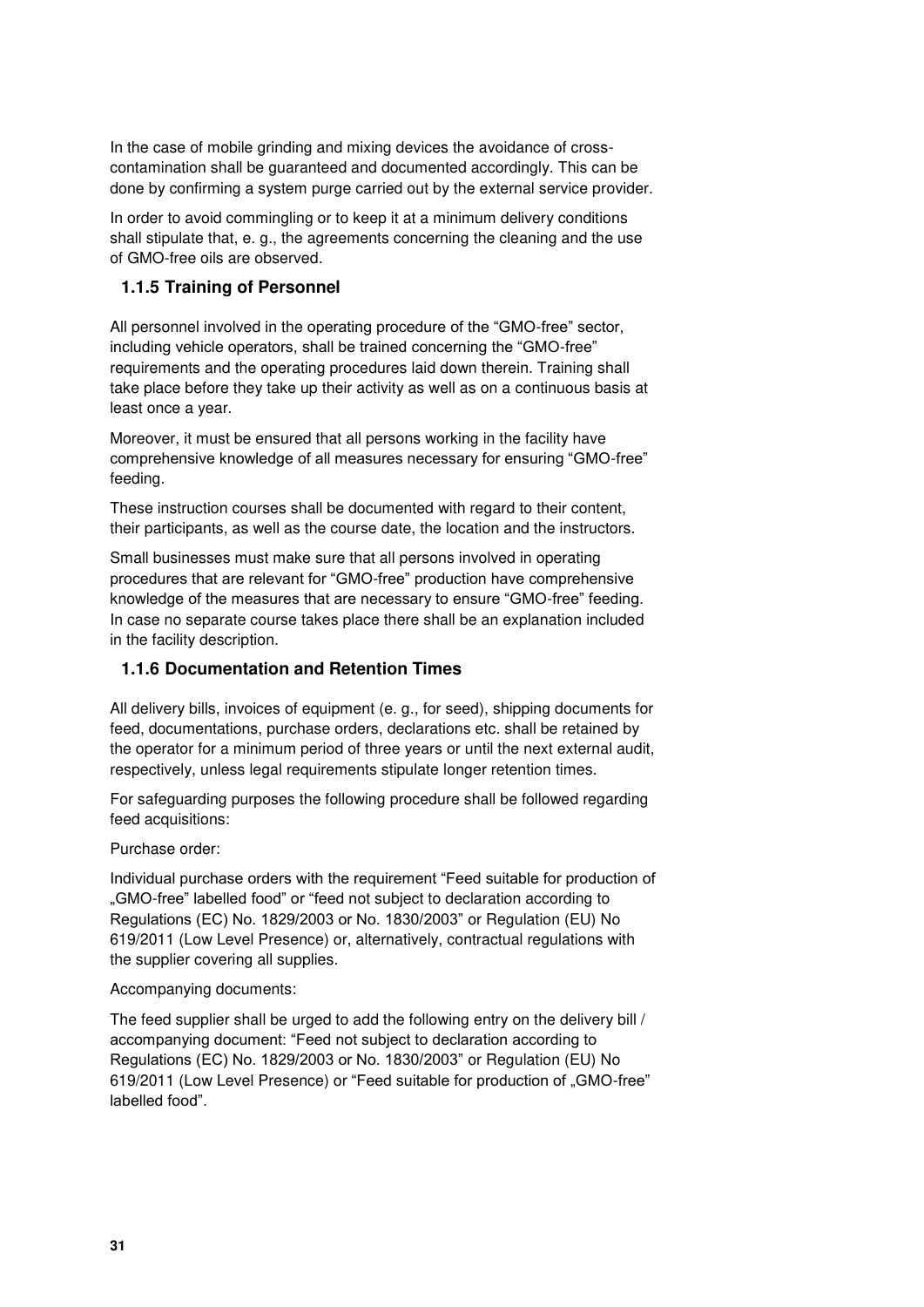# <span id="page-31-0"></span>**1.1.7 Traceability and Segregation of Commodity Flows**

#### **1.1.7.1 Traceability System**

A traceability system shall be installed permitting at any time and instantly to identify all products on the facility that are connected to the "GMO-free" labelling process. In addition, it must be possible to trace back feed and products that have left the facility within a short period of time (e.g. one working day) and to compile quantitative statements and evaluations, which permit conclusions on flows of goods and their plausibility. The following data shall be acquired for this purpose:

- Information on origin;
- Formation of lots, if applicable;
- Information on delivery date and supplied market participants.

#### **1.1.7.2 Incoming Goods Monitoring**

At the incoming goods department it must be ensured that all critical raw materials and feedstuffs that are used for the "GMO-free" sector meet the requirements. For this purpose, suitable proof must be provided (e.g. the absence of labelling according to Regulations (EC) No. 1829/2003 and No. 1830/2003 or Regulation (EU) No 619/2011 (Low Level Presence) on the accompanying documents of the feed).

Critical raw materials are:

• Imported products approved as GMO varieties in feed (e. g., soy, canola and maize products);

• Products approved for GMO cultivation in one of the Danube-Soya member states (e. g. maize products);

• Products neither approved for GMO import nor cultivation in one of the Danube-Soya member states carrying a plausible contamination risk with imported goods, (domestic soy, canola and maize products).

• Products subject to Regulation (EU) No 619/2011

Noncritical raw materials are:

• Products that cannot be genetically modified (e. g., minerals);

• Products without a GMO approval in one of the Danube-Soya member states for cultivation that are not imported (e. g., grass products);

• Products from Danube-Soya member states that are also globally not, or hardly, cultivated as genetically modified varieties (e. g., wheat, barley, oat, triticale, rye).

For feed additives and auxiliary substances an additional specification must be presented, clearly indicating that the product is not subject to compulsory GMO labelling.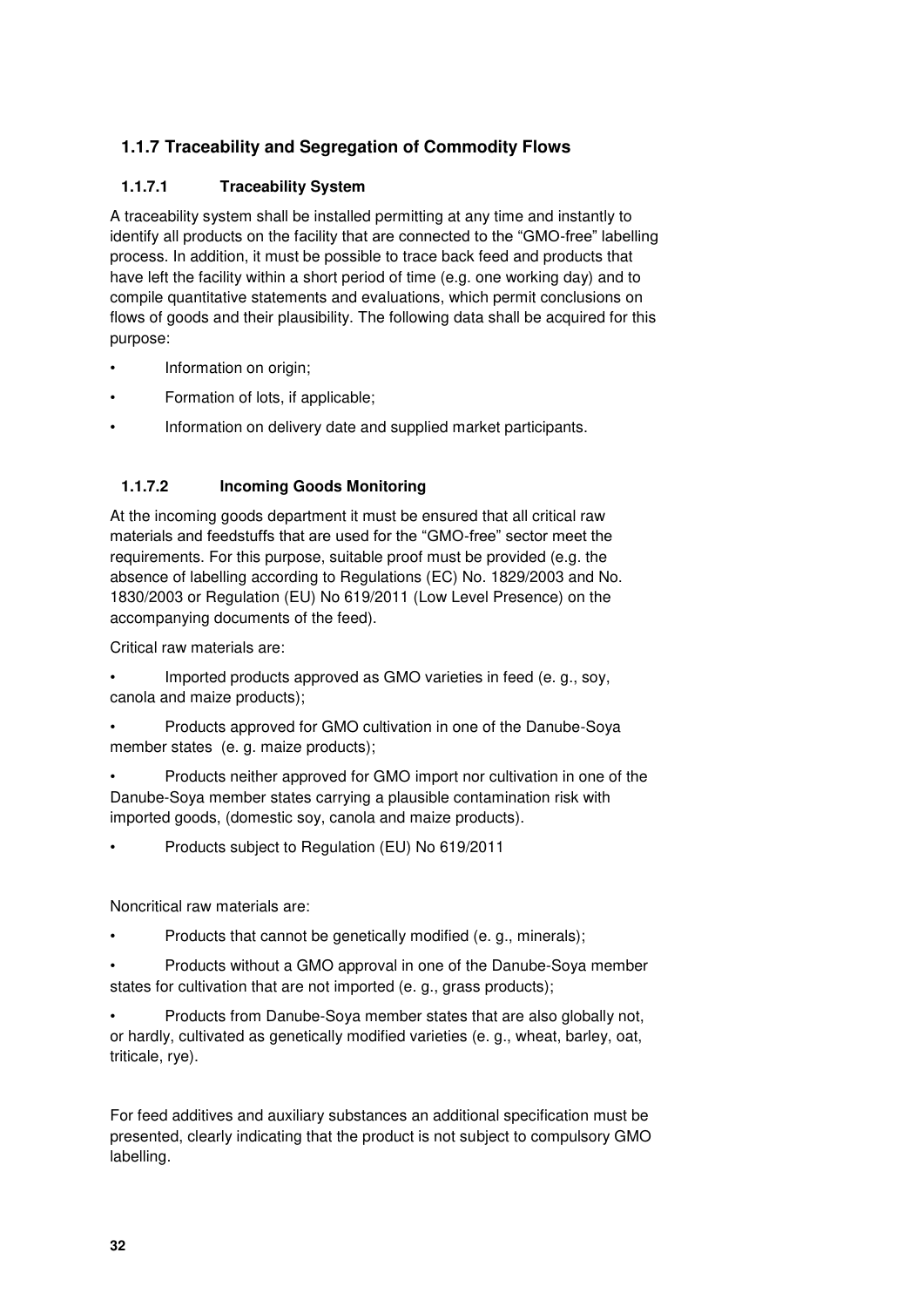It must be ensured comprehensibly that at no time feedstuffs that are not suitable for "GMO-free" food production can find their way into the flow of raw materials and feed intended for the production of "GMO-free" food. For this purpose the flow of goods must be safeguarded physically as well as temporally, or by unmistakeable and complete labelling of all products.

In order to guarantee traceability in the agricultural sector all delivery bills of additionally acquired feed must be examined for the completeness of the information provided and are to be filed chronologically. If any mobile mixing or grinding facilities are used, a confirmation is needed stating that they meet the requirements and any record of system purges must be documented, if applicable.

For additionally acquired animals the conversion times shall be monitored and documented.

#### **1.1.7.3 Segregation of Commodity Streams / Exclusion of Cross-Contamination**

Storage / transport of feed not subject to compulsory labelling shall be segregated from feed that is subject to such labelling. The segregation can be realised in a physical or a temporal manner. Simultaneous storage is only possible in case of physical segregation

In the case of temporal segregation appropriate procedures must ensure that any carryover of genetically modified material is reduced to a minimum. The individual risk-assessed procedural steps (e. g. transport and mixing processes) must be documented with separate proof of adequate physical, temporal or logistical measures. In addition, in the case of temporal segregation the efficiency of the measures must be documented with representative research results

# <span id="page-32-0"></span>**1.1.8 Treatment of Flawed Products**

In the event of positive analytical results or other findings regarding the nonsecured compliance with the "GMO-free" requirements, a system of error handling and of labelling / banning of non-compliant products by appropriate measures must be installed before the goods are shipped.

In the case of positive analyses of feed that is not labelled, but is clearly subject to labelling, feed must be exchanged.

# <span id="page-32-1"></span>**1.1.9 Protection of the Self-Monitoring System**

Once a year an internal process review must be carried out with an examination of the facility description and amendments in case of changes.

# <span id="page-32-2"></span>**1.1.10 Corrective Measures**

The procedure for non-compliances, including the responsibilities, shall be described and adequate measures shall be taken in the case of complaints concerning "GMO-free" production (e. g., customer complaints or positive analytical results). The effective corrective measures shall be recorded and implemented. This also applies to the corrective measures of the last audit.

Process descriptions may be provided within the framework of the facility description or in some other form.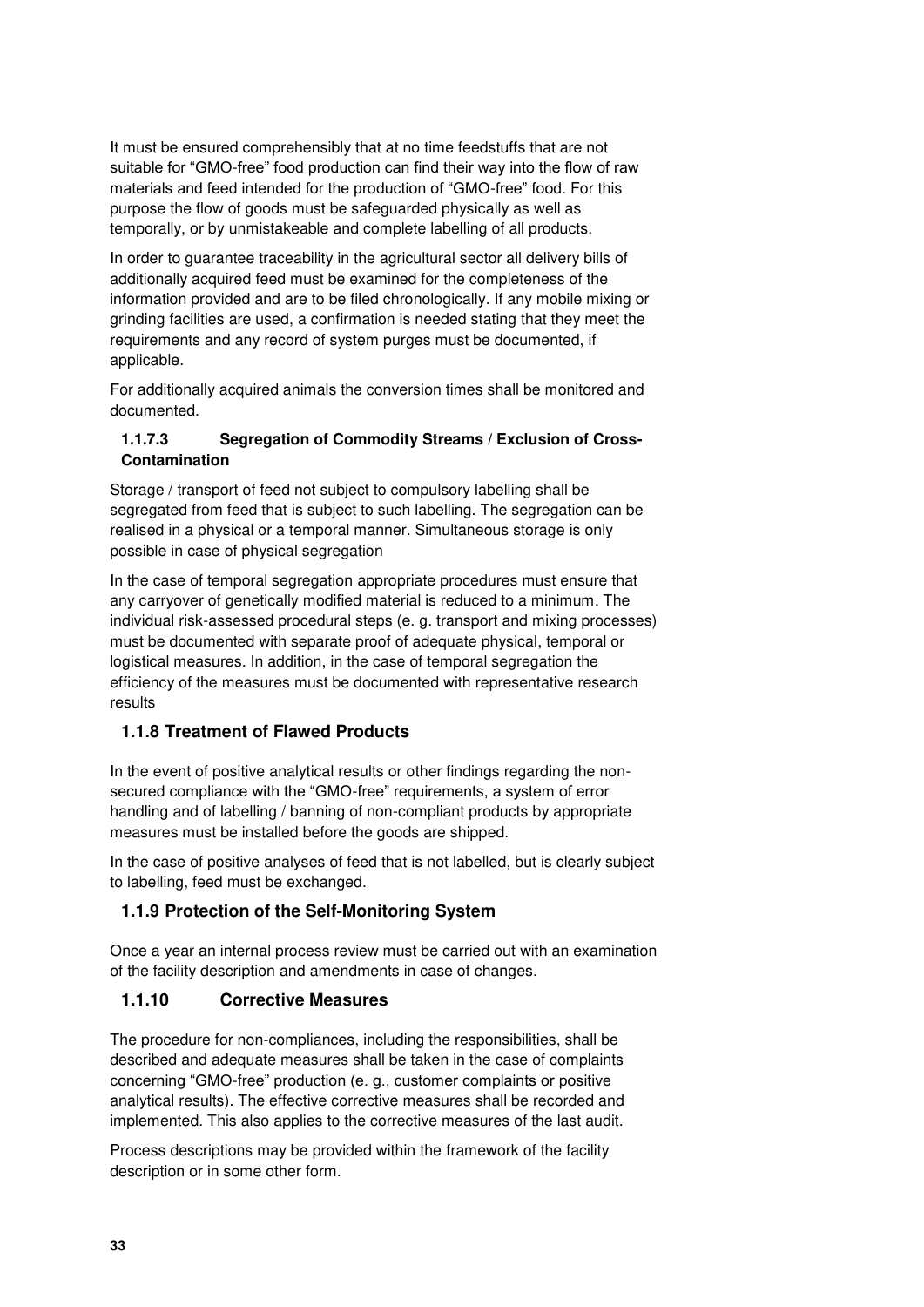### <span id="page-33-0"></span>**1.1.11 Crisis Management**

A crisis management system is only necessary for farmers who are not included in a "GMO-free" system/project.

A crisis management system shall be in place and potential dangers shall be analysed. Within the framework of this crisis management system a procedure shall be in place that describes the course of action in the case of a crisis. Emergency phone numbers and contact details of the suppliers and clients must be at hand.

The procedure for banning rejected products is defined.

The agricultural facility informs its clients as soon as possible about any problem concerning product specifications, in particular concerning noncompliance(s) with "GMO-free" criteria with a defined possible influence on the security and / or legality of the products concerned in the past, presence or future. This shall be effected according, but not limited, to the precautionary principle.

# <span id="page-33-1"></span>**1.2 Requirements regarding Processing (Feed)**

Feed distributors who do not move the goods physically (so-called non-store dealers) do not have to be audited. However, product traceability must be guaranteed.

### <span id="page-33-2"></span>**1.2.1 Plant Description**

A plant description shall be available containing the following information:

- All raw materials and feedstuffs that are produced, stored, transported and traded by the plant;
- Specification of all feedstuffs as suitable for the production of "GMOfree" food;
- List of suppliers;
- List of production lines;

• Overview of the subcontractors / contract processors who are involved in the "GMO-free" process. They must be integrated into the process by a contract;

• Compilation of "GMO-free" formulations. (Formulations / modifications of formulations must be approved by a person responsible in the plant);

• Overview of all sites, production facilities and production lines, including any outsourced production processes, if applicable.

# <span id="page-33-3"></span>**1.2.2 Provision of Responsibilities / Organisational Chart**

The plant structure and an organisational chart must be available in the business in written form and must contain the distribution of responsibilities and the deputy plan to cover for absence.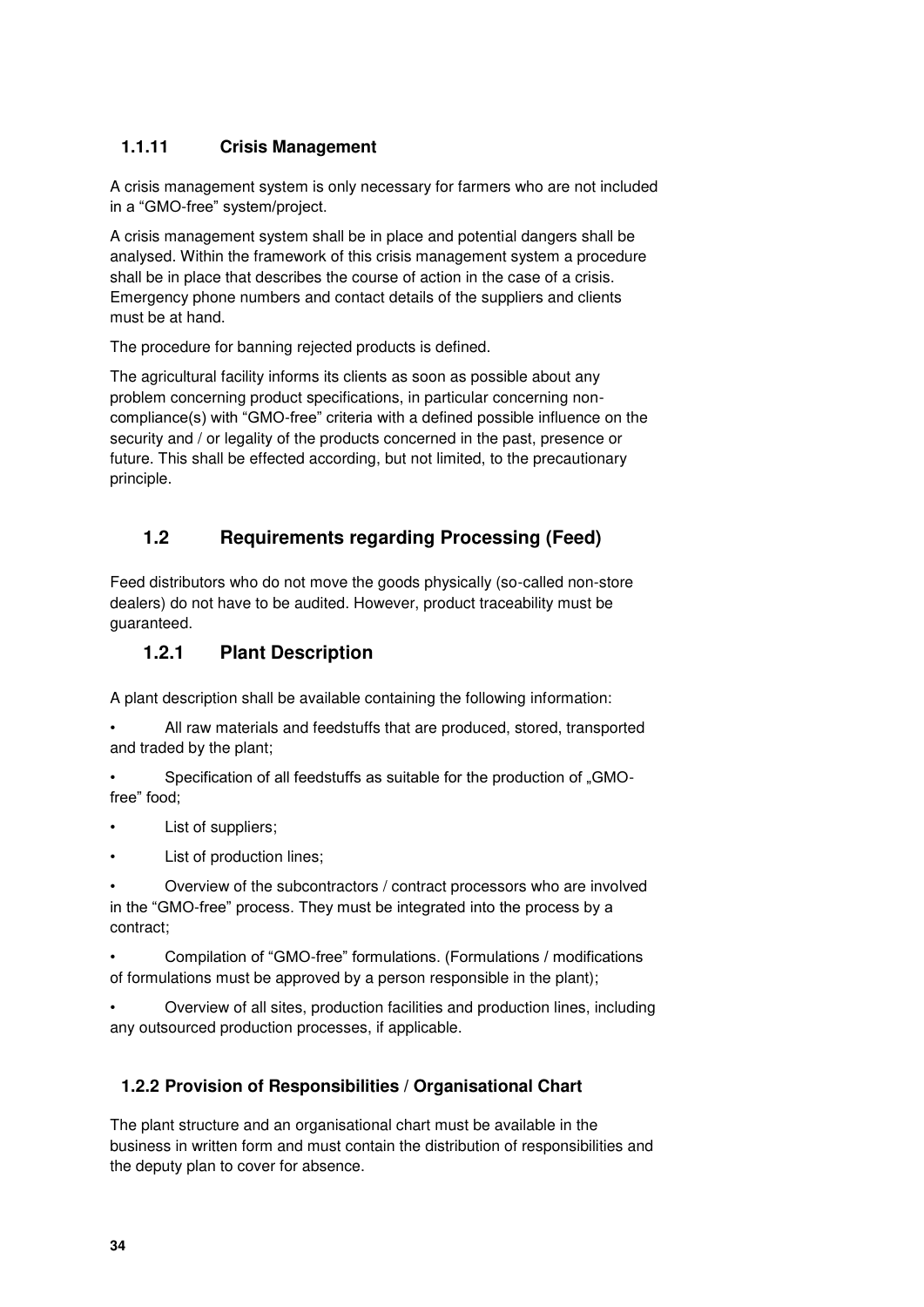An overview of all persons working in the plant shall be set up. Temporary personnel, apprentices, trainees etc. must be included as well.

With the help of this list it can be determined who is responsible for the processes of the "GMO-free" production and which other personnel are involved and must thus be trained. This overview must be updated each time personnel join or leave the business.

#### <span id="page-34-0"></span>**1.2.3 Self-Monitoring Concept / Risk Assessment**

The self-monitoring concept of the feed business must take into consideration the required segregated handling of GMO-containing and GMO-free products as well as any possibilities of introduction and contamination. It must be adequate for the respective production situation of the facility. Analogously to the HACCP, a risk assessment must be carried out, which includes the cleansing. In addition, preventative, monitoring and controlling measures shall be introduced concerning the correctness of the absence of a label according to Regulations (EC) Nos. 1829/2003 and 1830/2003 or regarding the use of a claim that indicates the suitability of the feedstuff for the production of "GMOfree" food.

The self-monitoring concept of the feed business shall take into consideration the following criteria:

• Registration of all raw materials and feedstuffs for the "GMO-free" sector, irrespective of whether they are subject to labelling obligations or not;

• Segregated handling of raw materials and feed that are subject to labelling and that are not subject to labelling, on all levels of storage, processing and transport;

• Identification and exclusion of any possibilities of introduction or contamination;

• Risk assessment taking into consideration possible risks by certain feedstuffs, countries of origin and production processes as well as facility parameters;

• Specifications for all finished products for "GMO-free" labelling must be in place and shall be laid down in writing with the contract partners if required;

Logs describing the mixing must be in place;

The objective must be to avoid any presence of GMO components so that the criteria for labelling according to EU guidelines can be reliably met.

Records must be well readable and authentic. They shall be maintained in such a way that a subsequent manipulation can be ruled out. Product records shall be kept according to the legal requirements. Unless any other archiving periods are stipulated, records shall be retained for at least 6 months after delivery in order to permit verification.

A testing plan shall be in place based on a risk assessment. It shall include the description of the sampling procedure. The focus of consideration shall be: type of samples, sampling locations, sampling of finished product, formation of collective samples, naming the sampler, formation of retained samples, size of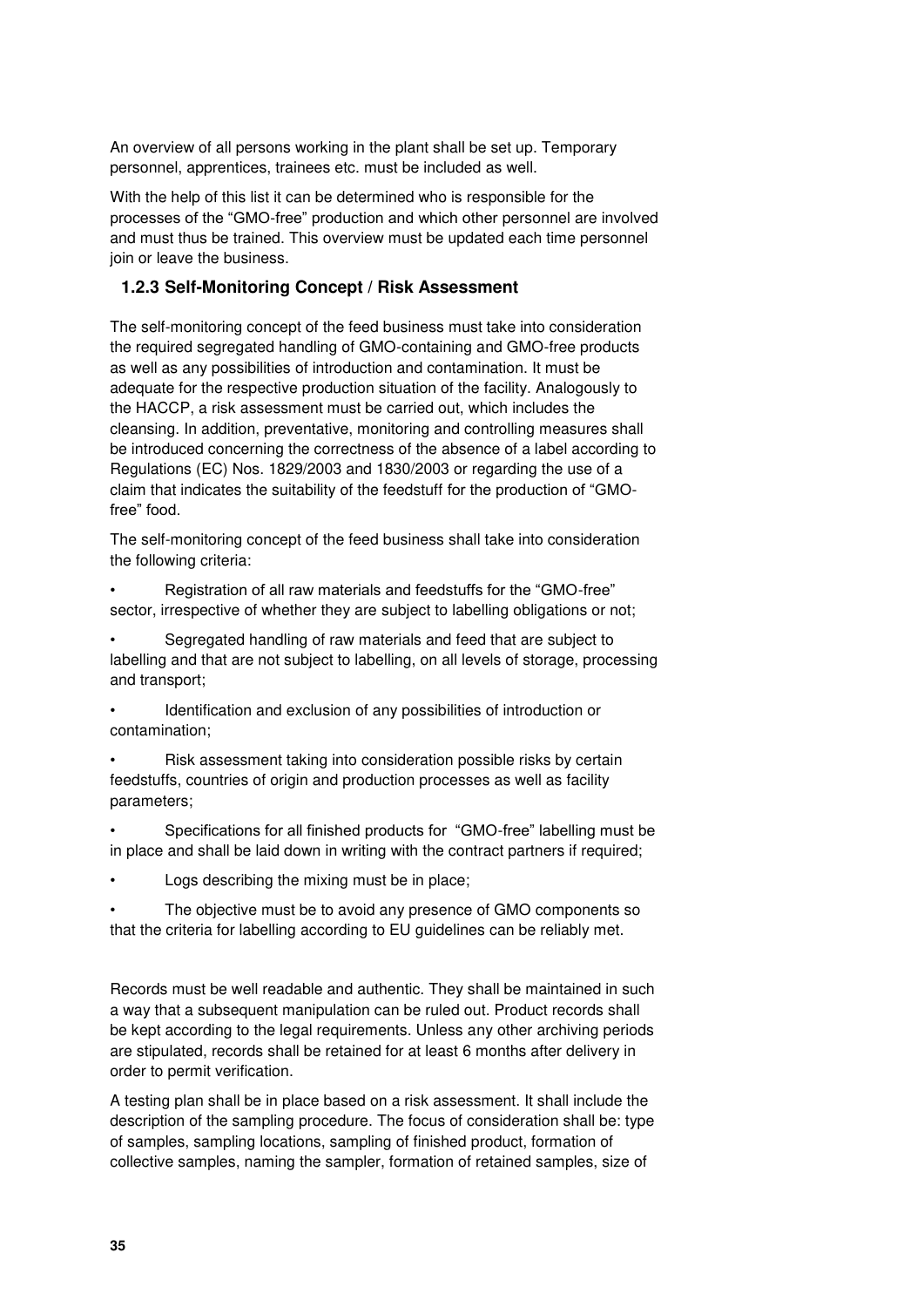the samples. The sampling plan shall describe the frequency of the sampling as well as the method of testing.

The laboratory shall be named and the accreditation certificate including the appendices shall be at hand.

Moreover, a procedure shall be determined as to how to deal with positive test results. Analytical results from lots delivered by the suppliers may be considered in the testing plan but they cannot replace the final sampling and testing of the finished product.

A system for handling retained samples shall be set up. The feed mill may resort to these retained samples when necessary in order to have a duplicate sample or cross-check available.

#### <span id="page-35-0"></span>**1.2.4 Personnel Training**

All personnel involved in the operating procedure, including drivers of transport vehicles, shall be trained concerning the "GMO-free" requirements and the operating procedures laid down for this purpose. Training shall take place before they begin with their activity, as well as at least once a year.

The intensity of training varies depending on the personnel and shall be oriented towards the responsibility of the personnel for the proper flow of the "GMO-free" production.

These trainings shall be documented regarding their content, their participants, as well as the training date, the training location, and the instructors.

#### <span id="page-35-1"></span>**1.2.5 Documentation and Retention Times**

All documents in connection with the production process and the labelling "Suitable for the production of food labelled "GMO-free", e. g., delivery bills, certificate of non-objection, records of production and of product flow, training documents, etc. shall be retained for at least three years from the time of delivery, unless legal requirements stipulate a longer retention time.

#### <span id="page-35-2"></span>**1.2.6 Traceability and Segregation of Commodity Flows**

#### **1.2.6.1 Traceability System**

A traceability system shall be installed permitting at any time to identify instantly all products in the plant that are connected to "GMO-free" labelling. In addition, it must be possible within a short period of time (e.g. one day) to trace back products that have left the business and to compile quantitative statements and evaluations that permit conclusions on product flows and their plausibility. The following data shall be collected for this purpose:

- Information on origin (country, supplier);
- Creation of lots, if applicable;
- Documentation of production / manufacture;
- Information on delivery date and market participants catered for;
- Volume.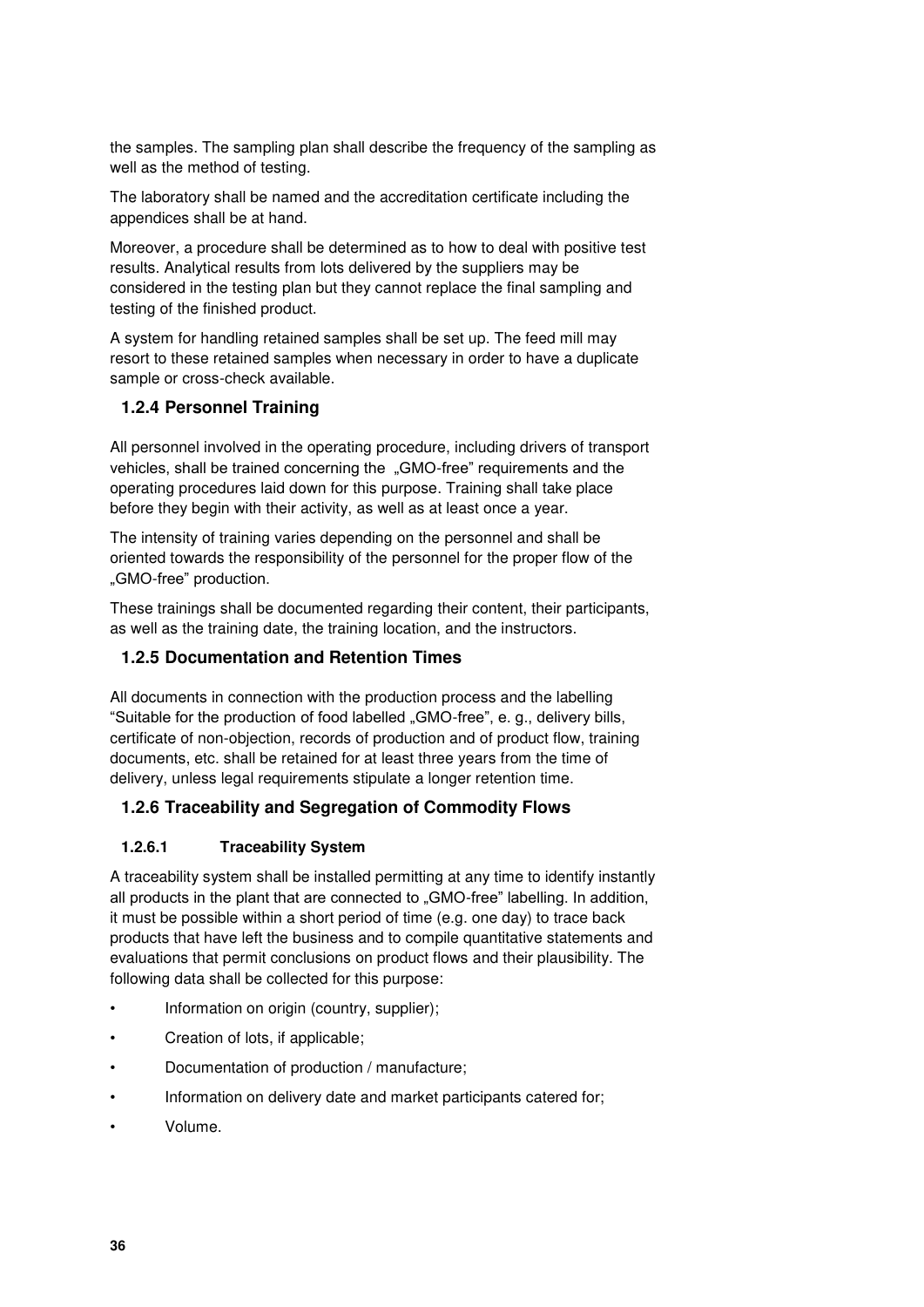#### **1.2.6.2 Incoming Goods Monitoring**

At the incoming goods department it must be ensured that all critical raw materials and feedstuffs used for the "GMO-free" sector meet the requirements described below.

Critical raw materials are:

• Imported products approved as GMO varieties in feed (e. g., soy, canola and maize products);

• Products approved for GMO cultivation in one of the Danube-Soya member states (e. g. maize products);

• Products neither approved for GMO import nor cultivation in one of the Danube-Soya member states carrying a plausible contamination risk with imported goods, (domestic soy, canola and maize products).

Noncritical raw materials are:

• Products that cannot be genetically modified (e. g., minerals);

• Products without a GMO approval in one of the Danube-Soya member states for cultivation that are not imported (e. g., grass products);

• Products from Danube-Soya member states that are also globally not, or hardly, cultivated as genetically modified varieties (e. g., wheat, barley, oat, triticale, rye).

In order to ensure this, a confirmation for critical raw materials must be obtained from the previous supplier. This can particularly be achieved by:

• A separate declaration about the GMO-free status of the currently delivered lot;

A current and convincing "GMO-free" certificate by the certification body;

• A test result proving the GMO-free status of the lot being delivered lot;

• An additional indicator on the delivery bill declaring the products to be "GMO-free" ;

• A clear contractual clause regarding the delivery of GMO-free products.

For feed additives and auxiliary ingredients, an additional specification must be presented clearly indicating the product is not subject to GMO labelling obligations.

It must be ensured that at no time raw materials or feed not suitable for producing "GMO-free" food can find their way into the flow of raw materials and feed intended for the production of "GMO-free" foodstuffs. For this purpose, the flow of goods must be safeguarded physically as well as chronologically, or by clear and complete labelling of all products.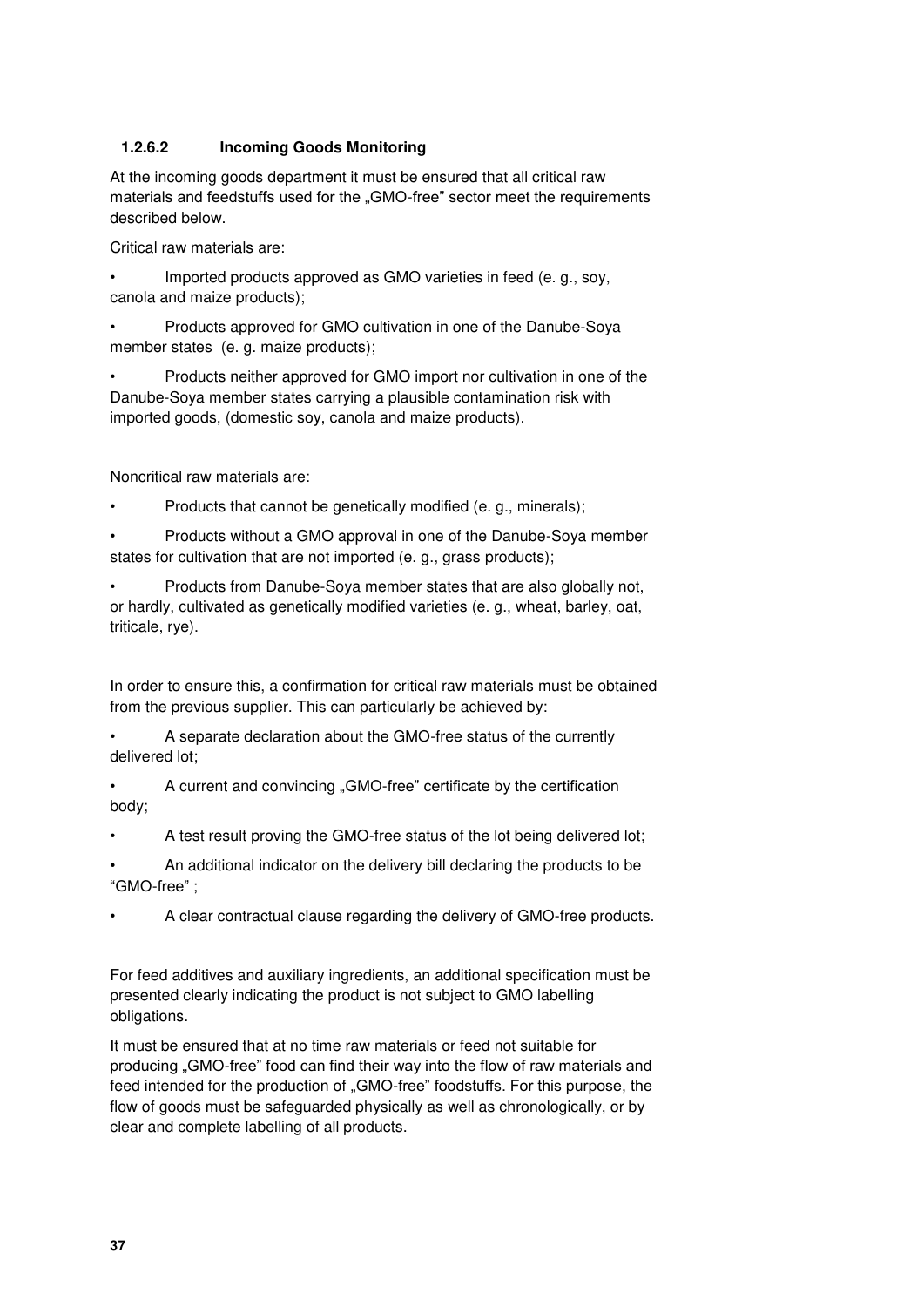#### **1.2.6.3 Segregation of Commodity Flows / Exclusion of Technically Avoidable Commingling**

Production of feed that is not subject to labelling obligations shall be segregated from feed that is subject to labelling obligations. The segregation may be in terms of time or space. Simultaneous production is only possible in case of physical segregation (e. g. through segregated production lines).

In the case of temporal segregation it must be ensured by suitable steps of procedure that any crossover contamination of genetically modified material is reduced to a technically unavoidable minimum. The individual risk-assessed procedural steps (e. g. transport and mixing processes) must be documented with a separate proof of adequate physical, temporal or logistical measures. In addition, the efficiency of the measures must be documented by representative PCR analyses.

### **1.2.6.4 Handling of Non-Compliant Products**

In case of positive analytical results or other findings regarding the non-secured compliance with the "GMO-free" requirements, a system of error handling and labelling / blocking of non-compliant products with appropriate measures must be installed before the goods are shipped. In case of a contamination in critical magnitudes, appropriate corrective measures must be initiated

### **1.2.6.5 Corrective Measures / Continuous Improvement Process**

The plant is urged to keep reducing the occurrence of adventitious contamination with GMO material through regular verification of the implemented system. For this purpose, the business shall take measures, socalled corrective measures, in order to eliminate the causes of adventitious and technically unavoidable contaminations with GMO material and to reduce their entry to a minimum. The measures taken shall be monitored and will be subject to evaluation after an adequate period of time. In particular, the handling of noncompliant test results shall be taken into consideration.

# **1.2.6.6 Complaint and Recall Management**

Complaints concerning GMOs by clients or other bodies (e. g. local authorities) or deviations within the self-monitoring system, respectively, shall be documented and evaluated appropriately. For this purpose, suitable corrective measures, including the determination of responsibilities, must have been initiated.

In case non-compliances are detected with products that are still on the market, a recall system must be in place that shall provide for a written notification to the customers. If necessary the goods shall be taken back at the expense of the feed producer.

# <span id="page-37-0"></span>**1.2.7 Safeguarding the Self-Monitoring System**

Internal audits shall be carried out in the business annually in order to review and to safeguard the self-monitoring system.

# <span id="page-37-1"></span>**1.2.8 Crisis Management**

A crisis management system shall be in place and potential dangers shall be analysed. In this context, a procedure shall be in place that describes the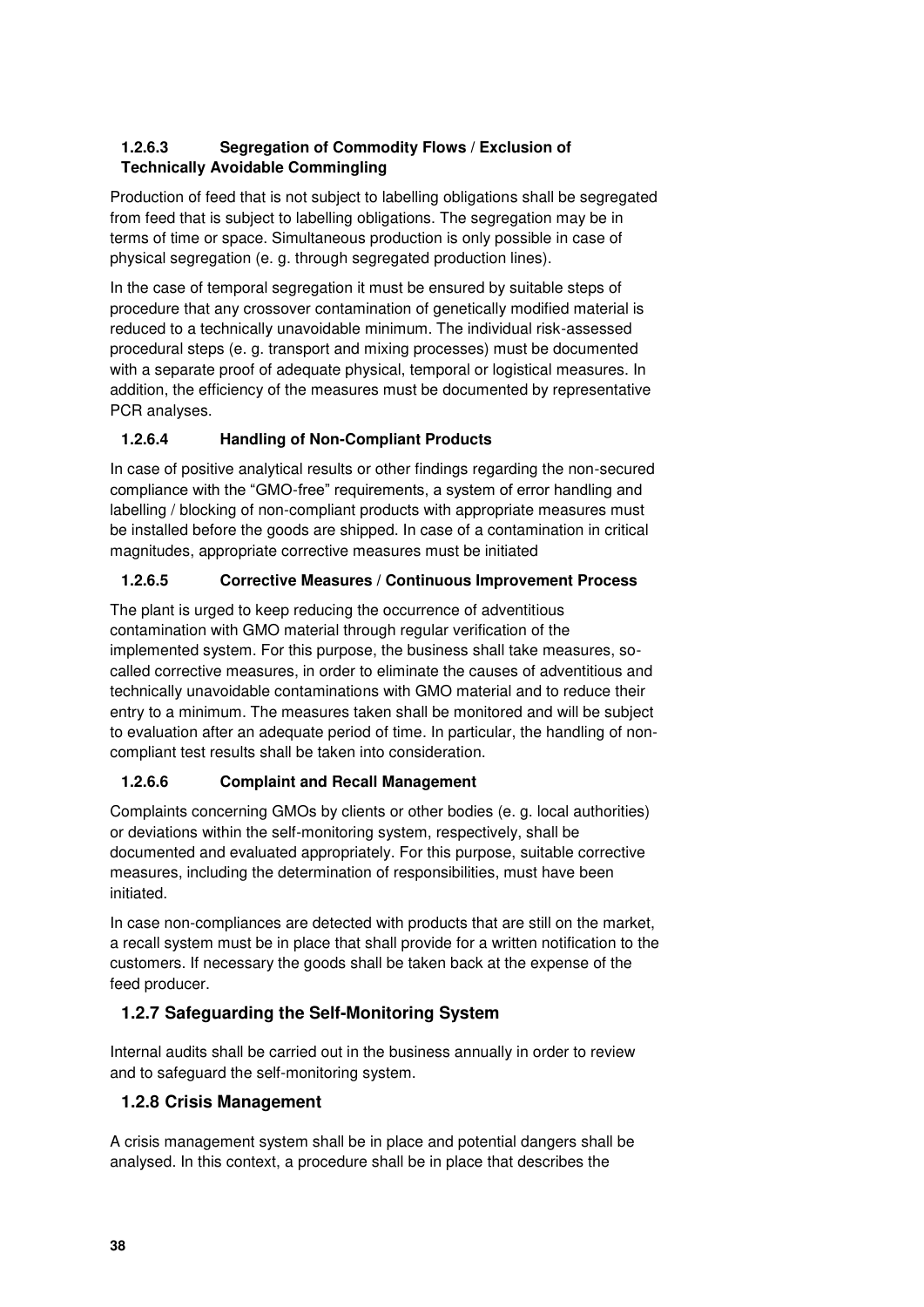process in case of a crisis. Emergency numbers and contact details of the suppliers and customers must be readily available.

An internal system for blocking rejected products must be in place.

The business informs its customers as soon as possible about any problem concerning product specifications, in particular concerning non-compliance(s) with "GMO-free" criteria, which have, had, or could have had a defined influence on the process reliability and / or the legality of the products concerned. This shall be effected according to the precautionary principle but shall not be limited thereto.

#### <span id="page-38-0"></span>**1.2.9 Declaration in the Delivery Bill**

On delivery bills for products that are not subject to mandatory labelling it is recommended to use the statement "feed suitable for production of food labelled "GMO-free".

#### <span id="page-38-1"></span>**1.2.10 Commissioning of carriers**

The feed producer may only commission those carriers for the transport of feedstuffs suitable for the production of "GMO-free" labelled food that are regularly monitored by a reknown quality assurance system. The quality assurance system must define appropriate measures for cleaning vehicles in order to prevent carryover of genetically modified material. Proof is to be provided on request.

# <span id="page-38-2"></span>**1.3 Requirements for the Processing Stage (Food)**

#### <span id="page-38-3"></span>**1.3.1 Facility Description**

A facility description shall be compiled containing the following information:

• Overview of all locations, production sites, and production lines including outsourced production processes, if applicable;

Specifications of all "GMO-free" products that are produced in the facility;

- List of suppliers;
- Organisational chart which names the responsibilities;

• Overview of the subcontractors / contract processors involved in the "GMO-free" process. They must be involved in the process on the basis of a contract;

• Compilation of "GMO-free" formulations. (Formulations / formulation changes must be approved by a manager in the facility).

#### <span id="page-38-4"></span>**1.3.2 Distribution of Responsibilities / Organisational Chart**

The facility structure and an organisational chart must be available in written form on the premises and must contain details on the distribution of responsibilities and a deputy plan to cover for absence.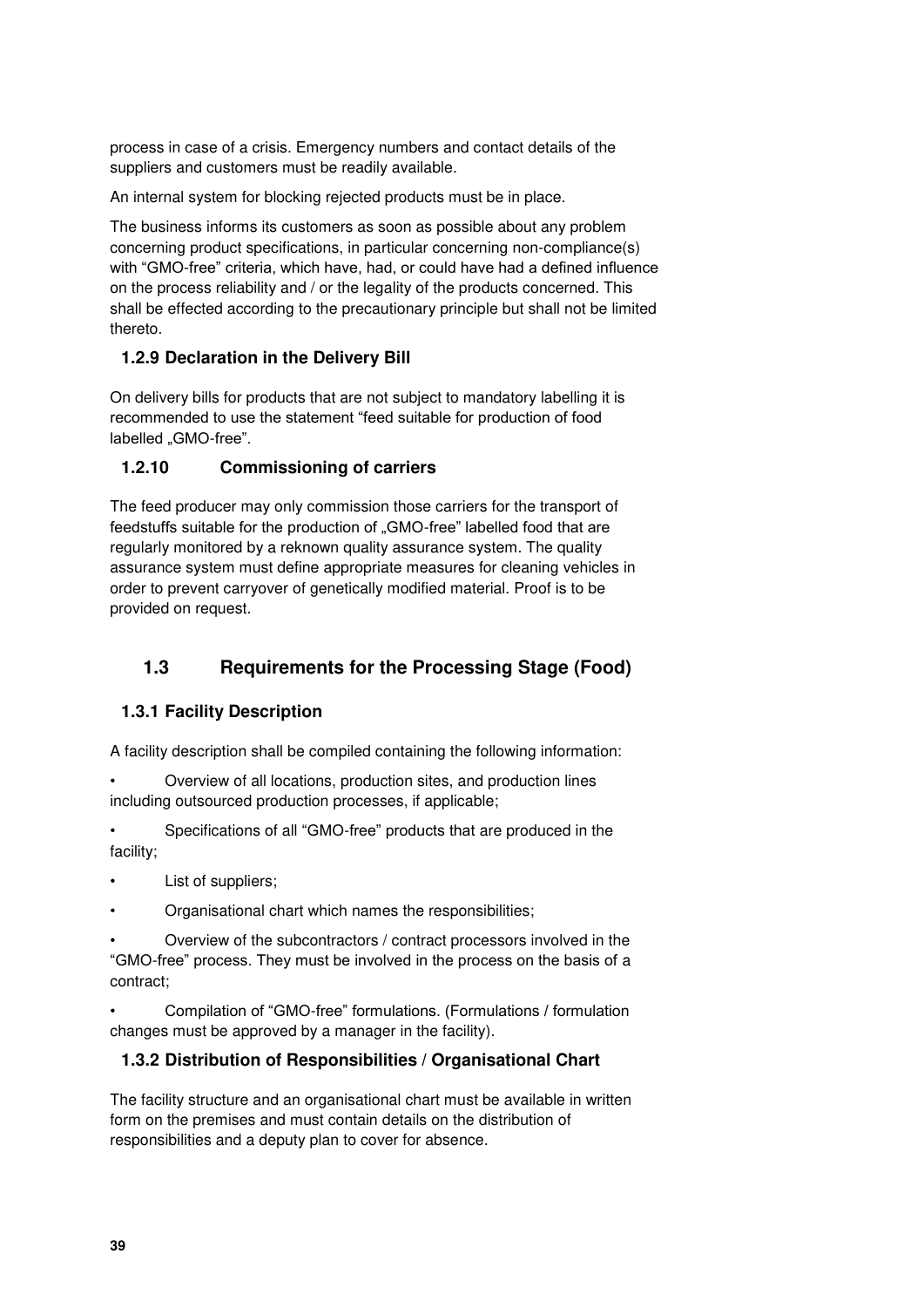With the aid of this list it can be determined who is responsible for the processes of "GMO-free" production and which other personnel are involved and must thus be trained. This overview shall be updated when personnel joins or leaves the business.

#### <span id="page-39-0"></span>**1.3.3 Self-Monitoring Concept / Risk Assessment**

The self-monitoring concept of the food processing business must take into consideration the required segregated handling of GMO-containing and GMOfree products as well as any possibilities of introduction and crosscontamination with GMOs. Analogous to the HACCP a risk assessment must be carried out; in addition to that, preventative, monitoring and controlling measures must be implemented concerning the correctness of the "GMO-free" claim.

In addition, the risk assessment shall include the possibility to evaluate the use of aromas, enzymes, cultures of microorganisms, additives, auxiliary substances and other feed ingredients on the basis of certificates presented by the suppliers.

For security reasons risk-assessed sampling regimes shall be drawn up for as far as GMOs are detectable in the product. The analyses shall be carried out in laboratories accredited according to ISO 17025. This applies primarily to raw materials of plant origin.

Since it is generally not possible to detect the use of genetically modified feed in animal products such as milk, meat and eggs, these analyses are principally regulated in the animal husbandry. For this reason, food producers processing raw materials from animal origin shall put primary emphasis on documented and reliable segregation of animal products from GMO and GMO-free origin, on ensuring the use of GMO-free products as well as on appropriate supplier declarations for food ingredients.

#### <span id="page-39-1"></span>**1.3.4 Training of Personnel**

All personnel involved in operating procedures, including vehicle operators, shall be trained concerning the "GMO-free" requirements and the operating procedures laid down for this purpose. Instruction shall take place before they take up their activity as well as on an ongoing basis, at least once a year.

The intensity of training courses varies depending on the personnel and shall be oriented towards the responsibility of the personnel for the proper flow of the "GMO-free" production.

These courses shall be documented with reference to their content, their participants, as well as the training date, the course location, and the instructors.

#### <span id="page-39-2"></span>**1.3.5 Documentation and Retention Times**

All documents connected with "GMO-free" labelling, e. g. delivery bills, certificates of non-objection, documentation regarding the production and the flow of goods, training documents, etc., shall be retained for at least three years unless legal requirements stipulate a longer retention time.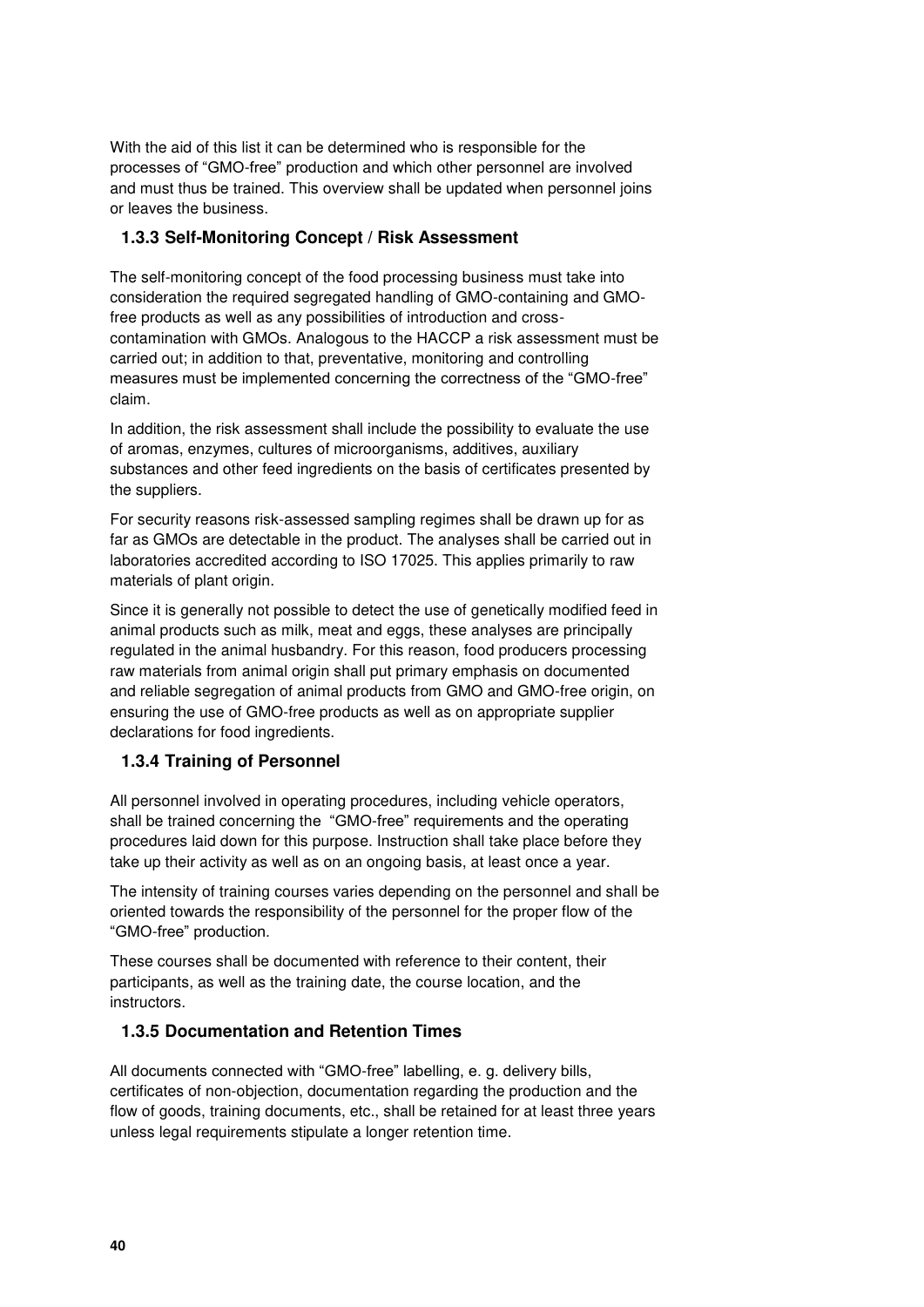# <span id="page-40-0"></span>**1.3.6 Traceability and Segregation of Commodity Flows**

#### **1.3.6.1 Traceability System**

A traceability system shall be installed permitting at any time and instantly to identify all products on the facility that are connected to the "GMO-free" labelling process.

In addition, it must be possible to trace back feed and products that have left the facility within one working day and to compile quantitative statements and evaluations, which permit conclusions on flows of goods and their plausibility. The following data shall be acquired for this purpose:

- Information on the origin, including certificates for "GMO-free" labelling;
- Creation of lots, if applicable;

• Information on used raw materials, additives and auxiliary substances as well as their origin;

- Information on delivery date and supplied market participants;
- Communication data regarding the previous and subsequent stages.

It must be ensured comprehensibly that at no time products not compliant with the "GMO-free" requirements find their way into the flow of "GMO-free" products. For this purpose the flow of goods must be safeguarded physically as well as temporally, or by unmistakeable and complete labelling of all products. Where required intermediate purging shall be undertaken.

Personnel on all levels, from the incoming goods department to production and dispatch / shipment, must be aware of the GMO-status of the individual products and lots.

It must be ensured that only products fully meeting the legal requirements for "GMO-free" labelling leave the business as such.

#### <span id="page-40-1"></span>**1.3.7 Incoming Goods Control**

At the incoming goods department it must be ensured that all raw materials, food, additives and auxiliary substances that are used for the production / processing / trading of products with "GMO-free" labelling meet the requirements.

Critical raw materials are:

Imported products approved as GMO varieties in feed (e. g., soy, canola and maize products);

• Products approved for GMO cultivation in one of the Danube-Soya member states (e. g. maize products);

• Products neither approved for GMO import nor cultivation in one of the Danube-Soya member states carrying a plausible contamination risk with imported goods, (domestic soy, canola and maize products).

All raw material of animal origin;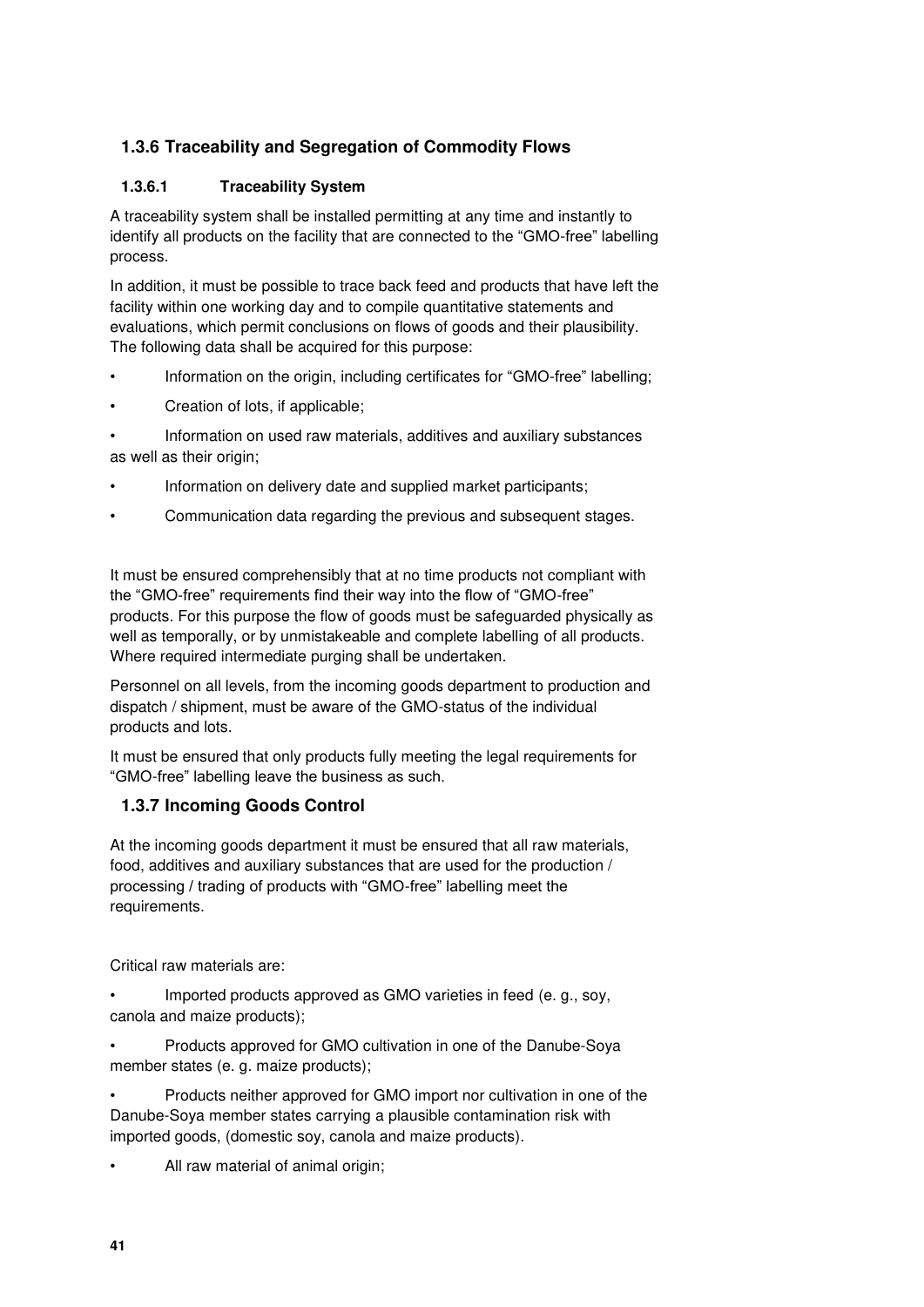All products produced by micro-organisms.

#### **1.3.7.1 Producer and Supplier Confirmations**

For every delivery a confirmation must be obtained from the previous supplier attesting that the currently delivered products meet the "GMO-free" requirements.

This can be achieved by:

- A meaningful general confirmation concerning delivered goods issued by the supplier once a year;
- An endorsement on the delivery bill;
- A distinct contractual stipulation
- If appropriate results from analytical testing

Such documents must confirm that the used ingredients, additives and auxiliary substances are not GMOs themselves, are not composed of GMOs, and were neither produced from or by GMOs. In general, adventitious or technically unavoidable traces of genetically modified material shall usually be tolerated up to a threshold of at most 0.1 % per ingredient.

If, in the case of aromas, enzymes, cultures of micro-organisms, additives or auxiliary substances, there are any long-term supplier confirmations the business shall verify once a year in an adequate manner whether these confirmations are still valid in the issued form and whether the specifications are unmodified for the item in question.

#### **1.3.7.2 Outgoing Goods Inspection / Handling of Flawed Products**

In case of positive analytical results or other findings regarding the non-secured compliance with the "GMO-free" requirements, a system of error handling and labelling / banning of non-compliant products with appropriate measures must be in place before the outgoing goods department.

#### **1.3.7.3 Segregation of Commodity Flows / Exclusion of Commingling**

Storage / transport of GMO-free and GMO-containing products shall be segregated. The segregation may be achieved either temporally or physically. Simultaneous storage is only possible in case of physical segregation.

In the case of temporal segregation suitable procedural steps must ensure that any carryover of material that is unsuitable for "GMO-free" labelling is avoided.

The individual and risk-assessed procedural steps must be documented with a separate proof of adequate physical, temporal or logistical measures. In addition, the efficiency of the measures must be documented with representative research results.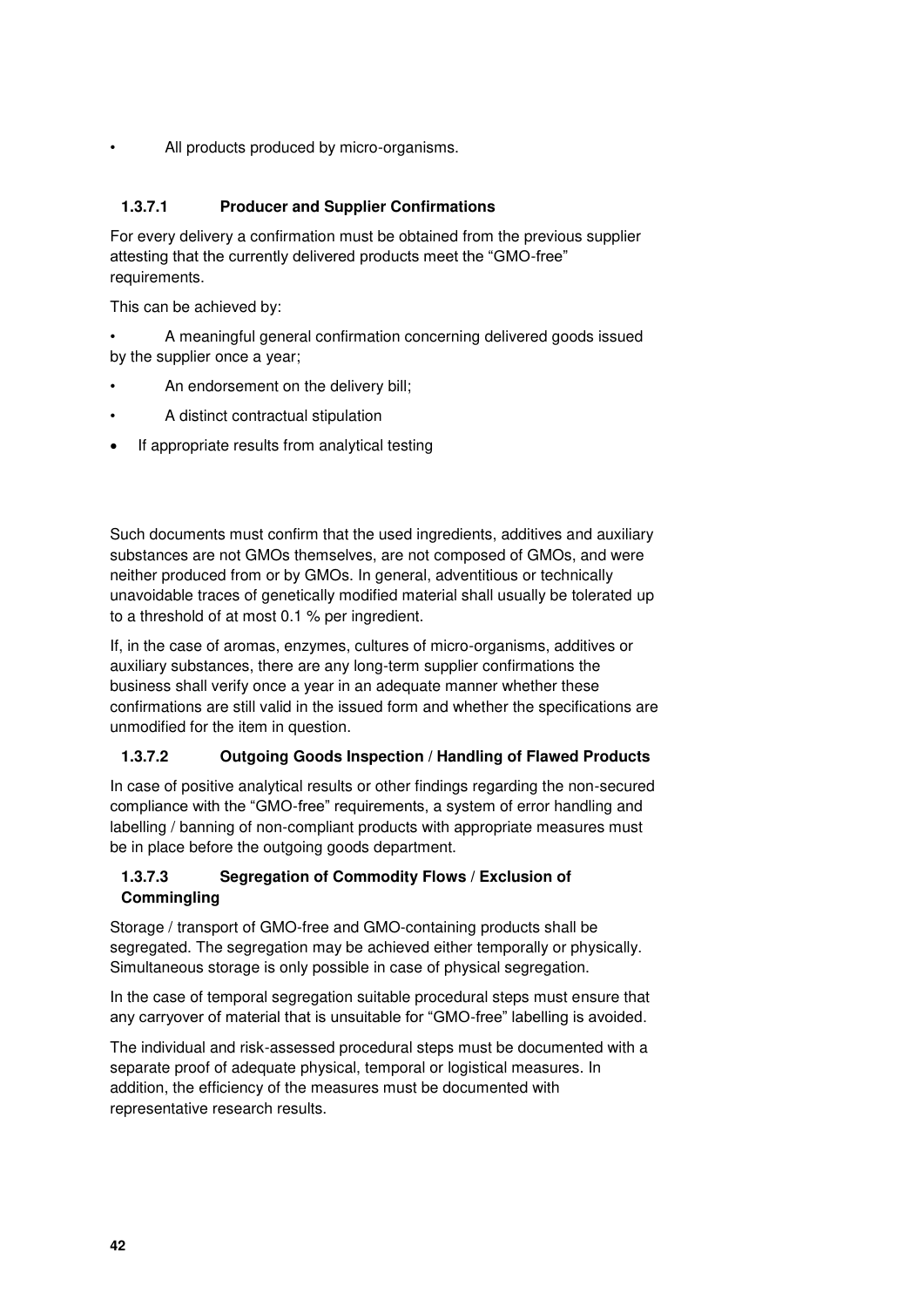#### <span id="page-42-0"></span>**1.3.8 Corrective Measures / Continuous Improvement Process**

In case of complaints the business shall take so-called corrective measures to permanently eliminate the sources of cross-contaminations with GMO material. The measures taken shall be monitored and will be subjected to evaluation after an adequate period of time.

In particular, the treatment of positive analytical results shall be taken into consideration.

#### <span id="page-42-1"></span>**1.3.9 Complaint and Recall Management**

Complaints concerning GMOs by clients and other entities (e. g., local authorities) shall be documented and evaluated in a suitable manner. For this purpose appropriate corrective measures must be taken, including the determination of responsibilities.

In the case of non-compliances in products that are still on the market, a recall system must be in place, which shall include a written notice to the clients.

### <span id="page-42-2"></span>**1.3.10 Safeguarding the Self-Monitoring System**

Internal audits shall be carried out in the business annually.

#### <span id="page-42-3"></span>**1.3.11 Crisis Management**

A crisis management system shall be in place and potential dangers shall be analysed. Within the framework of this crisis management system a procedure shall be in place that describes the course of action in the case of a crisis. Emergency numbers and contact details of the suppliers and clients must be at hand.

An internal system for banning rejected products must be in place.

The business informs its clients as soon as possible about any problem concerning product specifications, in particular concerning non-compliance(s) with "GMO-free" criteria, which have, had, or could have a defined influence on the security and / or legality of the products concerned. This shall be effected according to the precautionary principle but shall not be limited thereto.

# <span id="page-42-4"></span>**1.4 Requirements for the Level of Logistics (Trade, Storage and Transport)**

A separate inspection of the logistics sector shall take place if it is operated separately. In the case of a sub-contractor, e. g., a sub-contractor of feed mills, the inspection may be carried out by the feed mill itself, provided a contractual agreement is in place. The same is true for self-collectors. They will be monitored on the level Agriculture.

#### <span id="page-42-5"></span>**1.4.1 Plant Description**

A plant description shall be set up containing the following information: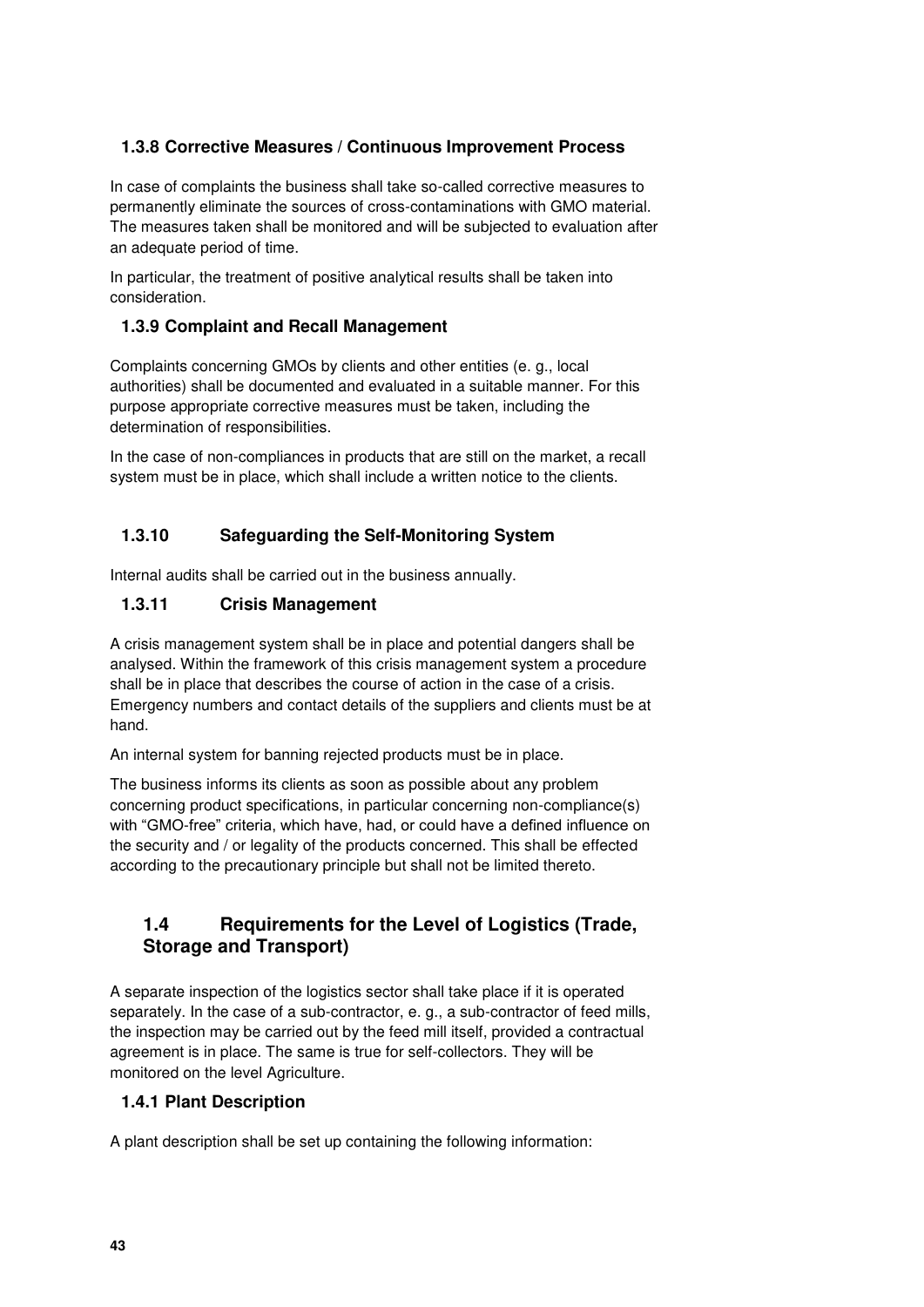All raw materials and feed that are stored, transported or traded in and by the business;

• Specification of all feed that is suitable for the production of "GMO-free" food;

List of suppliers;

• Overview of the sub-contractors / contract processors who are involved in the "GMO-free" process. They must be integrated into the process contractually.

• Overview of all sites and transport units.

#### <span id="page-43-0"></span>**1.4.2 Distribution of Responsibilities / Organisational Chart**

The plant structure and an organisational chart must be available in the business in written form showing the distribution of responsibilities and a deputy plan to cover (for) absence.

An overview of all persons working in the plant, including temporary staff, apprentices, trainees, etc. shall be compiled.

#### <span id="page-43-1"></span>**1.4.3 Self-Monitoring Concept / Risk Assessment**

The self-monitoring concept must take into consideration the required segregated handling of products containg GMOs and GMO-free as well as potential sources of introduction and cross-contamination.

Analogous to the HACCP a risk assessment shall be carried out. In addition, precautionary, monitoring and controlling measures shall be introduced concerning the correctness of the absence of a label according to Regulations (EC) No. 1829/2003 and No. 1830/2003 or regarding the use of a claim, which indicates the suitability of the feed for the production of "GMO-free" food.

The self-monitoring concepts must take into consideration the following criteria:

• Registration of all raw materials and feedstuffs that are not subject to labelling obligations for the "GMO-free" section;

• Segregated handling of raw materials and feed that are subject to labelling obligations and that are not subject to labelling obligations on all levels of storage and transport;

• Identification and exclusion of sources of introduction and contamination;

• Risk assessment taking into consideration potential risks by certain feedstuffs, countries of origin and production processes as well as facility parameters;

• The fixed objective must be to avoid the presence of any GMO components;

• Procedures for cleaning, inspection of the loading process, previous freight in the case of vehicles.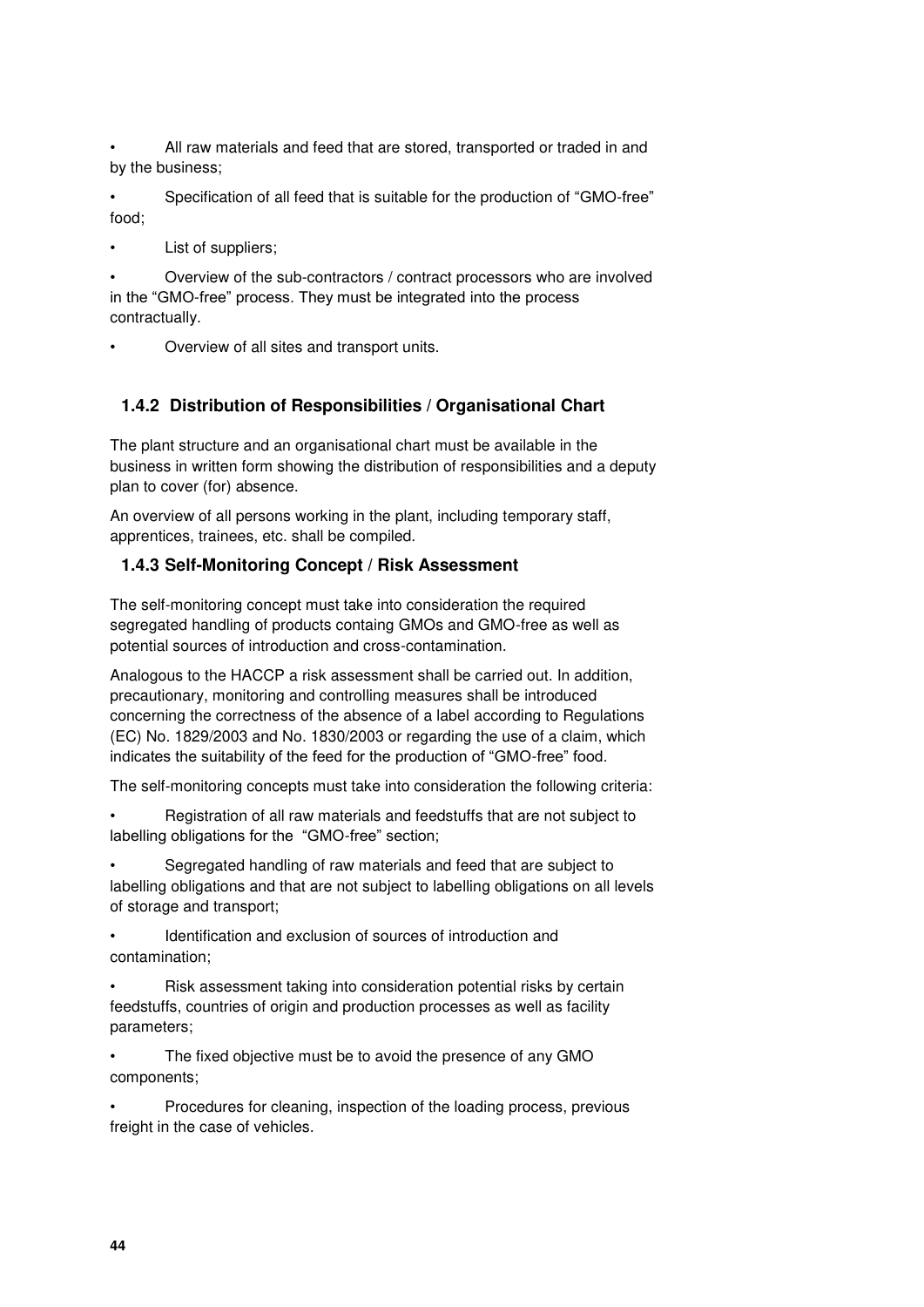An analysis plan shall be available based on risk assessment. This plan shall include the description of the sampling procedure. The following items shall be taken into consideration: type of samples, sampling locations, sampling of end product, formation of collective samples, nomination of the sampler, creation of retained samples, size of the samples. The sampling plan shall describe the frequency of sampling as well as the method of analysis.

The laboratory shall be designated and the accreditation certificate shall be available including the appendix.

Moreover, a procedure shall be determined as to how positive analyses results are handled. Existing analyses of the delivered lots that are presented by the supplier may be taken into consideration for the analysis plan but cannot replace the control of the end product.

A system for handling retained samples shall be determined. The business may resort to these retained samples when needed in order to have a duplicate or counter sample at hand.

#### <span id="page-44-0"></span>**1.4.4 Training of Staff**

All personnel involved in the operating procedure, including drivers of transport vehicles, shall be trained concerning the "GMO-free" requirements and the respective operating procedures laid down. Training shall take place before they take up their activity, and as well as on a continuous basis at least once a year.

These trainings shall be documented regarding their content and their participants, as well as the training date, training location and the instructors.

#### <span id="page-44-1"></span>**1.4.5 Documentation and Retention Times**

All documents in the context of the production process for the labelling "Suitable for production of food labelled "GMO-free" " or "GMO-free", e. g., delivery bills / records, certificates of non-objection, training documents, etc. shall be retained for at least three years from the time of delivery unless legal requirements stipulate a longer retention period.

#### <span id="page-44-2"></span>**1.4.6 Traceability and Segregation of Commodity Flows**

#### **1.4.6.1 Traceability System**

A traceability system shall be installed permitting instantly at any time to identify all products in the business that are connected to "GMO-free" labelling. In addition, it must be possible to trace back products that have left the plant within one working day and to compile quantitative statements and evaluations permitting conclusions on flows of goods and their plausibility. According to Regulation (EC) No. 178/2002 the following data shall be acquired for this purpose:

- Information on origin;
- Creation of lots, if applicable;

Information on delivery date and market participants served.

#### **1.4.6.2 Incoming Goods Control**

At the incoming goods department it must be ensured that all critical raw materials and feedstuffs used for the "GMO-free" sector meet the requirements.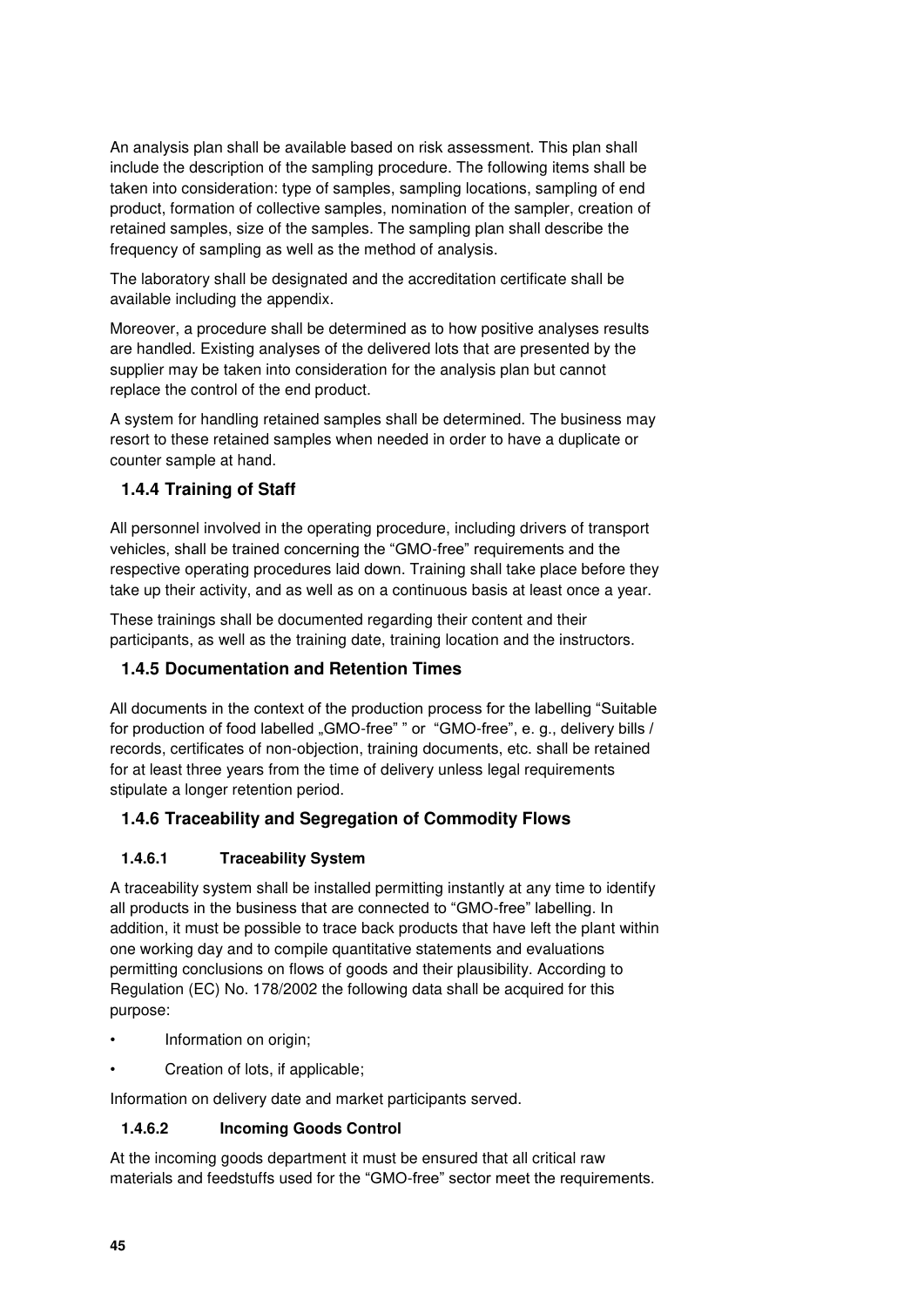For this purpose a confirmation must be obtained for every delivery from the previous supplier. This may be achieved in particular by:

• A separate declaration regarding the GMO-free status of the currently delivered lot;

• A current and convincing "GMO-free" certificate of the certification body;

• An additional entry on the delivery bill declaring the products to be "GMO-free".

For additives and auxiliary substances additional specifications must be presented clearly indicating that the product is not subject to compulsory GMO labelling.

It must be comprehensibly ensured that at no time raw materials or feed not suitable for producing "GMO-free" foodstuffs can find their way into the flow of raw materials and feed earmarked for the production of "GMO-free" food. For this purpose the flow of goods must be physically and temporally ensured.

#### **1.4.6.3 Segregation of Commodity Flows / Exclusion of Commingling**

Storage / transport of feed not subject to compulsory labelling shall be segregated from feed that is subject to compulsory labelling. The segregation may be implemented either in a spatial or in a temporal manner. Simultaneous production is only possible in case of physical segregation. In the case of temporal segregation it must be ensured by suitable procedures that any crossover contamination of genetically modified material is reduced to a minimum. The individual and risk-assessed procedural steps (e. g. transport and mixing processes) must be documented with a separate proof of adequate physical, temporal or logistical measures. In addition, the efficiency of the measures must be proven with representative research results.

# **1.4.6.4 Treatment of Non-Compliant Products**

For the event of positive analyses results or other findings concerning the nonsecured compliance with the "GMO-free" requirements a system of error treatment and labelling / blocking of non-compliant products by appropriate measures must be installed before the goods are dispatched

#### **1.4.6.5 Corrective Measures / Continuous Improvement Process**

The business shall be admonished to continuously reduce the content of adventitious cross-contamination with GMO material by means of regular verification of the implemented system. For this purpose the business shall take measures, so-called corrective measures, to eliminate the sources of adventitious or technically unavoidable contaminations with GMO material or to reduce their introduction to a minimum, respectively. The measures taken shall be monitored and subject to an evaluation after an adequate time period. In particular, the treatment of positive analytical results shall be taken into consideration.

#### **1.4.6.6 Complaint Management**

Complaints concerning GMOs by clients and other entities (e. g. authorities) shall be documented and evaluated in a suitable manner. For this purpose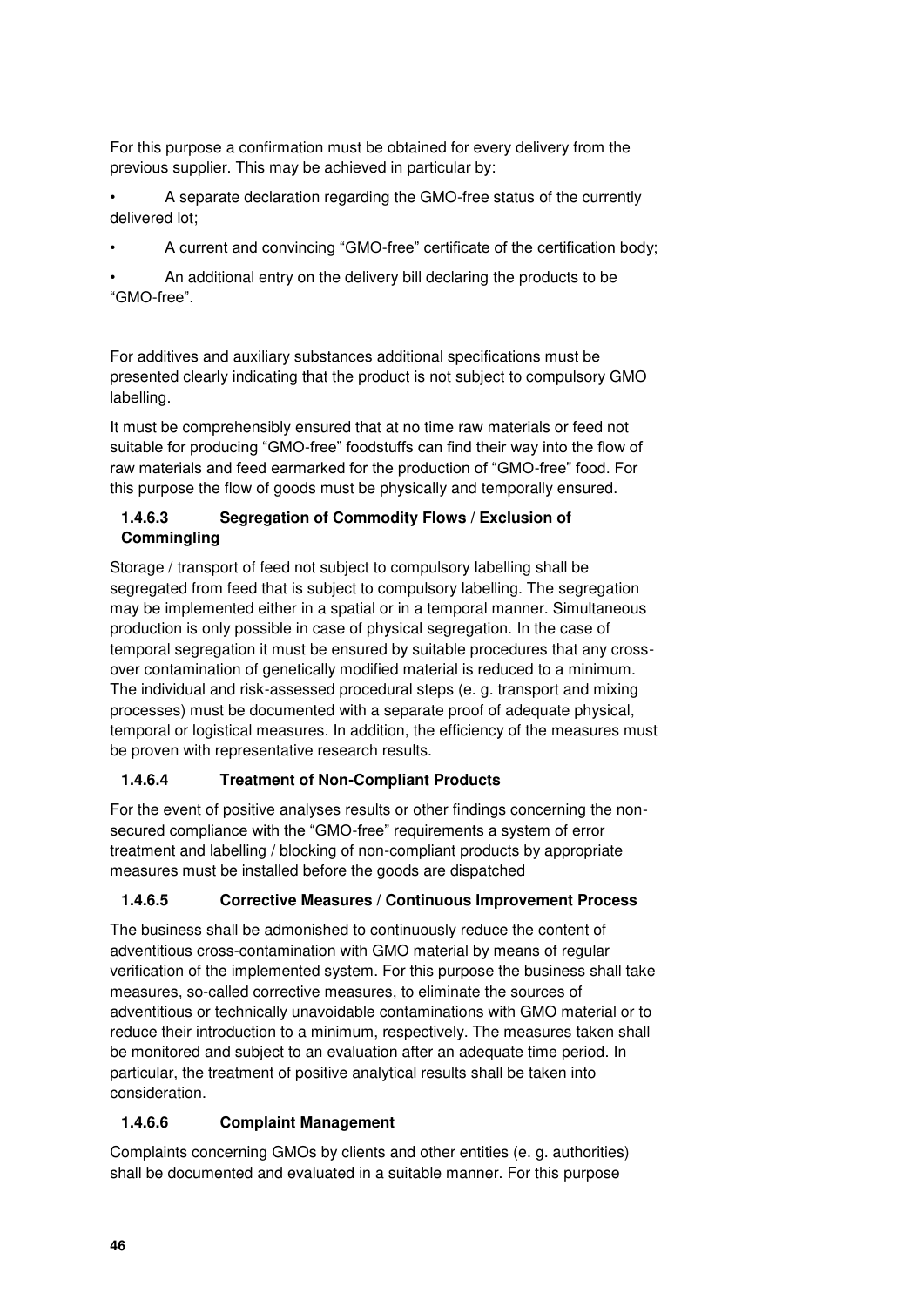appropriate corrective measures must be taken, including the determination of responsibilities.

#### <span id="page-46-0"></span>**1.4.7 Safeguarding the Self-Monitoring System**

Internal audits shall be carried out in the business annually.

#### <span id="page-46-1"></span>**1.4.8 Crisis Management**

A crisis management system shall be in place and potential dangers shall be analysed. Within the framework of this crisis management system a procedure shall be in place that describes the course of action in the case of a crisis. Emergency phone numbers and contact details of the suppliers and clients must be at hand.

An internal system for banning rejected products must be in place.

The business informs its clients as soon as possible about any problem concerning product specifications, in particular concerning non-compliance(s) with "GMO-free" criteria, which have, had, or could have a defined influence on the security and / or legality of the products concerned. This shall be effected according but not limited to the principle of precaution.

#### <span id="page-46-2"></span>**1.4.9 Declaration on Delivery Bill**

On delivery bills for products that are suitable for production of food labelled "GMO-free", it is recommended to use the statement "feed suitable for production of food labelled "GMO-free". If the delivery bill does not make any specifications with regard to the logistics provider, further documents shall be available that safeguard the process.